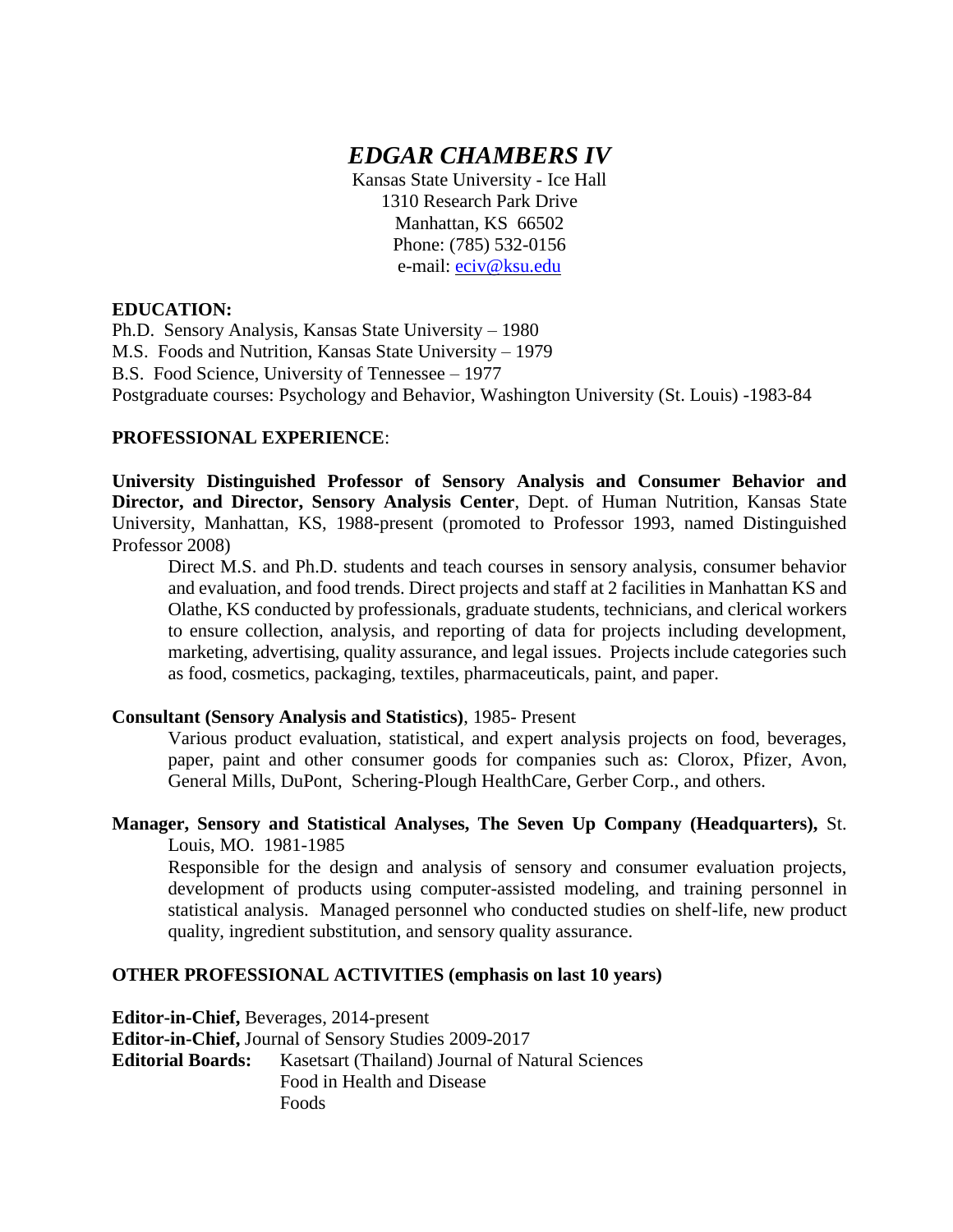- **Research Article Reviews** Food Quality and Preference, Journal of Food Science, Food Technology, Cereal Chemistry, Lebensmittel Wissenschaft und Technologie, African Journal of Biotechnology, Color Research and Applications, International Journal of Nutrition and Metabolism, Chiang Mai Journal of Science, Chemistry Central, and others
- **Grant Reviews** NASA Food Quality for Astronauts Grants panel (Chair, 2009-2013), USDA Hispanic Serving Institutions Grants Panel, USDA Small Business Development Grants Reviews (multiple); Cornell University, Univ. of Missouri, and Texas A&M Competitive/Peer Grants Reviews; USDA peer reviews,
- **Scientific Advisory Committees** Pangborn International Sensory Sciences Symposium, 2003, 2005, 2009; International Program in Sensory Evaluation (Vietnam) – 2009; 2012, 2014, 2016, 2018; ProPak Asia, 2009; Society of Sensory Professionals 2008, 2010
- **Conference Organizing Committees** USDA CSREES committee to establish obesity research priorities, 2004; International Conference on Food Technology and Processing, Hyderabad, India, 2012; Society of Sensory Professionals 2008, 2010, 2012

### **HONORS AND HONORARY SOCIETIES:**

Named "Guest Professor" (adjunct professor) at Southwest China National University, 2018

Meritorious Paper for Applied Research, American Speech and Hearing Association, 2014, (with J. Garcia)

Named International Educator of the Year, 2011, Kansas State University

Named Honorary Citizen of Nueva de Julio, Argentina, 2010

Named "University Distinguished Professor" – Kansas State University, 2008

Outstanding Paper in Marketing & Culture, World Tea Association, 2007 (with D. Chambers and J. Lee)

David R. Peryam Award, 2006 (highest award in the field of Sensory Analysis)

Named "Fellow" of ASTM International and received Society Award of Merit, 2006

Named "Distinguished Graduate Faculty" – Kansas State University, 2005

Outstanding Paper in Nutrition and Health, Joint Association of Extension Administrators/Association of Research Directors, 2005 (with S. Godwin and R. Coppings)

Research Excellence Award, College of Human Ecology, Kansas State University, 2004, 1998

Certificate of Appreciation, Korean Society of Food Science and Nutrition, 2004

Outstanding Paper, Association of Research Directors, 1997 (with S. Godwin)

Who's Who in Science and Engineering, 1997, 1998

- Award of Merit (1993), Certificate of Appreciation (1989), ASTM Committee on Sensory Evaluation
- Leadership award, Omicron Nu Kansas State University, 1992
- Alumni Distinguished Service Award, Kansas State University, 1985

General Foods Fellow, 1977-78

Sigma Xi, Omicron Delta Kappa, Omicron Nu, Phi Kappa Phi, Phi Eta Sigma, Phi Tau Sigma National 4-H Food-Nutrition Winner, 1972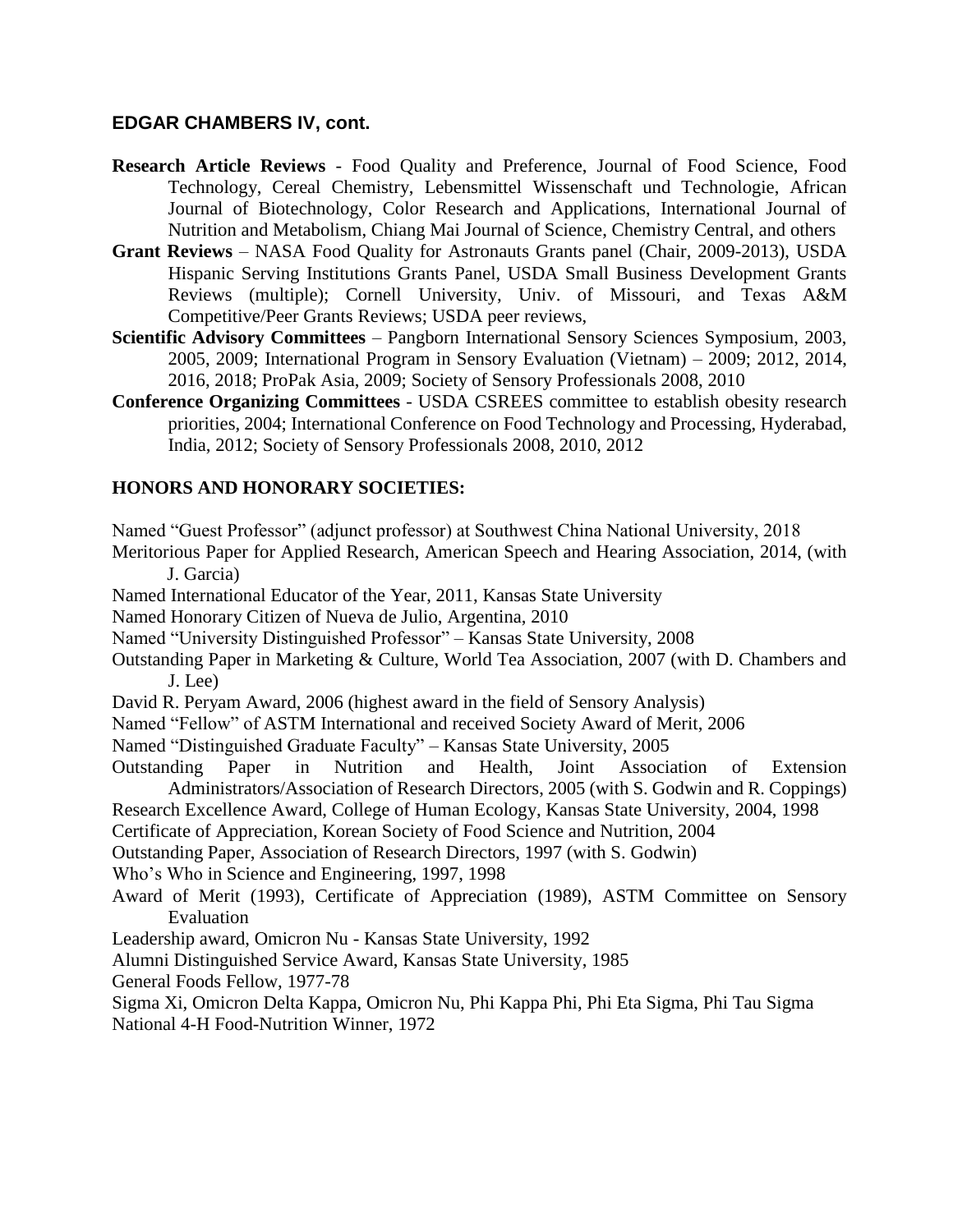### **EDGAR CHAMBERS IV, cont. PROFESSIONAL ORGANIZATIONS:**

Society of Sensory Professionals – Chair, 2007-2009; Board member 2009-2016.

American Society for Testing and Materials (ASTM) - Sensory Evaluation Division, Chairman, 1995-97; Vice-Chairman 1992-95; Executive committee (since 1986); Chairman, Awards and Nominations committees 1998-2002 on-going member of those committees; member, Division on Appearance of Materials, 1990-Present

- Royal Institute of Thailand, International Representative to Expert Committee on Sensory Evaluation, 2008-present
- ISO (International Standards Organization) Technical Committee 12 on Sensory Evaluation, one of several US. Representatives 1992-present, US Chief of Delegation 2004
- Institute of Food Technologists (IFT) speaker for the 2002, 1992, and 1989 Sensory Division Symposia; 1990 technical workshop at National meeting; Secretary, St. Louis section (1985-86), member 1977-2006
- American Association of Textile Chemists and Colorists (AATCC) member of technical committee RA-89 on Hand Evaluation of Textiles 1988-present

Marketing Science Association - Associate (Academic) member 1997-2009

Advertising Research Foundation - Institutional member representative: 1999-2009

### **SHORT COURSES TAUGHT/OTHER UNIVERSITY ACTIVITIES:**

- "Fundamentals of Sensory Testing and Application to Textiles", Textile Association of Vietnam, Ho Chi Minh City, 2018
- Graduate Research Experience "Snack Foods Japan", Kyoto, Japan, 2017
- Graduate Research Experience "Food and Religion Turkey", Turkey, 2015
- Graduate Research Experience "Food and Culture Egypt", Egypt, 2015
- "Industrial Applications of Sensory Analysis", Kasetsart University, Bangkok, Thailand, 2016
- "Coffee Flavor Workshop", KSU in collaboration with World Coffee Research and Texas A&M, Olathe, KS, 2014
- "Beef Flavor Workshop", KSU in collaboration with the Beef Checkoff and Texas A&M, Olathe, KS, 2013
- "Advertising claims: Strategic Development and Practical Applications", New Jersey. In cooperation with Sensory Spectrum, 2012, 2013
- Graduate Study Tour "Food, Textiles, and Culture India", India, 2013
- Graduate Study Tour "Food Development and Marketing in Thailand", Thailand, 2011
- Graduate Study Tour "Food Development and Marketing in Argentina", Argentina, 2010
- Graduate Study Tour "Food Development and Marketing in Korea", Korea, 2008
- "Practical Consumer Testing" Shanghai, China, 2007
- "Market Development for Cheese: Flavor Options" (with D. Chambers) Suncheon, Korea, 2007
- Graduate Study Tour "Food Development and Marketing in Thailand", Bangkok Thailand, 2006
- Visiting Professor, Assumption University, Bangkok, Thailand, 4 week intensive 3 credit course "Sensory Evaluation", 2006
- "Consumer Testing" Morristown, NJ, in cooperation with Sensory Spectrum, Inc., 1987 (twice), 1989, 1990, 1991, yearly 1993-2007
- "Consumer Sensory Evaluation" Bangkok, Thailand, 2003.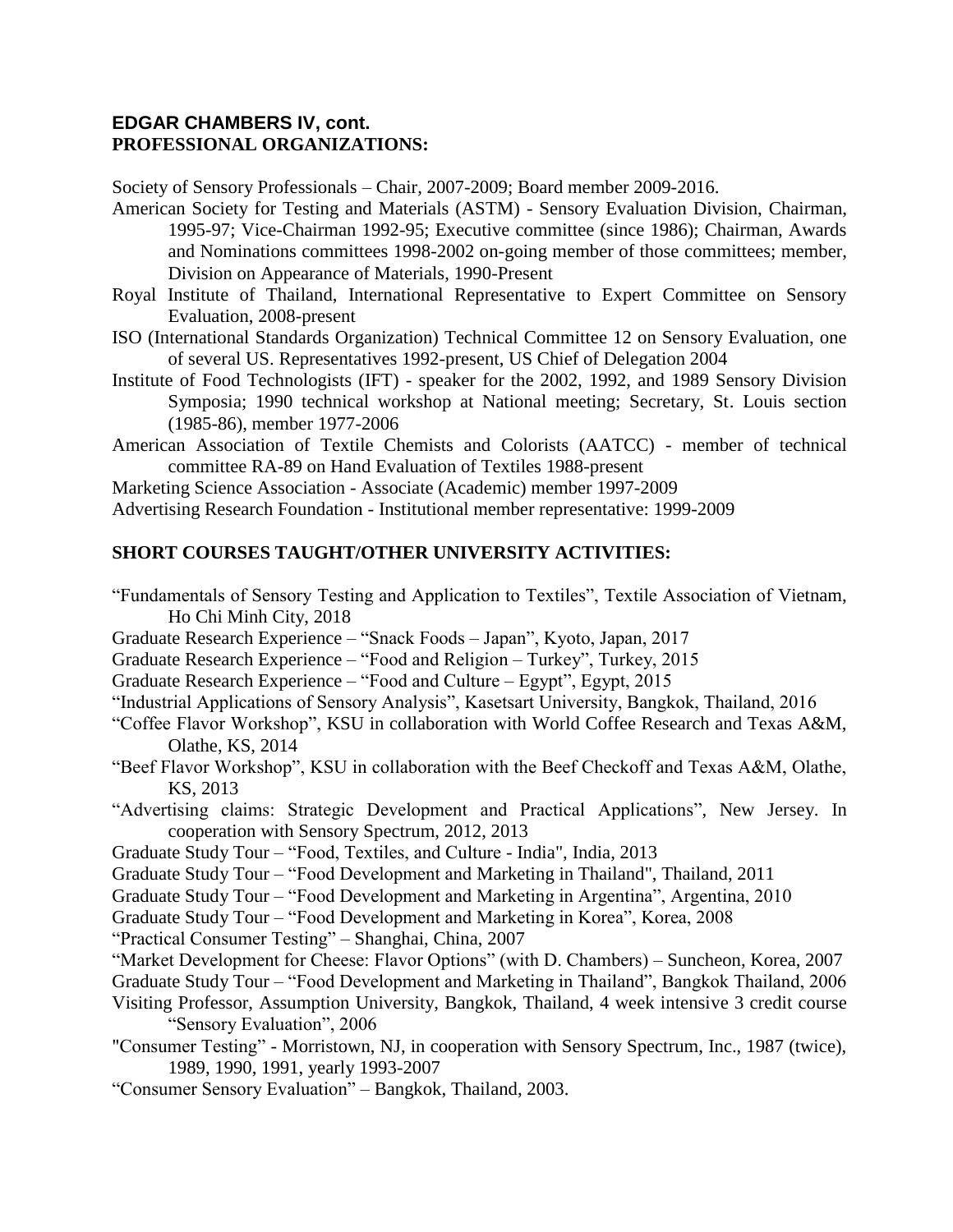"Statistics for Sensory Analysis-Basic and Advanced"-Morristown, NJ, in cooperation with Sensory Spectrum, Inc., yearly 1989-2004

"Management for Sensory Analysis" - Savannah, GA, in cooperation with Sensory Spectrum, 2000

- "Product Development for the Low Calorie Food Market" Malaysia; Thailand; Indonesia; Sponsored by the U.S. Agency for International Development, 1995
- "Teaching Sensory Analysis" Kansas State University, in cooperation with USDA and other university faculty. 1993, 1994
- "Product Testing by Consumers" Kansas State University, in cooperation with other industry representatives, 1988

"Multivariate Statistics" - The Seven-Up Co. and Philip Morris, Inc., 1984

"Basics of Sensory Analysis" - Kansas State University, in cooperation with faculty, 1982, 1983

Guest Lecturer - Tennessee State University Annually 1994-present

Guest Lecturer - Alabama A&M University, 1994

Guest Lecturer - Southeast Missouri State University - Annually 1981-1989

Visiting Professor, - University of Missouri - 1985

Visiting Instructor, University of Alabama, 1981

#### **GRADUATE STUDENT ADVISING**

- Doctoral Students Completed 17
- Doctoral Students in Progress 5
- Master's Students Completed 32
- Master's Students in Progress 2

Graduate Student Awards:

1 st Place – KSU Graduate Paper Competition, 2018

1 st Place – KSU Graduate Paper Competition, 2016

1 st Place – KSU Capital Graduate Student Paper Competition, 2015

2 students (of 4 total) asked to present a workshop at Specialty Coffee Conference,

- 1 st Place KSU Capital Graduate Student Paper Competition, 2014
- 1st Place Society of Sensory Professionals "Research Methods", 2014
- 1st Place "Best Paper" Engineering and Processing Division, AACCI, 2012
- 1st Place Society of Sensory Professionals "Innovation in Research", 2010
- 1st Place International Sensory Project Design Competition (Team of 2 students) 2009
- 1st Place Institute of Food Technologists Sensory Division Scholarship 2008
- 1st Place Society of Sensory Professionals "Methods Development", 2008
- 1st Place International Sensory Project Design Competition (Team of 5 students) 2007
- 1st Place International Sensory Project Design Competition (Team of 5 students) 2006
- 1st Place International Sensory Project Design Competition (Team of 6 students) 2005
- 1st Place KSU Food Science Research Paper Competition 2004
- 1st Place KSU Graduate Student Paper Competition Social Sciences 2003
- 1st Place Institute of Food Technologists Sensory Grad. Res. Paper competition, 2002
- 1st Place Institute of Food Technologists Sensory Grad. Res. Paper competition, 2001
- 1st Place Institute of Food Technologists Sensory Grad. Res. Paper competition, 1999
- 1st Place Cherry Marketing Board Product Development Competition, 1997

2nd Place – Institute of Food Technologists Sensory Grad.Res. Paper competition, 1996

2nd place – Amer. Assoc. Textile Chemists and Colorists Grad. Res. Paper comp., 1994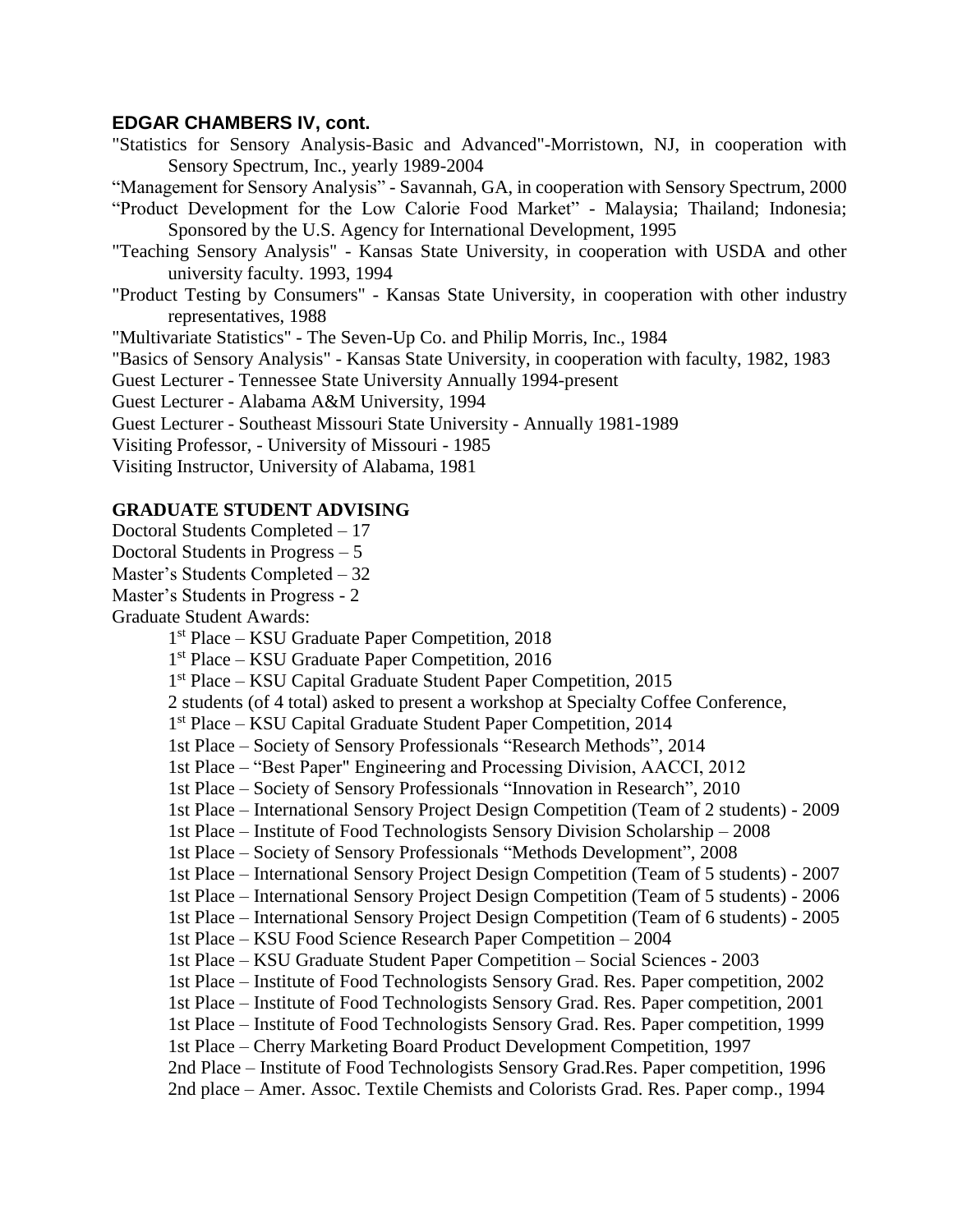Finalist – Institute of Food Technologists Sensory Grad. Res. Paper competition, 1993 2nd place – Institute of Food Technologists Overall Grad. Res. Paper Competition, 1992 Graduate Student Internships secured: Mars Petcare  $-2$  internships - 3 months, 2 internships  $-6$  months Anheuser Busch InBev  $-4$  internships  $-6$  months Diageo  $-6$  months Nestle' Foods (Columbus, Ohio) – 2 internships for 6 months, 1 for 12+ months Nestle' Child Nutrition (Gerber) - 4 internships – 6 months Procter  $&$  Gamble – 3 months McCormick Seasoning – 3 internships – two for 3 months, one for 5 months Moskowitz Jacobs Marketing Research, New York – 7 months S.C. Johnson, Racine, Wisc – 7 months Sensory Spectrum, Chatham,  $NJ - 2$  internships - 6 months each Pepsico Intl, 4 International Locations – 12 months Frito-Lay International, Bangkok, Thailand – 6 months Unilever, Connecticut – 3 internships,  $6-11$  months each Unilever, Chicago – 3 internships –  $6-12$  months each Avon Products, Suffern,  $NJ - 2$  internships - 3 months Kelloggs, Battle Creek,  $MI - 6$  internships  $-6-11$  months each Fleischman Hilliard, Kansas City – 6 months General Mills, Minneapolis, MN – 7 months Nabisco, East Hanover,  $NJ - 3$  months Coors, Golden,  $CO - 3$  months Bush Brothers, Knoxville, TN – 3 internships - 3 months each Cadbury Schweppes,  $CT - 3$  months Schick Wilkinson Sword, Milford CT - 4 internships – 1 for 3 months and 3 for 12 months ConAgra, Lincoln,  $NE - 3$  internships  $-1$  for 9 months and 4 for 3 months Peryam & Kroll Market Research, Chicago – 6 months M&M Mars, Hacketstown, NJ – 3 months Hills Pet Foods, Topeka, KS – 6 months

### **UNDERGRADUATE STUDENT RESEARCH**

Joint advising of approximately 8 Human Ecology Honors Program students with Jane Garcia (major advisor). All completed research and papers were published in high impact referred journals.

Advisor for 3 university SUROP students - one later came to KSU for both MS and PhD degrees.

#### **PRESENTATIONS:**

"Sensory Analysis of Textiles", 2018, Workshop for Vietnamese Textile Association, Ho Chi Minh City, Vietnam (7 lectures)

"Testing across cultures and borders", 2018, Chinese National Standards Organization Conference on Sensory Evaluation, Beijing China (Keynote)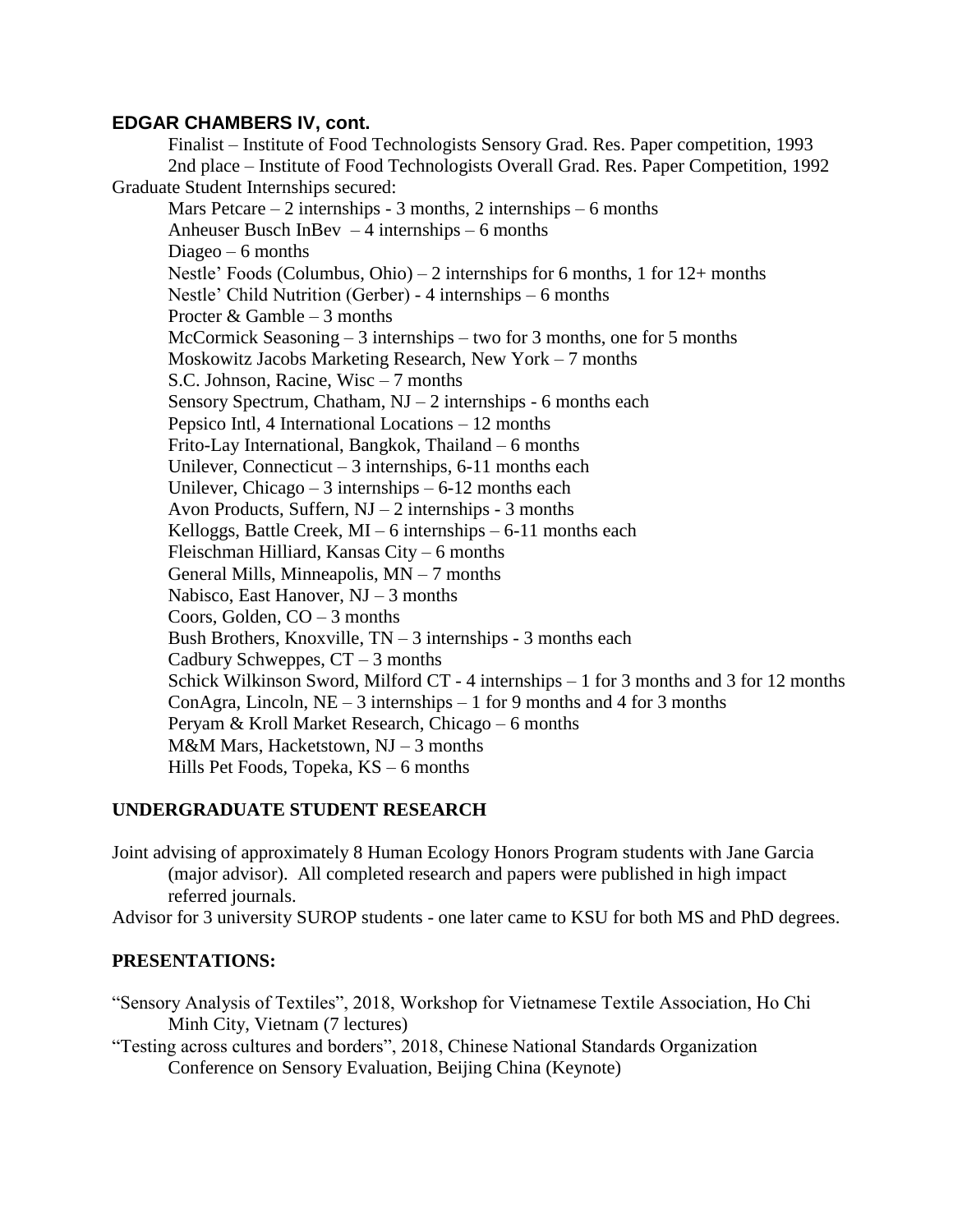- "Sensory in the new product development process", 2018, Southwest China University Food Science Symposium, Chongqing, China
- "Relationship between descriptive flavor and texture attributes on in-home consumer acceptance of ground beef", AMSA 71st Reciprocal Meat Conference, 2018, Kansas City, MO. (presented by co-author)
- "Relationship between descriptive flavor and texture attributes on volatiles of ground beef", AMSA 71st Reciprocal Meat Conference, 2018, Kansas City, MO. (presented by coauthor)
- "Gravity Flow Test Comparisons: Are all 10 mL Syringes the Same?" 2018 American Speech-Language-Hearing Assoc. Annual Meeting, Boston (presented by co-author)
- "Lighting and Environmental Conditions Affect Perception of Food Safety Issues: An Example of Doneness and Willingness-to-Eat Turkey Patties" 2017 Consumer Food Safety Conference, Washington, D.C.
- "Motivating Consumers to Adopt Safe Handling and Preparation Practices for Raw Poultry" 2017 Consumer Food Safety Conference, Washington, D.C. (co-author)
- "Simple Measurement Tools for Visualizing the Consistency of Thickened Liquids" 2018 American Speech-Language-Hearing Assoc. Annual Meeting, Los Angeles (presented by co-author)
- "Development of Science Based Educational Messages for Poultry Food Safety" USDA Webinar, 2016, Washington D.C. (Nationwide and continuing availability on the web) w/ Dr. S. Godwin
- "Comparison of sensory testing between different panels on flavor characteristics of coffee" 5th Society of Sensory Professionals Conference, 2016, Atlanta, GA.
- "Possibility of visually impaired/blind people as descriptive trained panel: The initial stage" 5th Society of Sensory Professionals Conference, 2016, Atlanta, GA
- "Improper Food Safety Behaviors Exhibited by Celebrity Chefs Create Need for Intervention" International Association of Food Protection Annual meeting, 2016, St. Louis, MO
- "Sensory Testing in a Global Marketplace", Korean Food Research Institute Seminar, 2016, Seoul, Korea
- "Sensory Analysis: Conducting Tests of Foreign Products", Pusan National University Foods and Nutrition Seminar, 2016, Busan, Korea
- "Using Sensory Sciences to Understand Consumer Needs Helps New Products Succeed" 2nd International Conference on Sustainable Global Agriculture and Food Security, 2016, Semarang, Indonesia
- "Comparison of the Use of Emoji Images to Assess Children's Emotional Responses to Food Images in the U.S. and Ghana", 2<sup>nd</sup> International Conference on Sustainable Global Agriculture and Food Security, 2016, Semarang, Indonesia
- "Opinion & Beliefs of 'Frontline' Staff who Modify Food Textures". 2016 American Speech-Language-Hearing Assoc. Annual Meeting, Philadelphia, (presented by co-author)
- "Motivations of everyday food choices: An application of the food choice map" 5th Society of Sensory Professionals Conference, 2016, Atlanta, GA (presented by co-author)
- "Association between CATA and hedonic data: A study on the visual characteristics of dry dog food by consumers in the U.S." 5th Society of Sensory Professionals Conference, 2016, Atlanta, GA (presented by co-author)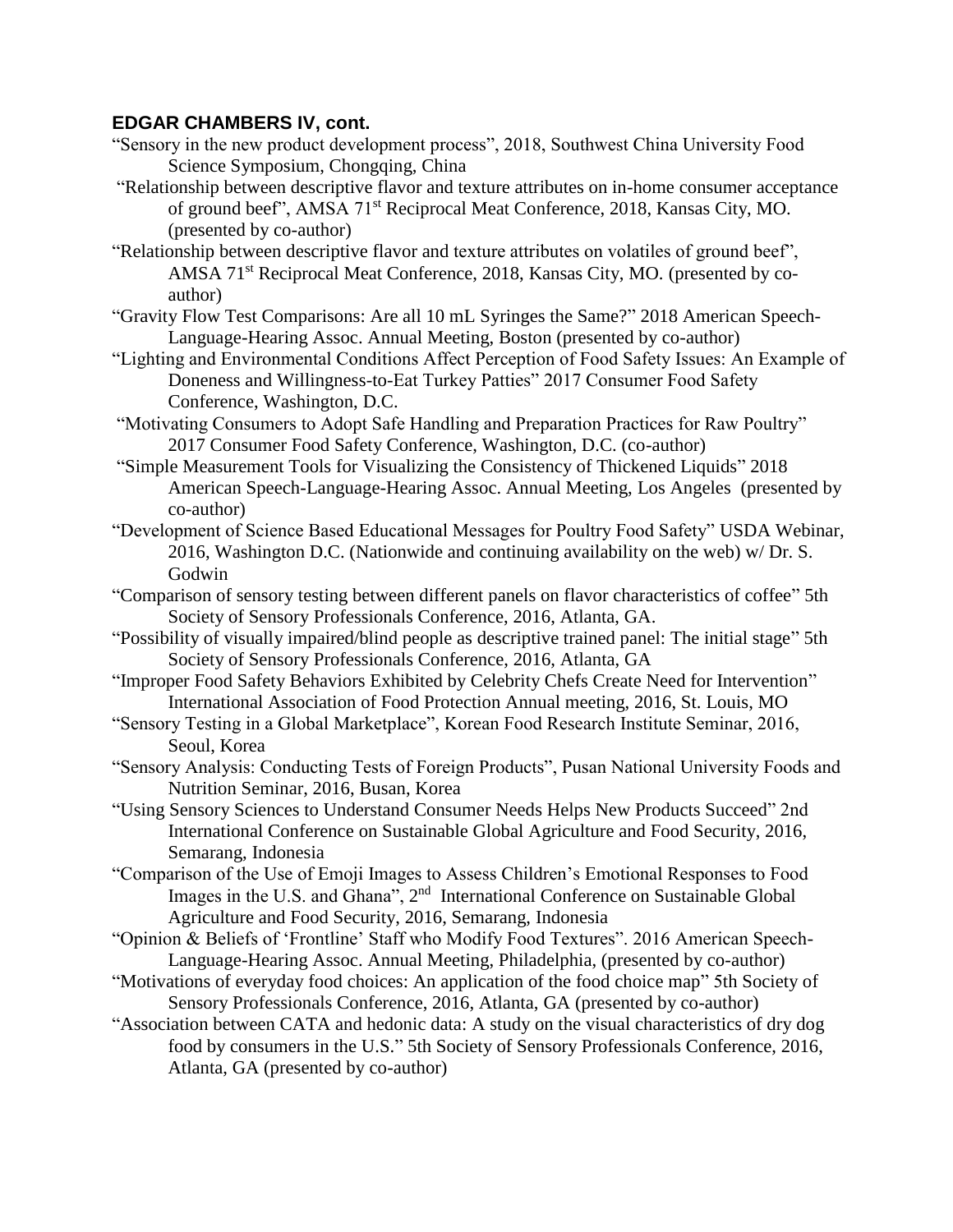- "Preference testing of novel fortified blended foods with infants and young children in Tanzania" 5th Society of Sensory Professionals Conference, 2016, Atlanta, GA (presented by coauthor)
- "Motivations for food consumption during specific eating occasions in Turkey" 5th Society of Sensory Professionals Conference, 2016, Atlanta, GA (presented by co-author)
- "Determination of the sensory flavor attributes of smoked food products" 5th Society of Sensory Professionals Conference, 2016, Atlanta, GA (presented by co-author)
- "Changes in Lighting Conditions May Negatively Impact Perception of Doneness of Cooked Turkey Patties" International Association of Food Protection Annual meeting, 2016, St. Louis, MO (presented by co-author)
- "Recipe Modification Improves Food Safety Practices during Cooking of Poultry" International Association of Food Protection Annual meeting, 2016, St. Louis, MO (presented by coauthor)
- "Occurrence and Antimicrobial Resistance of Enterobacteriaceae in Shell Eggs from Small-scale Poultry Farms and Farmers' Markets" International Association of Food Protection Annual meeting, 2016, St. Louis, MO (presented by co-author)
- "Motivations for Everyday Eating from Three Different Approaches" 5<sup>th</sup> SPISE conference. 2016, Ho Chi Minh City (presented by co-author)
- "Assessing the Risk of Consumers Getting a Foodborne Illness from Handling Poultry Packages and Items Packages Came in Contact With", USDA Institute of Food Safety and Nutrition Project Director Meeting, 2016, St. Louis Mo (presented by co-author)
- "The Flavor of Coffee: Developing a Lexicon for Coffee Research" Colombian High Quality Coffee Association Annual Conference, 2015, Neiva, Colombia
- "Motivations for breakfast: Hunger or pleasure?" 11th International Pangborn Sensory Sciences Symposium, 2015, Gothenburg, Sweden
- "Recommendations for Determining Doneness Found in Egg Dish Recipes" European Symposium on Food Safety, 2015, Cardiff, Wales
- "Purchase, Storage, and Preparation of Eggs and Poultry in the United States Compared to Selected European Countries" European Symposium on Food Safety, 2015, Cardiff, Wales
- "The value of food", Pusan National University Research Symposium, 2015, Busan, Korea
- "Consumer Behavior When Shopping for and Storing Poultry May Result in Cross-Contamination" European Symposium on Food Safety, 2015, Cardiff, Wales (presented by co-author)
- "Americans' Food Safety Practices for Raw Poultry and Shell Eggs: Areas for Improvement" European Symposium on Food Safety, 2015, Cardiff, Wales (presented by co-author)
- "Impact of an Educational Sign on Consumer Use of Plastic Bags for Raw Poultry" International Association of Food Protection Annual Meeting, 2015, Portland, OR (presented by coauthor)
- "Consumer Behavior towards Leftover Storage in American and European Countries" International Association of Food Protection Annual Meeting, 2015, Portland, OR (presented by co-author)
- "Assessment of Temperature at Recommended Methods of Determining Doneness in Egg Recipes" International Association of Food Protection Annual Meeting, 2015, Portland, OR (presented by co-author)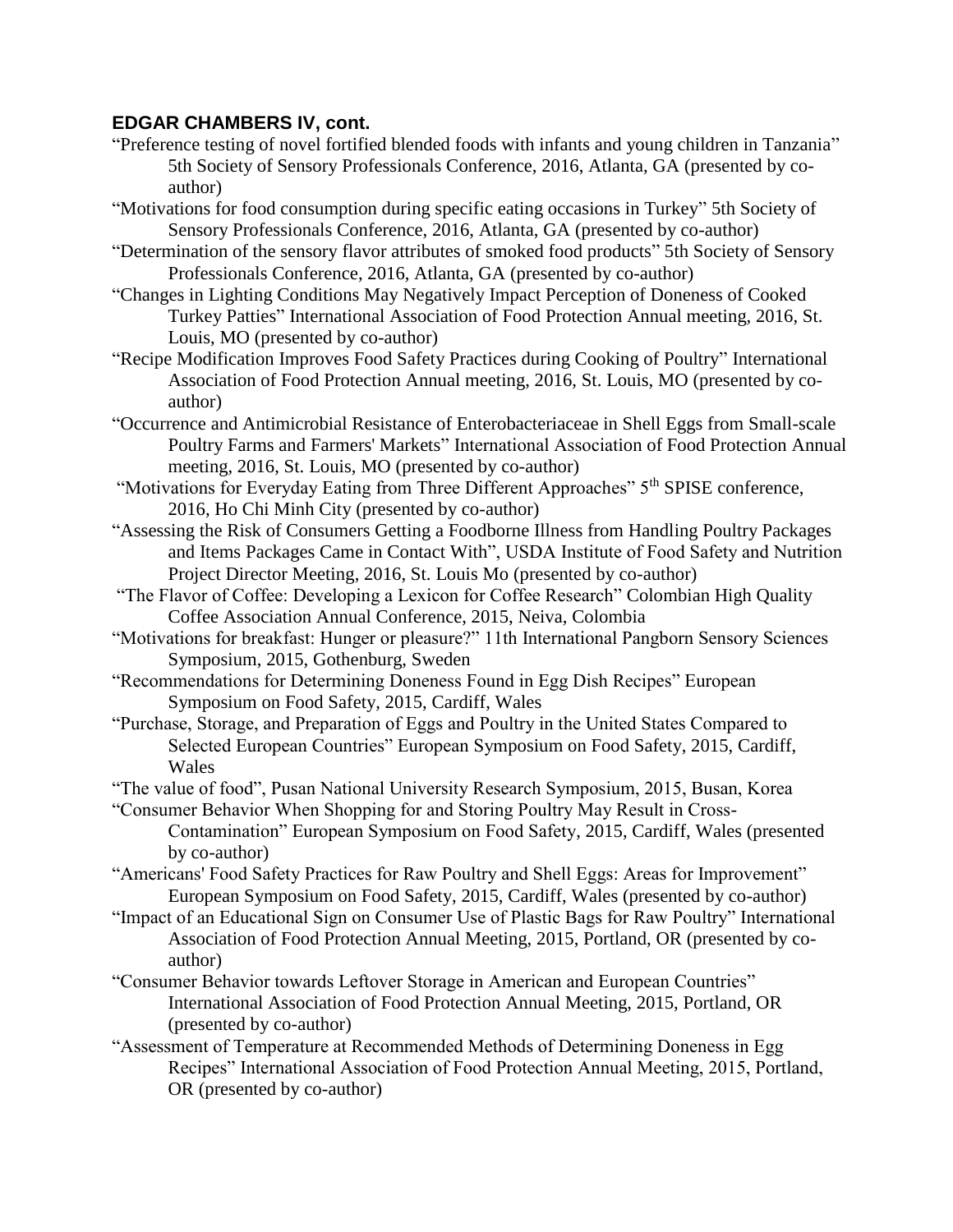- "Consumers' Cooking Practices for Eggs and Poultry Place Them at Risk for Foodborne Illness" International Association of Food Protection Annual Meeting, 2015, Portland, OR (presented by co-author)
- "Relating Coffee Consumption Routines to Emotions Derived From the Coffee Drinking Experience", Institute of Food Technologists Annual meeting, 2015, Chicago, IL (Presented by co-author)
- "Unraveling the grind: do emotions influence coffee drinking?" CoCoTea, 2015, Aveiro, Portugal (presented by co-author)
- "Using wordle™ to analyze CATA data: An example with olive oil" 11th International Pangborn Sensory Sciences Symposium, 2015, Gothenburg, Sweden (presented by co-author)
- "Applications of a dry dog food sensory lexicon" 11th International Pangborn Sensory Sciences Symposium, 2015, Gothenburg, Sweden (presented by co-author)
- "Development of a Coffee Lexicon for research" 11th International Pangborn Sensory Sciences Symposium, 2015, Gothenburg, Sweden (presented by co-author)
- "Development and Validation of Screening Tools for Classifying Consumers Based on Healthy Eating Criteria" 4<sup>th</sup> Society of Sensory Professionals Conference, 2014, Tucson, AZ
- "Sensory Changes with Aging and Their Impact on Everyday Life", Health and Wellness in Aging Conference, 2014, Pusan National University, Busan, Korea
- "From Store to Fridge: Findings from U.S. Shop-a-Long Grocery Store Interviews on Consumer Handling of Raw Poultry", Intl Assoc Food Protection, 2014, Indianapolis
- "Food Security, Sustainability, and Consumers", International Conference on Sustainable Global Agriculture and Food Security, 2014, Bangkok, Thailand
- "Sensory Changes with Aging", Florida Health Care Activity Coordinators Annual conference, 2014, Dayton Beach Fl
- "Understanding Issues of Dysphagia Patients in Group Activity Settings", Florida Health Care Activity Coordinators Annual conference, 2014, Dayton Beach Fl
- "Innovation and Development: The Customer Value Proposition", Food Innovation Asia, Bangkok, Thailand, 2014,
- "Issues in Food Safety Related to Consumers' Storage and Use of Leftover Food in Thailand", Food Innovation Asia, 2014, Bangkok, Thailand
- "Sensory Analysis: Moving the Marketplace Ahead", Campbell Research Symposium,2014, Camden, NJ
- "Quality and It's Measurement", Campbell Research Symposium, 2014. Camden, NJ
- "Salt: It's Importance in Food", Pusan National University Research Seminar, 2014, Pusan, Korea
- "Creating New Beverages: Establishing Consumer Value", Sunchon National University Research Seminar, 2014,Suncheon, Korea
- "Salt: It's Importance in Food", Sunchon National University Research Seminar, 2014,Suncheon, Korea
- "Issues in Product Testing in Multiple Countries", University of Helsinki, 2014, Helskinki, Finland
- "How Does Product Preparation Affect Sensory Properties: An Example with Coffee", 4th Society of Sensory Professionals Conference, 2014, Tucson, AZ (Presented by Co-Author)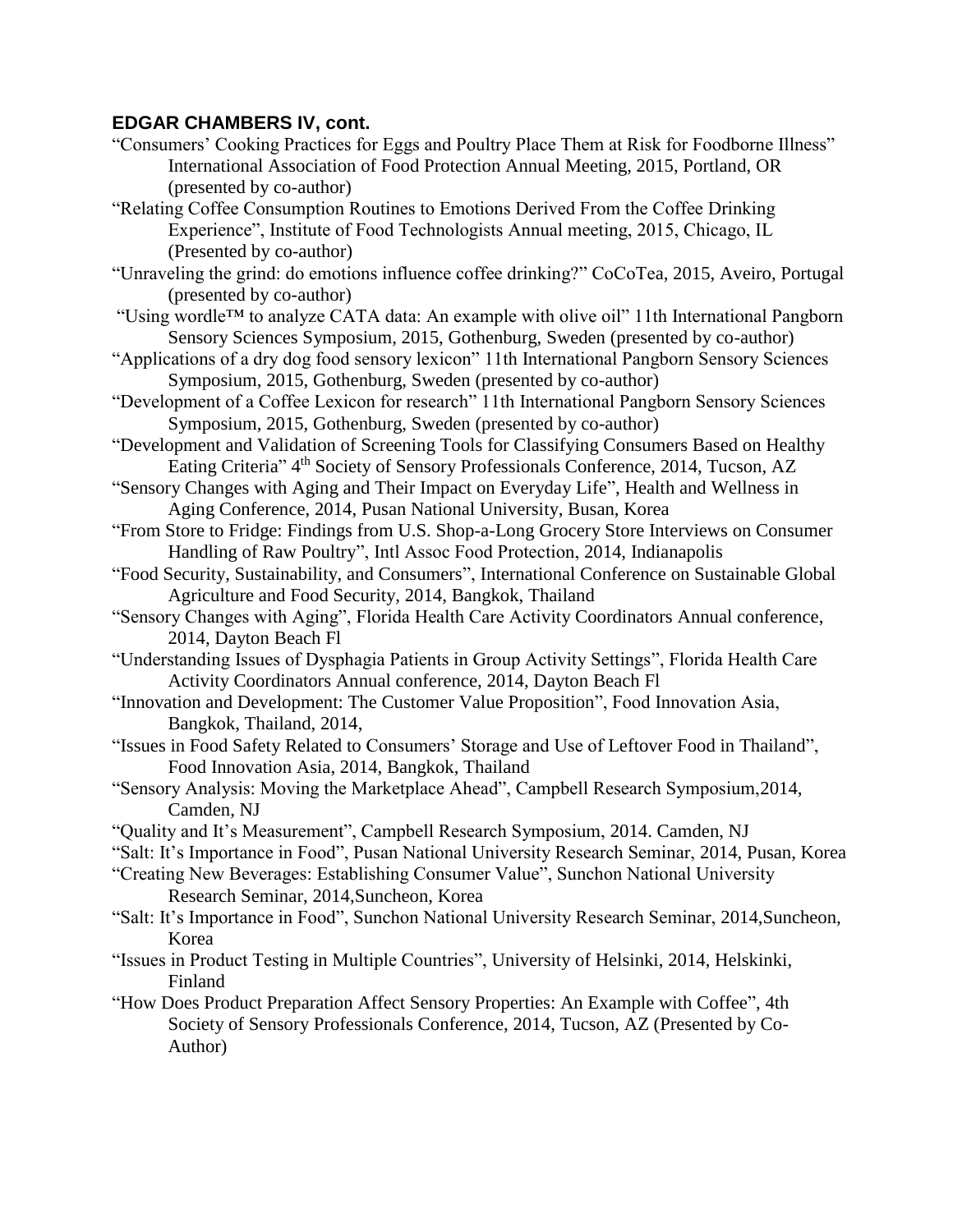- "What Happens to the Product when Consumers don't Follow Preparation Instructions? An Example of a Descriptive Sensory Tolerance Test for Cooked Porridge", 4<sup>th</sup> Society of Sensory Professionals Conference, 2014, Tucson, AZ (Presented by Co-Author)
- "Evaluation of Chicken Meat Juice on Hands, Chicken Packages and Contact Surfaces During and After Grocery Shopping",Intl Assoc Food Protection, 2014, Indianapolis (Presented by co-author)
- "Food Thermometer Usage among Consumers Who Cook Raw Poultry: Results of a National Survey", Intl Assoc Food Protection, 2014, Indianapolis (presented by co-author)
- "Effect of Storage Temperatures on the Survival of Salmonella and Campylobacter in Chicken Eggs", Intl Assoc Food Protection, 2014, Indianapolis (presented by co-author)
- "Measuring Complexity", Givaudan Global Research Seminar, 2013, Cincinnati, OH
- "Flavor Complexity: Beyond Individual Attributes", 10<sup>th</sup> International Pangborn Symposium, 2013. Rio de Janeiro, Brazil
- "Effects of Processing on Pomegranate Juice Flavor using a semi-continuous profile method for flavor evaluation during consumption, 10<sup>th</sup> International Pangborn Symposium, 2013. Rio de Janeiro, Brazil
- "Differences among Colombian Coffee from the Pitalito Area", Mild Coffee Company seminar, 2013, Neiva, Colombia
- "Consumer Food Safety: Global Interest and Individual Realities", Global Food Safety Conference, 2013, Barcelona, Spain
- "Sensory Testing Across Cultures and Countries: An Asian Perspective", Thailand Sensory Network/Kasetsart Annual Research Conference", 2013, Bangkok, Thailand
- "Visualizing thickened liquids with low-tech clinical tools: Applications for caregiver training" American Speech-Language Hearing Association Annual Meeting, 2013, Chicago, IL (presented by co-author)
- "Previous Exposure to Food Does Not Influence Subsequent Food Choice In Dogs", Society for the Study of Ingestive Behavior, 2013, New Orleans (Presented by Co-Author)
- "Understanding what drives pet owners' liking of dog foods", Pet Food Forum, 2013, Chicago, IL(Presented by Co-Author)
- "Sensory Analysis and Product Development", University SurColombiana Engineering Research Symposium, 2012, Neiva, Columbia
- "Thickened Liquids: Taking Responsibility for What our Patients Consume", ½ day presentation with J. Garcia, American Speech-Language Hearing Association Annual Meeting, 2012, Atlanta, GA
- "Understanding International Consumer Needs and Testing Strategies For Food Product Development", USDA International Science and Education Conference, 2012, Washington D.C.
- "Role of Sensory Evaluation in Quality Assurance and Shelf Life Prediction in Food Aid Products such as CSB, SSB, SCB", USDA and USAID meeting on Food Aid Grants, 2012, Manhattan, KS
- "Understanding Flavor Complexity: What Individual Attributes Can't Tell", 3rd Society of Sensory Professionals Annual Conference, 2012, Jersey City, New Jersey
- "Measuring Beef Flavor", Meat Science Seminar, 2012, Manhattan, KS
- "Understanding Products' Sensory Characteristics Before Launch can Predict Success: A Global Study", 4th SPISE conference, 2012, HoChi Minh City, Vietnam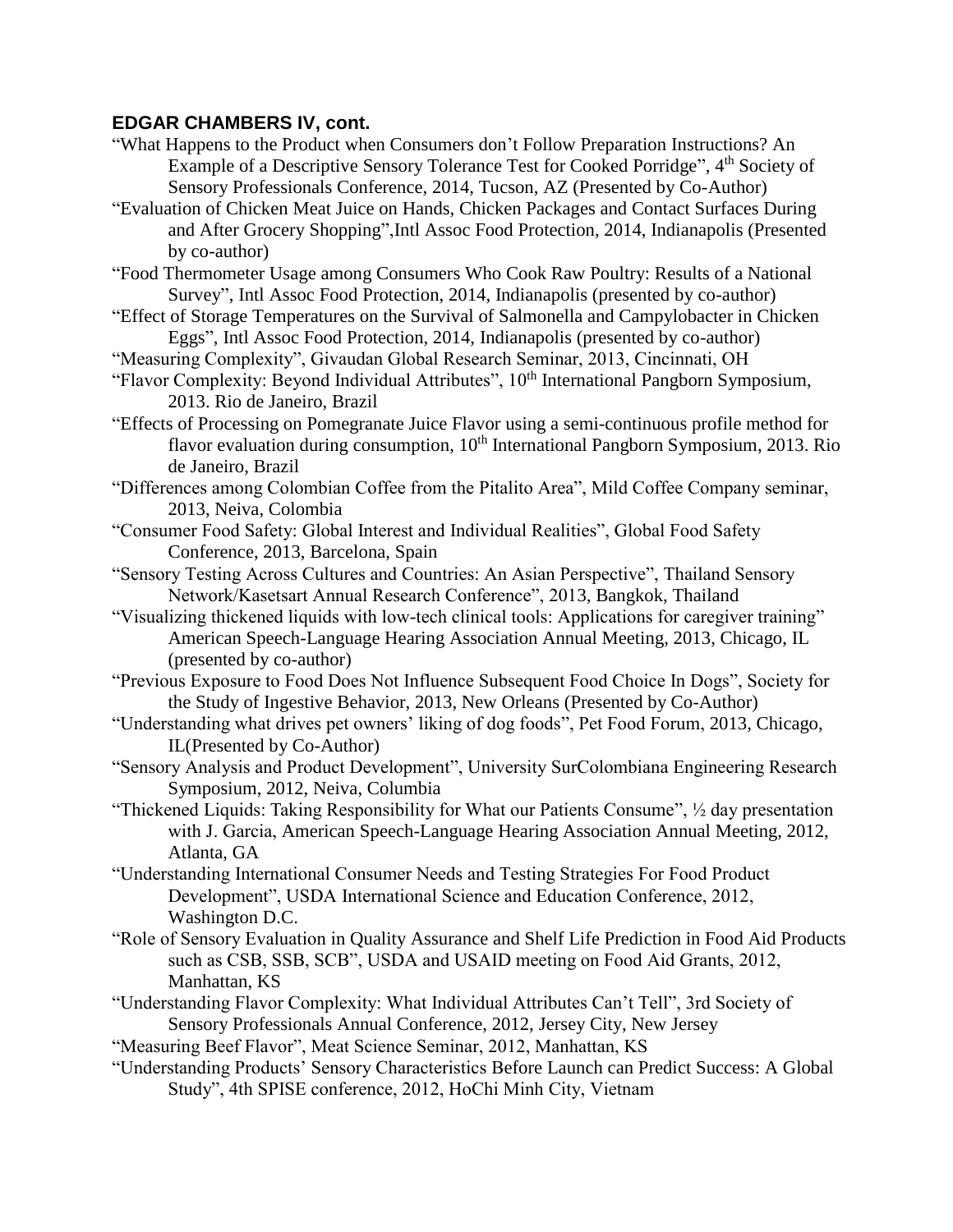- "Testing Across Cultures and Countries: a Forum" (Leader), 4th SPISE Conference, 2012, HoChi Minh City, Vietnam
- "In-Person Interviews of Storage Practices for Ready-To-Eat Foods in Four U.S. States", 7th International Food Safety Conference, 2012, Dubai, UAE
- "Data Handling for Consumer Personality Segmentation", 3rd Society of Sensory Professionals Annual Conference, 2012, Jersey City, New Jersey (Presented by Co-Author)
- "A Comparison of Two Multivariate Techniques to Analyze Descriptive Data from Seasoned Beef Samples" 3rd Society of Sensory Professionals Annual Conference, 2012 Jersey City, New Jersey (Presented by Co-Author)
- "Using Sensory Methods to Examine Differences in Cooking Methods for Porridge Products Used in United States International Food Assistance Programs" 3rd Society of Sensory Professionals Annual Conference, 2012, Jersey City, New Jersey (Presented by Co-Author)
- "Brown Rice: Cultural Effects on Consumer Perceptions and Beliefs" 4th SPISE Conference, 2012, HoChi Minh City, Vietnam (Presented By Co-Author)
- "Novel sorghum-based fortified blended food for infants, young children, and adults", AACC International annual meeting, 2012, Hollywood, FL (Presented by co-author)
- "Sensory Analysis of Specialty Products", Estonian Product Development Conference, 2011, Tallinn, Estonia
- "Nutritional Well-Being of Elderly People with Dysphagia (Impaired Swallowing), Sunchon University Seminar, 2011, Suncheon, South Korea
- "Consumer Based Product Development of Functional Foods: The Case of Grain Sorghum", 2nd International Congress on Food and Function, 2011, Kosice, Slovakia
- "Comparison of Pomegranate Juice Acceptance Globally", 2nd International Conference on Pomegranate, 2011, Madrid Spain
- "Flavor Diversity and Acceptance of Estonian Cheeses" 8th International Cheese Symposium, 2011, Cork, Ireland
- "A Chemical Reference for Storage Musty when Grading Grain Odor" USDA National Sorghum Advisory Board Workshop, 2011, Kansas City, MO
- "Embracing Cultural and Diverse Foodways" workshop, 102ndAmerican Association of Family and Consumer Sciences Annual meeting, 2011, Phoenix, AZ (one of 3 speakers)
- "Research: A Primer", Tennessee State University Family and Consumer Sciences Seminar, 2011, Nashville, Tennessee
- "Color Shading Dyeing Methods for Wool and Silk", Prairie Star Quilt Guild, 2011, Manhattan, KS
- "The effect of pomegranate albedo extract on the total phenolic content and sensory profiles of five commercial pomegranate juices", Institute of Food Technologists Annual Meeting, 2011, New Orleans, LA, Presented By Co-Author
- "Farm to fork: Using all stages of the production cycle to help establish sensory standards",10th Bi-Annual Pangborn International Sensory Sciences Conference, Toronto, Canada, 2011, Presented By Co-Author
- "Defining and characterizing the "Nutty" attribute across food categories",10th Bi-Annual Pangborn International Sensory Sciences Conference, Toronto, Canada, 2011, Presented By Co-Author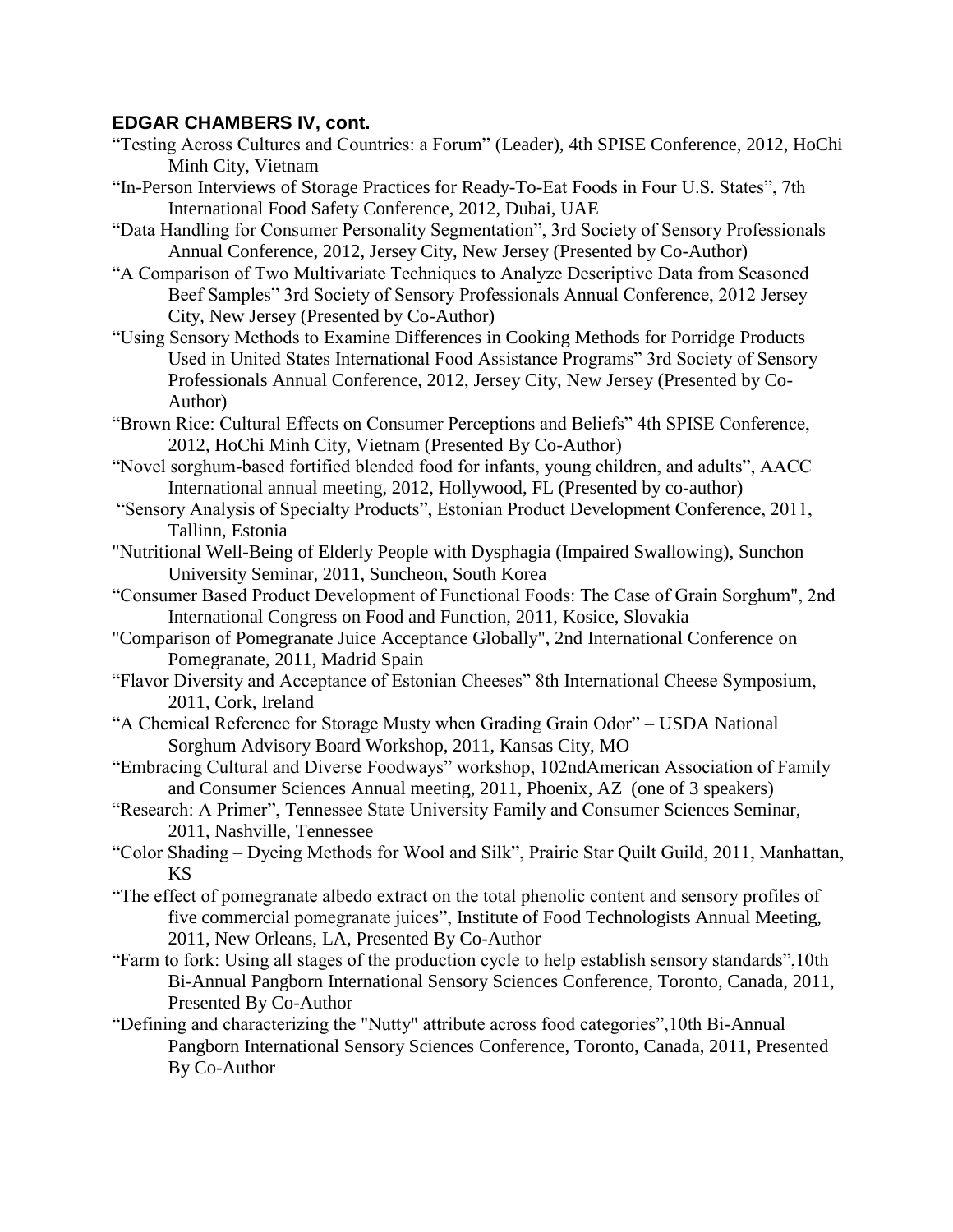- "The USDA Grain Grading Process and its relation to Sensory Analysis", 2nd Society of Sensory Professionals Annual Conference, 2010, Napa, California
- "Impact of 6-*n*-propylthiouracil (PROP) bitter sensitivity on the liking of bitter functional foods and dietary intake", 4th European Conference on Sensory and Consumer Research, 2010, Vitoria, Spain
- "Understanding Panelist Performance", Joint Nestlé/General Mills International Symposium, 2010, Minneapolis, MN
- "Sensory Evaluation Application by US Food Manufacturers", Update of Sensory Evaluation Symposium, 2010, Kuala Lumpur, Malaysia
- "Role of Sensory Evaluation in Quality Assurance, Branding and Shelf Life Prediction", Update of Sensory Evaluation Symposium, 2010, Kuala Lumpur, Malaysia
- "Publishing in High Quality International Journals", UniversitiKebangsaan Malaysia Faculty of Science and Technology Research Symposium, 2010, Kuala Lumpur, Malaysia
- "Using Sensory Analysis to Evaluate Products", 3rd Estonia-Finland Bilateral Product Development and Marketing Symposium, 2010, Tallin, Estonia
- "Case Studies of Sensory Evaluation in the Product Development and Maintenance Process, 3rd Estonia-Finland Bilateral Product Development and Marketing Symposium, 2010, Tallin, Estonia,
- "Diet Modifications Related to Dysphagia & Nutrition", Kansas Speech Hearing Association, 2010, Topeka, KS
- "Sensory Analysis of Mangos of Different Varieties and Ripeness", International Congress of Food Science and Technology, 2010, Cape Town, South Africa
- "What Fruits/Vegetables are Americans Eating? An In-Depth Examination of Fruit/Vegetable Consumption among Three Ethnic Populations", 2nd Society of Sensory Professionals Annual Conference, 2010, Napa, California, Presented By Co-Author
- "Full Product Profile Graphing over the Duration of a Single Bite", 2nd Society of Sensory Professionals Annual Conference, 2010, Napa, California, Presented By Co-Author
- **"**Differences in Preference Mapping Techniques", 2010, 2nd Society of Sensory Professionals Annual Conference, Napa, California, Presented By Co-Author
- "Predicting Product Success Internationally Using Information Known Before Launch", 2nd Society of Sensory Professionals Annual Conference, 2010, Napa, California, Presented By Co-Author
- "Researching Green Tea: Information to Improve Market Presence in Various Countries", 2nd Society of Sensory Professionals Annual Conference, 2010, Napa, California, Presented By Co-Author
- "Lexicon development for Beef Flavor across Different Muscles and Quality Grades", 2010, 2nd Society of Sensory Professionals Annual Conference, Napa, California, Presented By Co-Author
- **"**Effect of Familiarity on Lexicon Development of Trained Sensory Panelists in Thailand and the United States of America", 2010, 2nd Society of Sensory Professionals Annual Conference, Napa, California, Presented By Co-Author
- "Musty Compounds in Sorghum and how they are Perceived by a Trained Panel", 2010, 2nd Society of Sensory Professionals Annual Conference, Napa, California, Presented By Co-Author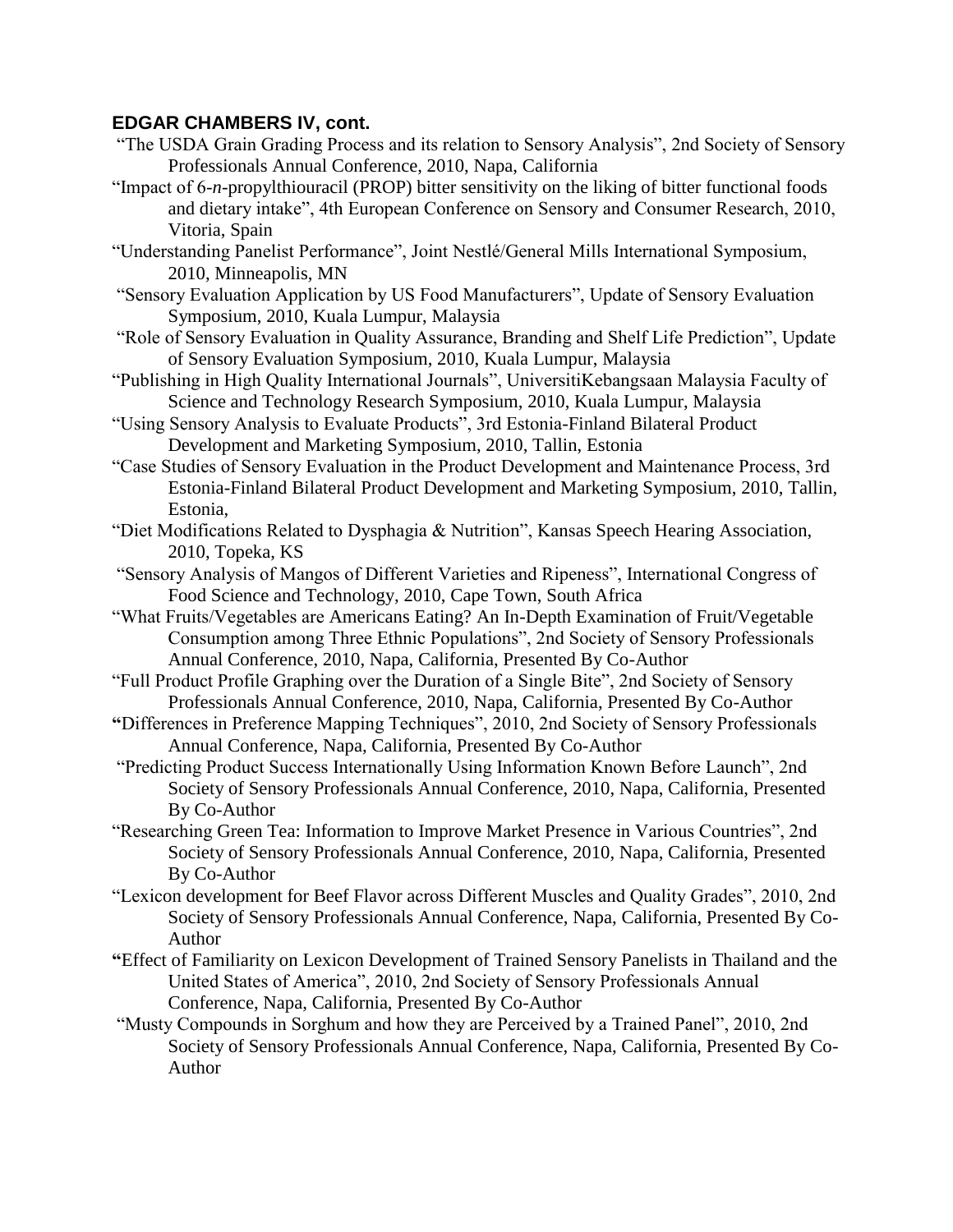- "Relationship of Consumers' Food Related Attitudes to differences in Hedonic Ratings of Jerky Products", 2010, 2nd Society of Sensory Professionals Annual Conference, Napa, California, Presented By Co-Author
- "Developing a Multi-Country Reference SystemforCheese", 2010, 2nd Society of Sensory Professionals Annual Conference, Napa, California, Presented By Co-Author
- "Calidad Sensorial de la Granada y los Productos Derivados" (SensoryQuality of Pomegranate and itsBy-Products", 1st NationalCongressonPomegranate: Production, Economics, Industrialization, Diet, and Health, 2010, Elche, Spain, Presented By Co-Author
- "Perfil Aromático de Zumos de Granada Procedentes de los Estados Unidos: Diferencias entre Zumo Recién Exprimido y Zumos Comerciales" (AromaticProfile of Pomegranate Juice in the US: Differences in Fresh-Squeezed and CommercialJuices), 1st NationalCongressonPomegranate: Production, Economics, Industrialization, Diet, and Health, 2010, Elche, Spain, Presented By Co-Author
- "Características Físico-Químicas y Sensoriales de Zumos de Granada con Diferentes Porcentajes de Extracto de Corteza." (Sensory and Physical-Chemical characteristics of Pomegranate Juices with Added Peel". 1st NationalCongressonPomegranate: Production, Economics, Industrialization, Diet, and Health, 2010, Elche, Spain, Presented By Co-Author
- "Lexicon to Describe The Flavor of Pomegranate Juice" Institute of Food Technologists, 2010, Chicago, Ill. Presented By Co-Author
- "Few Differences in Sensory or Chemical Composition of Organic or Conventionally Grown Pac Choi (Bok Choy) During 18 Days of Refrigerated Storage", 4th European Conference on Sensory and Consumer Research, 2010, Vitoria, Spain. Presented By Co-Author
- "The Potential for Cross Contamination of Foods through Improper Storage in Home Refrigerators", International Association for Food Protection. 2010, Anaheim, CA. Presented By Co-Author
- "Impact of Organic Production and Fertilizer Variables on Sensory Properties of Pac Choiand Tomato" International Congress of Food Science and Technology, 2010, Cape Town, South Africa. Presented By Co-Author
- "Sensory Characteristics Of Thai Mangoes: Effects Of Variety And Ripeness", 9th International Mango Conference, Sanya, China, 2010, Presented by Co-author
- "Evaluation of Condiment Sauces Containing Chili Peppers", International Symposium on Nutraceuticals and Processing of Condiment Vegetables, 2009. Suncheon, Korea
- "The Science of Smell and its Impact on Grain Odor", American Association of Grain Inspection and Weighing Agencies, Memphis, TN, 2009; also USDA Sorghum Technical Meeting, Kansas City, MO, 2009; also USDA Grain Inspection Management Symposium, Kansas City, MO, 2009
- "Testing Products Around the World: Practical Issues and Answers", ASTM International Symposium, Vancouver, Canada, 2009
- "Observational Research: A Tool for Collecting Behavioral Data and Validating Surveys", SPISE conference "Food Consumer Insights in Asia, Ho Chi Minh City, Vietnam, 2009
- "Impact of Processing on Sensory Properties of Fresh Tomatoes" SPISE conference "Food Consumer Insights in Asia, Ho Chi Minh City, Vietnam, 2009
- "Developing References for Descriptive Sensory Analysis that Cross Cultures", Food Innovation Asia, Bangkok, Thailand, 2009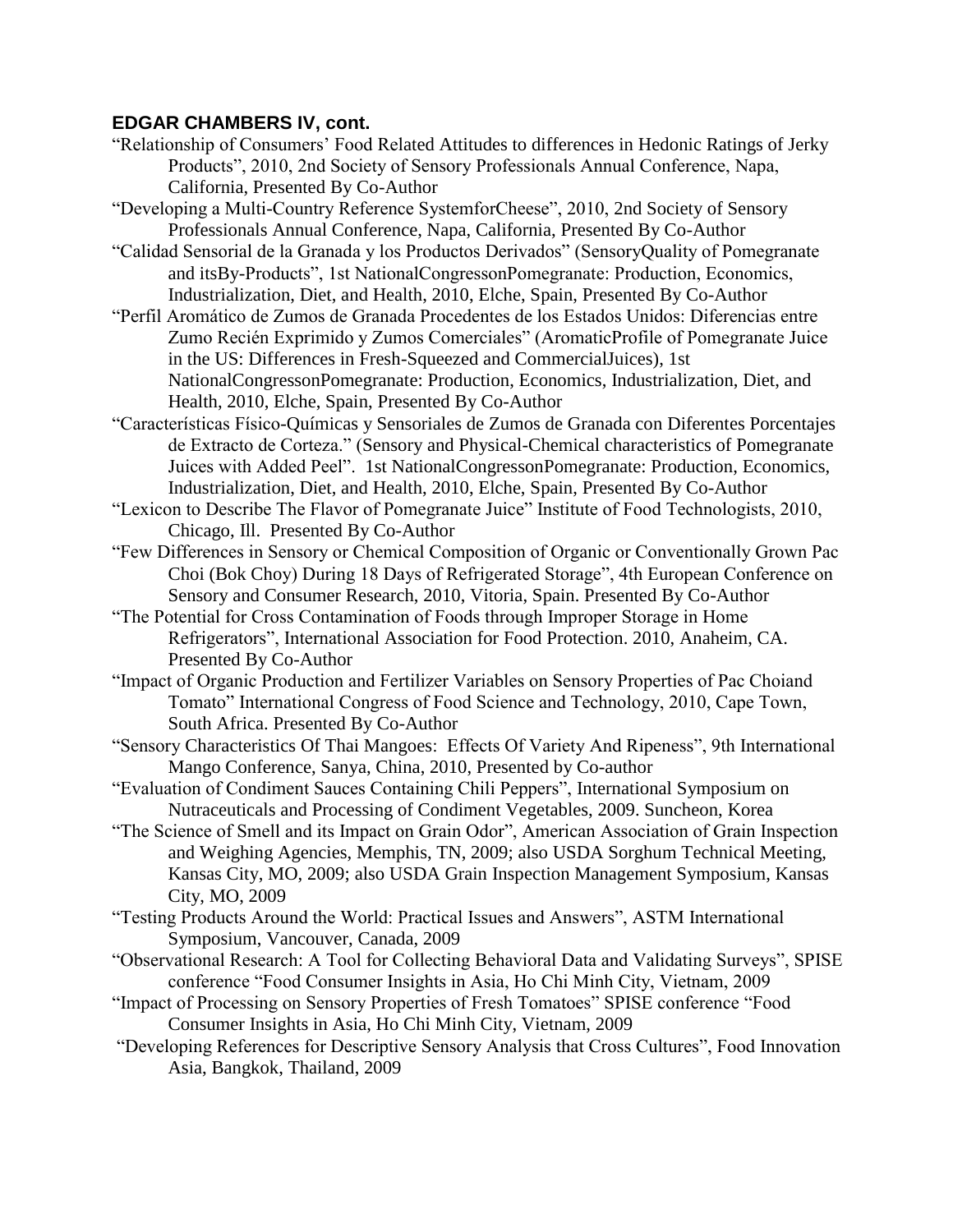- "Awareness of International/Ethnic Foods among Consumers in Bangkok, Thailand" Food Innovation Asia, Bangkok, Thailand, 2009
- "Intrinsic and Extrinsic influences on Food Acceptance" Thailand Sensory Network, 2nd Annual meeting, Bangkok, Thailand, 2009
- "Practical Sensory Analysis for Problem Solving" PepsiCo Thailand, Bangkok, Thailand, 2009
- "Human Perception of swallowing: Analysis by Trained Sensory Panelists", American Speech-Language Hearing Association Annual Meeting, New Orleans, LA, 2009, Presented By Co-Author
- "Awareness of International/Ethnic Foods among U.S. Consumers in Manhattan, Kansas", Institute of Food Technologists Annual Meeting, Anaheim, CA, 2009, Presented By Co-Author
- "Green Coffee Beans to Brewed Coffee: Evolution of Aroma Attributes", SPISE conference "Food Consumer Insights in Asia, Ho Chi Minh City, Vietnam, 2009, Presented By Co-Author
- "The Impact of Food Information on Consumer Acceptance Scores for Beef Jerky with Thailand, Korea or US Consumers" 9th Bi-Annual Pangborn International Sensory Sciences Conference, Florence, Italy, 2009, Presented By Co-Author
- "A comparison of Preference Mapping Techniques" 9th Bi-Annual Pangborn International Sensory Sciences Conference, Florence, Italy, 2009, Presented By Co-Author
- "Sensory Analysis in the Development of Healthful Foods and Lifestyles", ProPak 2008, Food Innovation Conference, Bangkok, Thailand, 2008
- "Sensory Analysis and Specialty Product Development", Korea Atomic Energy Research Institute", Daejeon, Korea, 2008
- "Using Consumers or Trained Panelists to Describe the Eating Experience Of Products", Society Of Sensory Professionals, Cincinnati, OH, 2008
- "Influence of Intrinsic and Extrinsic Product Information on Consumer Assessment of Food", International Congress of Food Science and Technology, Shanghai, China, 2008
- "Using Sensory Analysis to Understand Products, Services, and Information", Tennessee State University Family and Consumer Sciences Seminar, Nashville, TN, 2008
- "Sensory Sciences Today: Summary" Society of Sensory Professionals, Cincinnati, OH, 2008
- "Descriptive Sensory Analysis Of Toothpaste Flavor & Texture Using Two Distinct Sampling Methods: Brushing Vs. Spoon Tasting", Society of Sensory Professionals, Cincinnati, OH, 2008, Presented By Co-Author
- "Describing Flavor Using Fewer And Simpler Terms: An Example with Cheese", Society of Sensory Professionals, Cincinnati, OH, 2008, Presented By Co-Author
- "Sensory Characteristics Of Bananas, Society Of Sensory Professionals, Cincinnati, OH, 2008, Presented By Co-Author
- "Beyond Products: Application of Sensory Analysis for Diverse Opportunities, Society of Sensory Professionals, Cincinnati, OH, 2008, Presented By Co-Author
- "A Lexicon for Lip Products, Society of Sensory Professionals, Cincinnati, OH, 2008, Presented By Co-Author
- "Adjusting Texture Scale References for Asian Markets, Society of Sensory Professionals, Cincinnati, OH, 2008, Presented By Co-Author
- "Response Time: Does It Add Information to Acceptance, Society of Sensory Professionals, Cincinnati, OH, 2008, Presented By Co-Author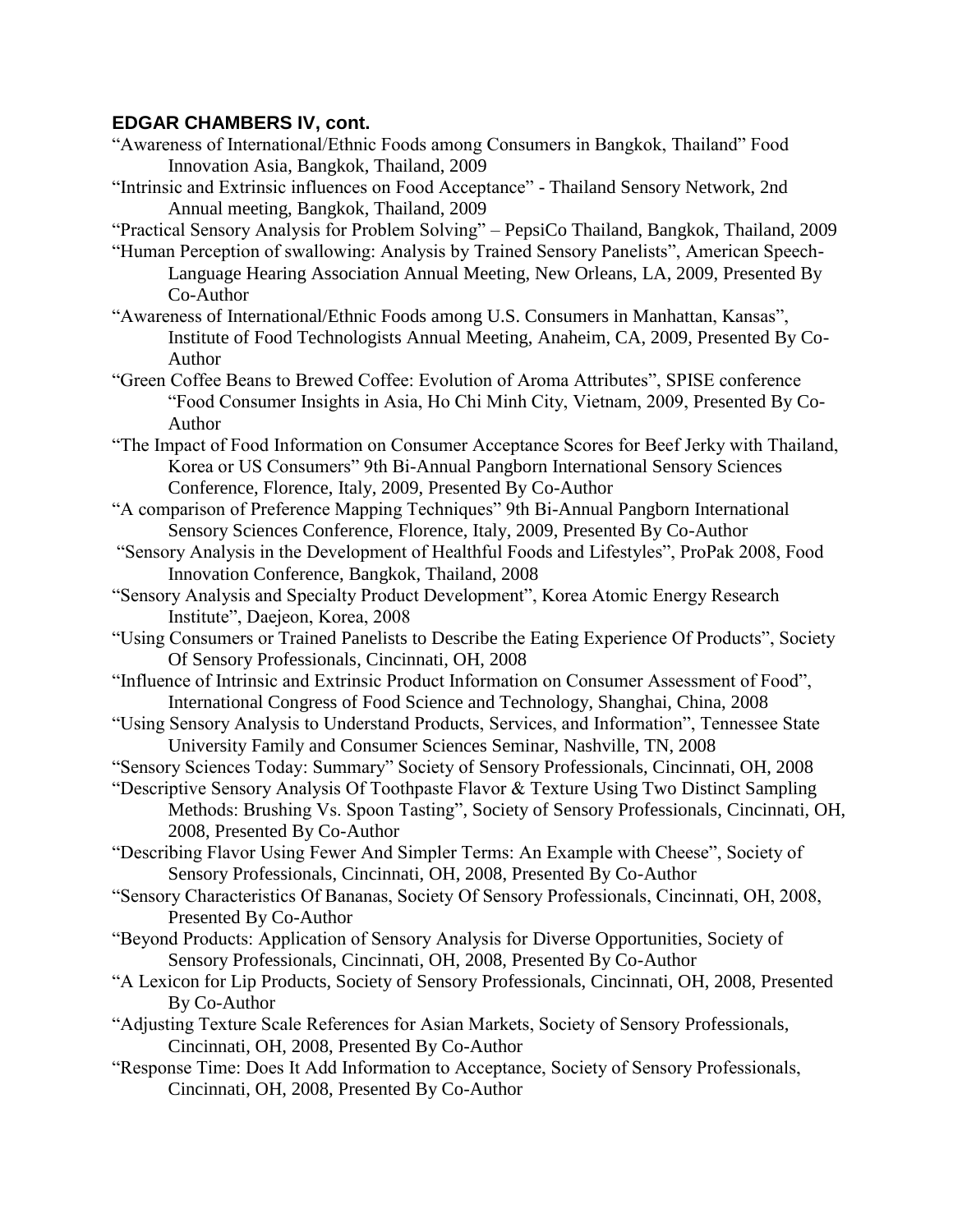- "Perceptual Sensory Mapping of Green Teas from Various Countries", International Congress of Food Science and Technology, Shanghai, China, 2008, Presented by Co-Author
- "Thickened Beverages: Roles & Knowledge of Various Caregivers In Long-Term Care Settings", American Speech-Language Hearing Association Annual Meeting, Chicago, IL, 2008, Presented By Co-Author
- "A Comparison of Green Tea Preference Maps for Consumers in three Countries" IFT Annual Meeting, New Orleans, LA, 2008, Presented by Co-Author
- "Effective Advertising Claims Substantiation Using Multiple Data Sources", Pangborn Bi-Annual International Sensory Sciences Symposium, Minneapolis, MN, 2007
- "Sensory Characteristics of Fresh Tomatoes and the Impact of Processing on the Sensory Characteristics of Tomatoes" - Pangborn Bi-Annual International Sensory Sciences Symposium, Minneapolis, MN, 2007
- "Consumer Acceptability of Green Tea in Three Countries", 3rd International Conference on Tea, Shizuoka, Japan, 2007
- "Sensory Properties and Consumer Segmentation for Sweet Tamarind Varieties Grown In Thailand", 2nd Conference on Sensory Evaluation, Ho Chi Minh City, Vietnam, 2007
- "Portion Size Estimation is not Dependent on Weight Status", 10th European Nutrition Conference, Paris, France, 2007
- "Advertising Claims Substantiation: Integration of Sensory and Instrumental Data", Midwest Association of Official Analytical Chemists – Chicago, 2007
- "Mapping Sensory Properties And Consumer Acceptance: A Case Study", KSU Department Of Horticulture, Forestry, And Recreation Resources Seminar, Manhattan, KS, 2007
- "Sensory Characteristics Of Lactose-Free Milks: Comparison with Regular Milks", Pangborn Bi-Annual International Sensory Sciences Symposium, Minneapolis, MN, 2007, presented by co-author
- "Comparison of Sensory Properties of UHT Milk from Different Countries", IFT Annual Meeting, Chicago, Il, 2007, Presented by Co-Author
- "A Lexicon for Sensory Texture and Flavor Characteristics of Fresh and Processed Tomatoes" IFT Annual Meeting, Chicago, Il, 2007, Presented by Co-Author
- "Line Spread Test Comparisons of Nectar and Honey-Like Beverages" American Speech-Language Hearing Association Annual Meeting, Boston, MA, 2007, Presented By Co-Author
- "Flavor and Volatile Compound Changes of Green Tea When Infused Multiple Times", 3rd International Conference on Tea, Shizuoka, Japan, 2007, Presented by Co-Author
- "Green Tea Flavor: Descriptive Analysis of World Samples", 3rd International Conference On Tea, Shizuoka, Japan, 2007, Presented by Co-Author, Best Paper Award
- "Flavor in Foods" Distinguished Graduate Faculty Lecture Kansas State Univ., 2006
- "Product Innovation" Keynote Address for 8th Agro-Industrial Conference, Bangkok, Thailand, 6/2006
- "Sensory Opportunities: Sensory Strategies for Product Development and Marketing" Plenary Lecture - Prepared Foods New Products Conference, Amelia Island, Fl, 2006
- "Sensory Analysis from Product Concept to Market Maintenance" Keynote Address for 1st Thailand Sensory Network meeting, Bangkok, Thailand, 1/2006
- "Advertising Claims: Going Beyond 'I'm Better than You' Coca-Cola International Sensory Research Conference, Orlando, Fl, 2006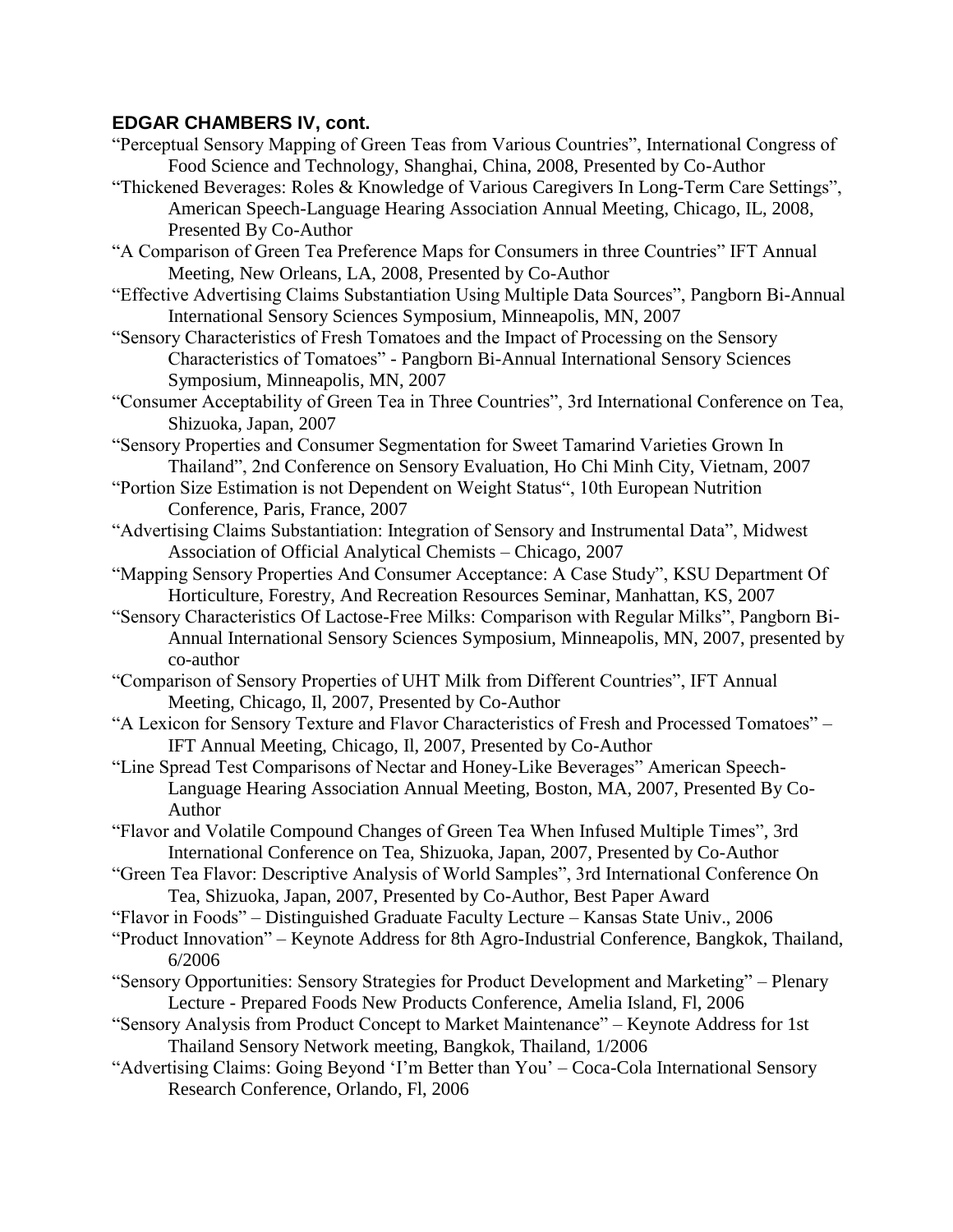- "Sensory Evaluation in Product Development" Thammasat University Seminar, Rungsit, Thailand, 2006
- "Consumers' Use and Understanding of Product Dates On Ready-To-Eat Foods" Food Distribution Research Society Annual Meeting, Quebec City, Canada, 2006, Presented by Co-Author
- "Measuring differences in perception of portion sizes as a potential contribution to obesity" American Dietetic Association Annual Meeting, Honolulu, 2006, presented by Co-author
- "Nectar and Honey-Thick Beverages Prepared By Health Care Providers" American Speech-Language Hearing Association Annual Meeting, Miami Beach, FL, 2006, Presented By Co-Author
- "Flavor Characteristics of Commercial Fresh and Dried Mushrooms" IFT Annual Meeting, Orlando, FL, 2006, Presented by Co-Author
- "Impact of 6-N-Propylthiouracil (PROP) Bitter Sensitivity on the Likeability of bitter functional foods and Dietary Intake" - IFT Annual Meeting, Orlando, FL, 2006, Presented by Co-Author
- "Basic Food Marketing Understanding the Consumer" Chulalongkorn University Senior Food Science Seminar, Bangkok, Thailand, 2005
- "Advertising Claims Substantiation" Procter and Gamble Business and Research Symposium, Cincinnati, OH, 2005
- "Current Brand Equity for National, Regional, and Private Label Brands for Two Foods and One Paper Product" – 5th International Conference on Culinary Arts and Sciences, Warsaw, Poland, 2005
- "Practical Issues Associated With The Use Of Thickened Liquids For Patients With Dysphagia" 11th Congress of the Parenteral and Enteral Nutrition Society of Asia, Seoul, Korea, 2005
- "Sensory Evaluation of Meat and Meat Products" Yosu University Research Symposium, Korea, 2005
- "Use of Sensory Evaluation in Product Development" Sunchon National University, Graduate Food Science and Nutrition Seminar, Korea, 2005
- "Use of Irradiation for Food Safety: Effects on Sensory and Consumer Perception of Meat Products", - Korea Nuclear Energy Research Center, 2005
- "Black Walnut Syrup: Consumer And Descriptive Sensory Analysis" Institute of Food technologists Annual Meeting – New Orleans, LA, 2005, Presented by Co-Author
- "A Comparison of Consumer Refrigeration Knowledge and Practice by a Self-Reported Food Safety Knowledge Category" Joint AEA/ARD Conference, New Orleans, LA, 2005, Presented by Co-Author, Best Paper award
- "Consumer Sensory Evaluation of Organically- and Conventionally-Grown Leafy Vegetables" American Society for Horticultural Science Annual Conference, Las Vegas, NV, 2005, Presented by Co-Author
- "Flavor Description and Classification of Selected Natural Cheeses. 5th International Conference on Culinary Arts and Sciences, Warsaw, Poland. 2005, Presented by Co-Author
- "Flavor and Texture Profiling Of Enhanced Beef Longissimus Muscle" International Congress of Meat Science And Technology, Baltimore, MD, 2005, Presented By Co-Author
- "Thickened Liquids: Serving Temperature Considerations" American Speech-Language Hearing Association Annual Meeting, Chicago, 2005, Presented By Co-Author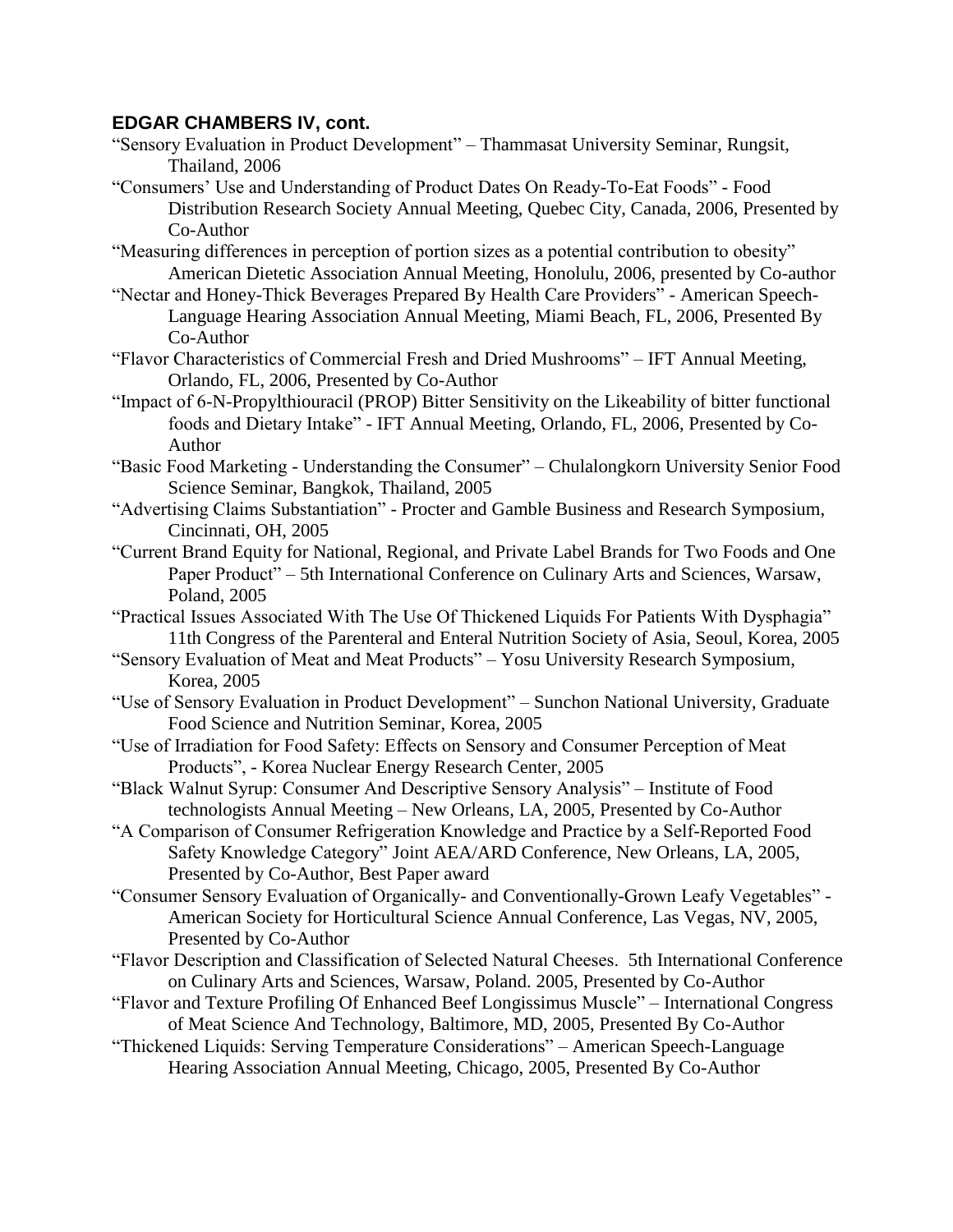- "Thickened Liquids: Understanding the Patient's Perspective" American Speech-Language Hearing Association Annual Meeting, Chicago, 2005, Presented By Co-Author
- "Portion Size and Obesity", USDA National Conference on Obesity Prevention, Washington DC, 2004
- "U.S. Interest in Functional Foods" 2nd International Conference on Functional Foods Jeju, Korea, November, 2004
- "Importance of Sensory Evaluation in Industry". Sunchon National University Research Symposium, Suncheon Korea. November 2004
- "Sensory Evaluation of Baechu Kimchi" 10th International Symposium on Kimchi, Pusan, Korea, November 2004
- "Sensory Evaluation in the Product Development Process" Pyukyong University Research Symposium, Pusan, Korea, November, 2004
- "What is Flavor and How is it Measured", American Meat Science Association Annual conference, Lexington, KY 2004.
- Sugar-bushing black walnut. Annual meeting of the Northern Nut Growers Association and the North American Fruit Explorers, Columbia, Missouri, 2004, presented by co-author.
- "Sugar From Black Walnut Trees" Kansas Academy of Science Annual meeting, 2004, presented by co-author
- "Sensory Perception and Evaluation". Sunchon University, Suncheon Korea. November 2004, presented by co-author
- "Consumers' perception of products and country of origin on liking and quality evaluation of food products". European Conference on Sensory Science of Food and Beverages, Florence, Italy, 2004. Presented by co-author
- "Characterization and comparison of typical ice creams available in Italy and the United States". European Conference on Sensory Science of Food and Beverages, Florence, Italy, 2004 Presented by co-author.
- "Using intrinsic and extrinsic product information to assess the quality and liking of food products: A matter of individual differences". European Conference on Sensory Science of Foods and Beverages, Florence, Italy 2004. Presented by co-author.
- "Effect of shiitake (Lentinusedodes P.) mushroom powder and sodium tripolyphosphate on texture and flavor of pork patties". IFT Annual Meeting, Las Vegas, 2004. Presented by coauthor
- "Descriptive sensory characteristics of beef jerky prepared using different methods" IFT Annual Meeting, Las Vegas, 2004. Presented by co-author
- "Nectar & Honey-thick Viscosities: Product, Liquid, & Time Comparisons". American Speech-Language-Hearing Association Annual Meeting, Philadelphia, PA, 2004. Presented by coauthor
- "Current Practices with Thick Liquids: Perceptions of Patient Attitudes/Compliance". American Speech-Language-Hearing Association Annual Meeting, Philadelphia, PA, 2004. Presented by co-author
- **"**Clinical Considerations for Thickened Liquids: Factors that Impact Viscosity", Kansas Speech Language Hearing Association Annual Meeting, Topeka, KS, 2004, Presented by coauthor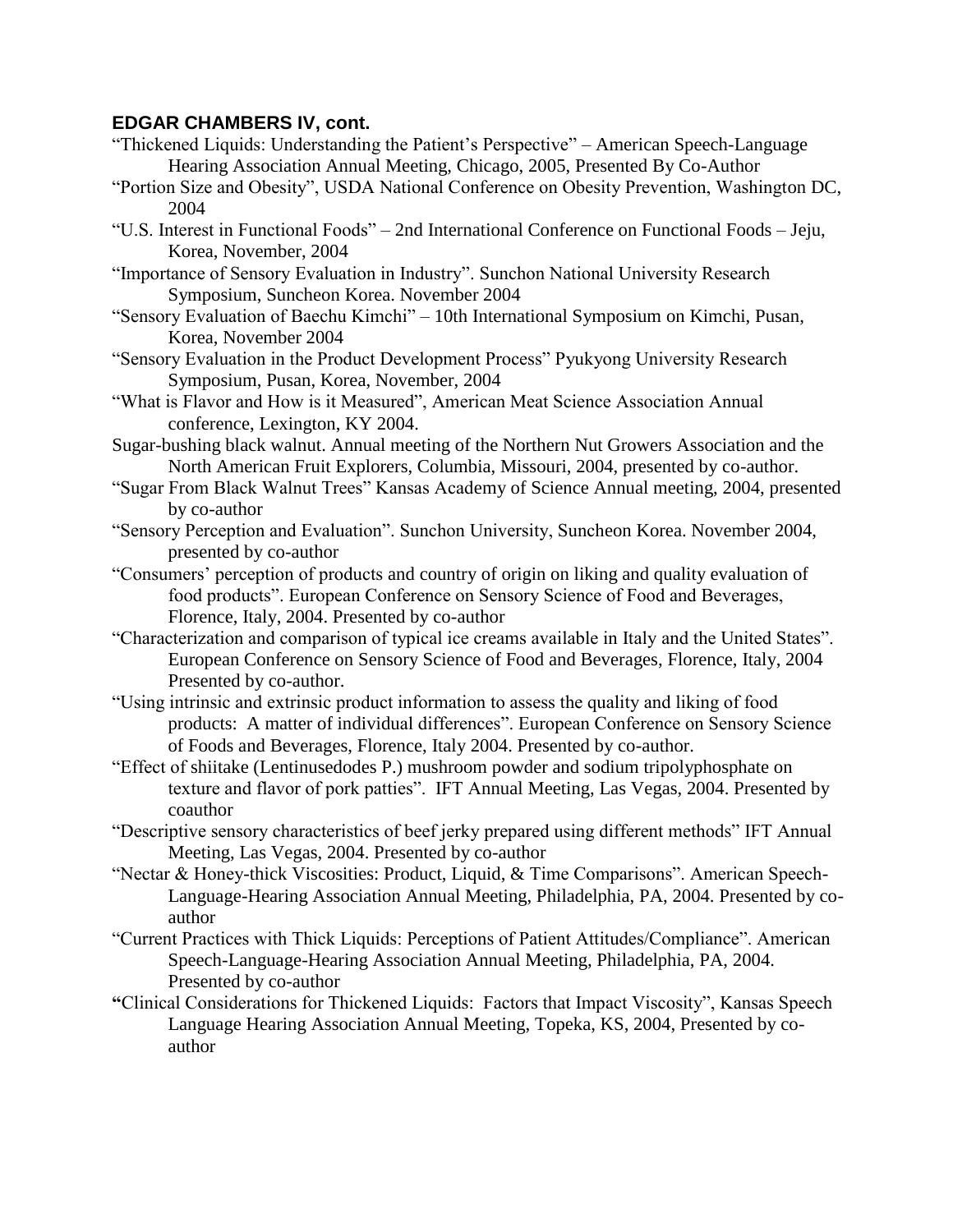- "Overview and Summary Working Group '3' on Research in the Food Stamp Nutrition Education Program". Joint Society for Nutrition Education – USDA Economics Research Service Workshop on "Advancing the Practice of Food Stamp Nutrition Education Evaluation", Philadelphia, PA, 2003
- "Viscosity of Nectar & Honey-Thick Milk & Orange Juice at Three Time Intervals",American Speech-Language Hearing Association Annual Meeting, Chicago, 2003 Presented by Co-Author
- "Techniques For Analyzing And Reporting Accuracy Of Food Intake Produce Mixed Results And Must Be Matched To Objectives". International Conference on Dietary Assessment, Chiang Rai, Thailand, 2003
- "Sensory Consumer Analysis in the R&D Process". Chulalongkorn University Research Symposium, Bangkok, Thailand, 2003
- "Designing Consumer Tests", Kasetsart University Workshop, Bangkok, Thailand, 2003 "Validation of A Diary Record Form For Chocolate Snack Consumption". International
- Conference on Dietary Assessment, Chiang Rai, Thailand. 2003. Presented by Co-Author "Elderly Consistent In Use of Descriptive Terms to Describe Portions Of Commonly Eaten
- Foods". International Conference on Dietary Assessment, Chiang Rai, Thailand. 2003. Presented by Co-Author
- "Viscosity of Nectar & Honey-Thick Milk and Orange Juice at 3 Time Intervals". American Speech-Language Hearing Association Annual Meeting, Chicago, 2003 Presented by Co-Author.
- "Researching 'gotta have um' concepts and products with skaters, hip-hoppers, and other younger than Gen X consumers". Institute of Food Technologists Annual meeting, Anaheim, 2002
- "Tying Sensory Research and Methods to the Bottom Line", ASTM Symposium, Pittsburgh, PA, 2002
- "Effects of Fat and WS3 on Temporal Cooling by Menthol in Lozenges", Warner Lambert Research Symposium, Morris Plain, NJ, 2002
- "Use of Non-vitamin, Non-mineral Supplements and "Medicinal" Foods in the United States" International Food Choice Conference, Waginengen, Netherlands, 2002
- "Thickened liquids: Effects of Liquid Type & Powdered Thickener on Viscosity. Amer. Speech-Language-Hearing Assoc Annual Meeting, Atlanta, GA, 2002. Presented by Co-Author
- "Sensory characteristics of commercial and "fresh" soymilks", Institute of Food Technologists Annual meeting, Anaheim, 2002, Presented by Co-Author
- "Milk pasteurization affects flavor properties of commercial French cheeses", Institute of Food Technologists Annual meeting, Anaheim, 2002, Presented by Co-Author
- "Categorization of commercial orange juice based on sensory flavor characteristics", Institute of Food Technologists Annual meeting, Anaheim, 2002, Presented by Co-Author
- "Alternative portion size estimation tools may be necessary for increasing accuracy in dietary studies with elderly Respondents", American DieteticAssociation Annual Conference, Philadelphia, PA, 2002, Presented by Co-Author
- "Acceptability of Frozen Rising Crust Pizza Varying in Serving Temperature" National Science Foundation HBCU-UP Research Conference, Tuskegee Alabama, 2002 (presented by Co-Author)
- "Elderly respondents use knowledge of portions rather than portion size aids in 24-hour dietary recalls", 17th International Congress of Nutrition, Vienna, Austria, 2001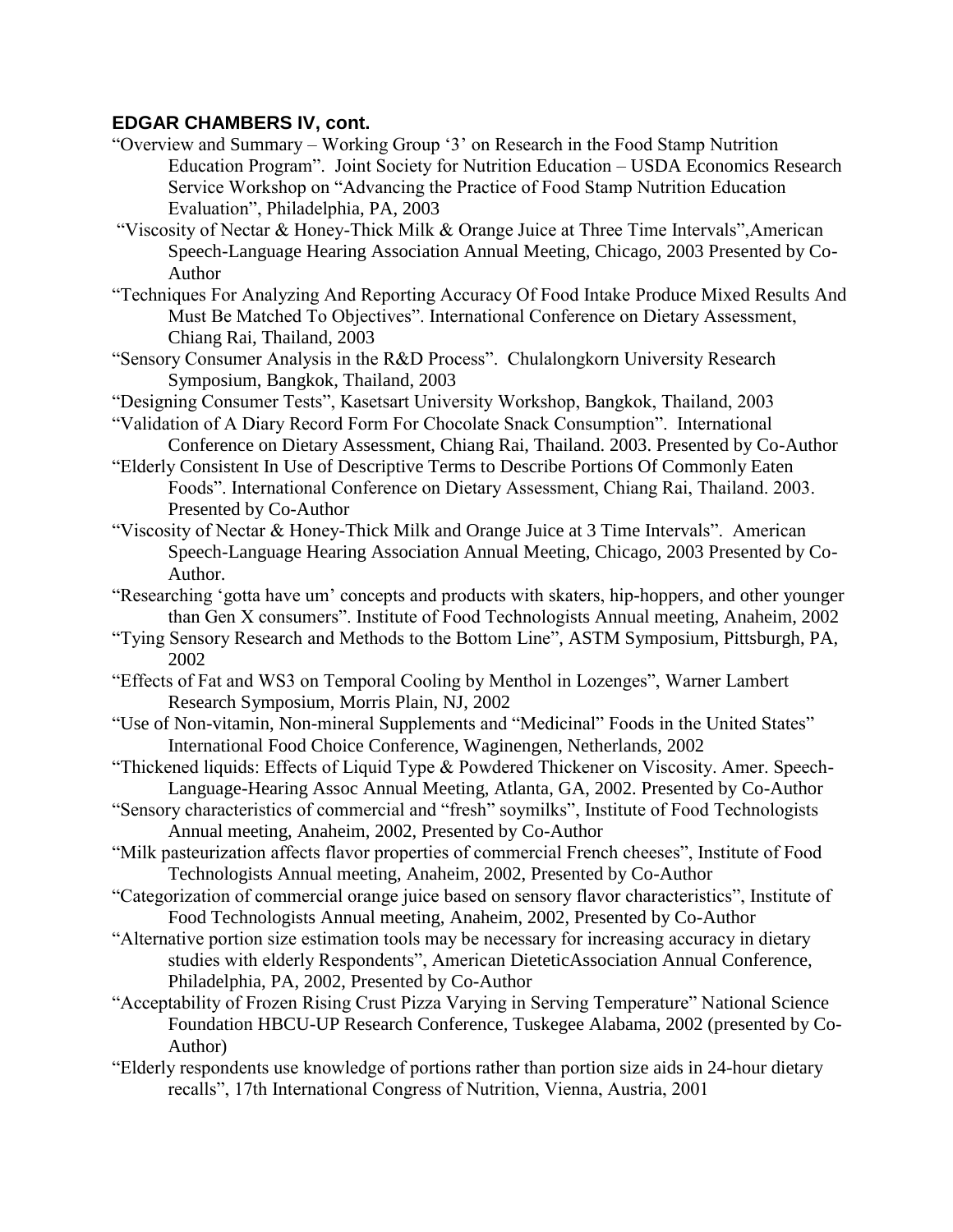- "A method for describing the 'eating experience' of foods" Pangborn International Sensory Conference, Dijon, France, 2001
- "Comparison of consumers and descriptive sensory panelists for describing the 'eating experience' of products", Third International Congress on Culinary Arts and Sciences, Cairo, Egypt, 2001
- "Caffeine: primary flavor contributions and Flavor Interactions with other Components", International Society of Beverage Technologists, Ft. Lauderdale, FL 2001
- "Estimates of food intake by elderly during 24-hr recalls notably inaccurate", Society for Nutrition Education, Oakland, CA 2001 (Presented by co-author)
- "Development of a rapid dietary estimation technique for examining amount consumed of potentially contaminated foods", 11th World Congress of Food Science and Technology, Seoul, Korea, 2001 (Presented by co-author)
- "Developing nutrition education displays: similarities and differences between young and older adult populations", 17th International Congress of Nutrition, Vienna, Austria, 2001 (Presented by co-author)
- "Portion size aids may not Improve Accuracy of Reported Dietary Intake By Elderly In 24-Hour Recalls", 17th International Congress of Nutrition, Vienna, Austria, 2001 (Presented by co-author)
- "Elderly population is confident with estimating portion sizes without aids in dietary recalls", 23rd annual Tennessee State University Research Symposium, Nashville, TN, 2001
- "Methods of reporting fruit and vegetable consumption during dietary interviews" Tennessee Association of Family and Consumer Sciences, Murfreesboro, TN, 2001
- "Measuring the interactions of Products and Concepts for Food Service", International Congress on Culinary Arts and Sciences, Cairo, Egypt, 2001 (Presented by co-author)
- "Flavor of common foods and beverages as affected by use of toothpaste", Pangborn International Sensory Conference, Dijon, France, 2001 (Presented by co-author, winner-Institute of Food Technologists' Sensory Evaluation Graduate Student Research Competition)
- "Matching results of two independent highly trained sensory panels using different descriptive analysis methods", Pangborn International Sensory Conference, Dijon, France, 2001 (Presented by co-author)
- "Determination of the Sensory Attributes of Selected Commercial and "Fresh" Soymilks",Pangborn International Sensory Conference, Dijon, France, 2001 (Presented by co-author)
- "Adapting a lexicon for the flavor description of French cheeses and classification of French cheeses based on flavor", Pangborn International Sensory Conference, Dijon, France, 2001 (Presented by co-author)
- "Residual toothpaste flavor and its effect on flavor profiles of common foods and beverages", Institute of Food Technologists, New Orleans, LA 2001 (Presented by co-author)
- "Estimates of Food Intake by Elderly During 24-Hour Recalls Notably Inaccurate", Society for Nutrition Education, Oakland, CA, 2001 (Presented by co-author).
- "Use of Sensory Analysis in Product Development", Chulalongkorn University Research Seminar - Bangkok, Thailand, 1/2000
- "Sensory Analysis A Vital Link in the Product Development Process", Keynote address at Kasetsart University Product Development Symposium - Bangkok, Thailand, 1/2000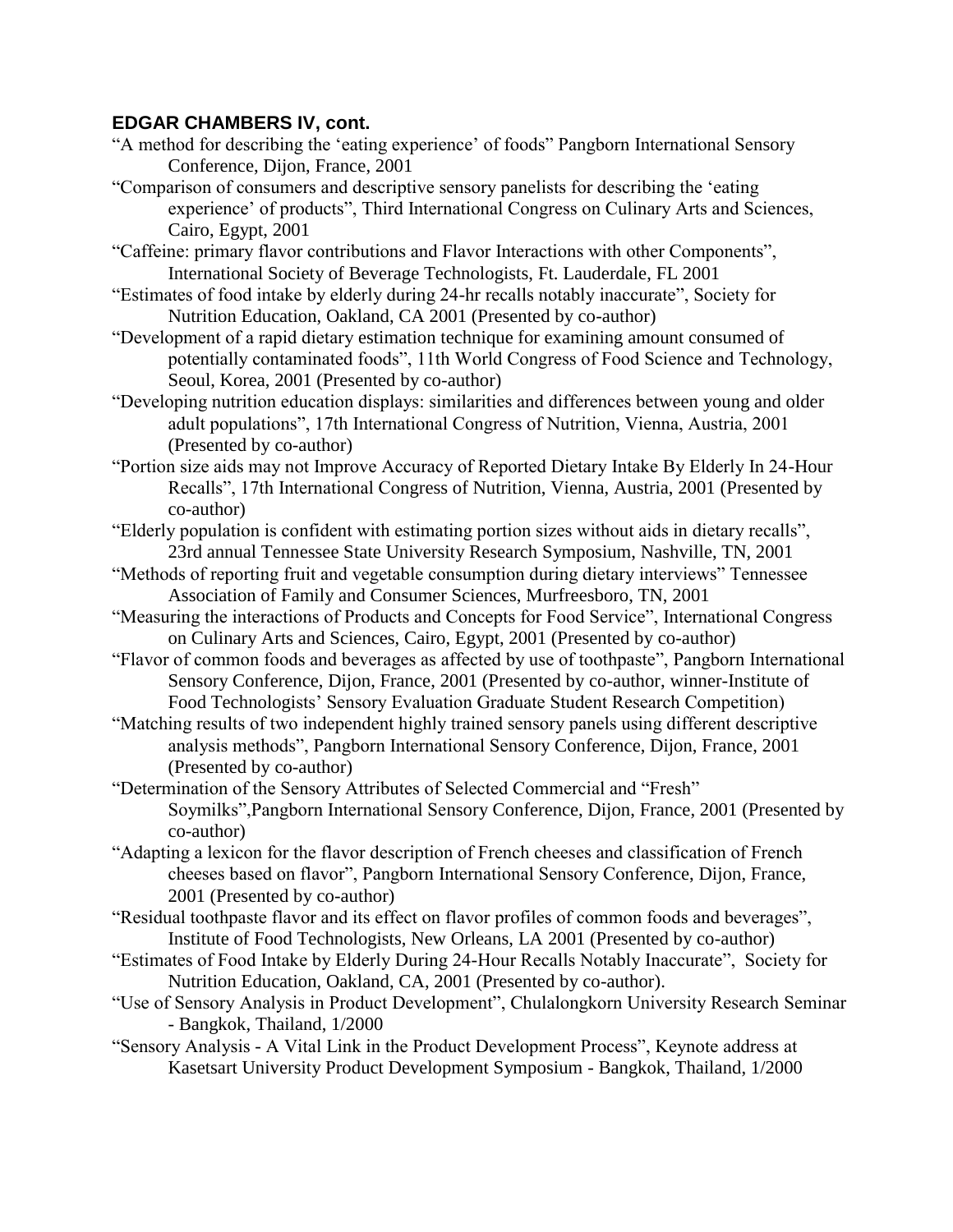- "Issues in Accreditation and Certification for Sensory Analysis" ASTM seminar, Toronto, Canada, 4/2000
- "Cognition and Memory Processes in Dietary Assessment", Tennessee State Univ. Research Seminar, Nashville, TN 4/2000
- "Sensory Issues for Nutrition", Tennessee Dietetics Association Keynote Address, Nashville, TN, 4/2000
- "Consumption of and liking of product after use as an alternative to single tests for measuring acceptance of products", M&M Mars Research Seminar, Hackettstown, NJ, 2000
- "Cognitive strategies used by elderly for reporting dietary intake when using recall procedures", Society for Nutrition Education Annual Meeting. Charleston, SC. 7/2000
- "Sensory testing for product success", SSE Inc. Research Seminar, Marshall, MN, 8/2000
- "Portion Size Estimation in Elderly Respondents: Cognitive Issues and Aid Use", What We Eat in America: Research and Results Conference. Beltsville, MD. 11/2000
- "The importance and use of descriptive sensory analysis in quality assessment" PacifiChem, 2000, Honolulu, HI, 12/2000
- "Development and Testing of Portion-Size Estimation Aids Used For Assessing Meat Intake during Dietary Recalls". Association of Research Directors Biennial Conference, Washington DC, 4/2000 (presented by co-author)
- "Descriptive size terms are most effective for estimating portion size of muffins", American Association of Family & Consumer Sciences Annual Meeting, Chicago, IL. 6/2000 (presented by co-author)
- "Strategies Used by Elders for Recalling Intake during Dietary Interviews". Tennessee Association of Family & Consumer Sciences Annual Meeting, Memphis, 6/2000 (presented by co-author)
- "Cognitive strategies of US elderly for reporting amounts eaten during 24-hour dietary recalls", Third European Congress on Nutrition and Health in Elderly People, Madrid, Spain, 11/2000 (presented by co-author)
- "Use of Descriptive Size Categories for Hard to Measure Foods". What We Eat in America: Research and Results Conference. Beltsville, MD. 11/2000 (presented by co-author)
- "Portion-size estimation aids used by elders during dietary recalls" Society for Nutrition Education Annual Meeting, Charleston, SC, 2000 (presented by co-author)
- "Development of guidelines for creating and modifying nutrition education displays for lowincome families" – Society for Nutrition Education Annual Meeting, Charleston, SC, 2000 (presented by co-author)
- "Pureed & Molded Peaches: Comparisons for Impaired vs. Normal Swallowing" ASHA, Washington, D.C. 2000 (presented by co-author)
- "Memory for Food and Use of Portion Size Estimation Aids by Elderly Americans" USDA Center for Nutrition Policy and Promotion Seminar - Washington, D.C. 1999
- "Evaluating the Flavor of Meat" American Meat Science Association 52nd Annual Reciprocal Meat Conference, Stillwater, OK, 1999
- "Liking of Food Products over time Examples using Snack Chips, Chocolate, and Cream Cheese" - Monsanto Research Seminar, Chicago, IL 1999
- "Simplifying Portion Size Estimation: Can We Use Descriptive Terms Such as Small, Medium, and Large to Represent Portion Sizes?" - Centers for Disease Control National Conference on Health Statistics, Washington, D.C., 1999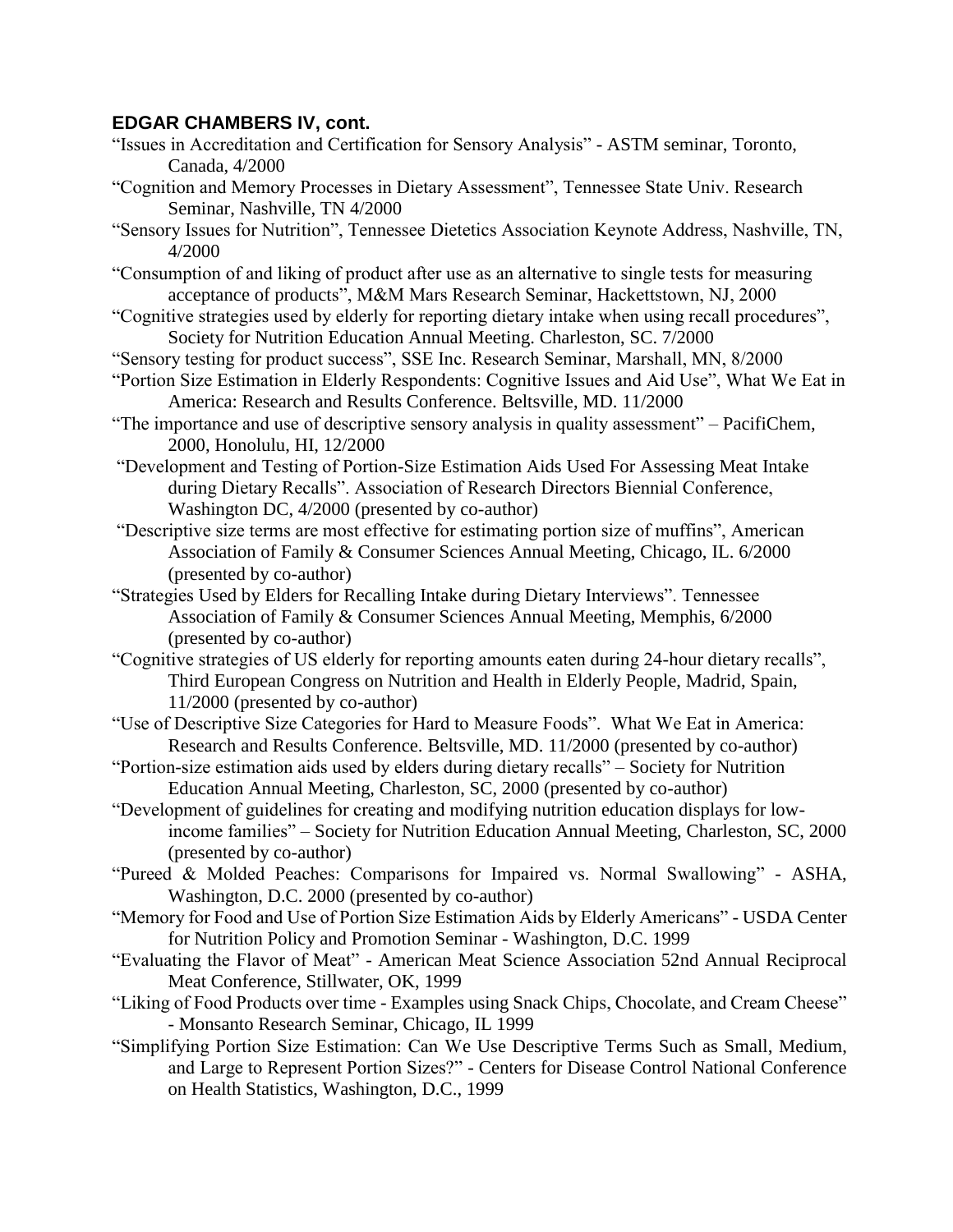- "Understanding Consumers= Fat Intake Using Diary Records for Snack Foods" United Nations Food and Agriculture Organization Food Data Conference, Rome, Italy, 1999
- "Cognition, Memory, and Strategies of Portion-Size Estimation Aid Use in Dietary Studies" Tennessee State Univ. Research Seminar Series, Nashville, TN, 1999
- "Consumption and Liking of Product after Continual Use as an Indicator of Marketplace Success" - General Mills Research Seminar, Minneapolis, MN, 1999
- "Use of descriptive terms to estimate portion-size of commonly eaten foods" Institute of Food Technologists Annual Meeting, Chicago, IL, 1999
- "Cognitive Issues and Strategies of Portion-Size Estimation Aid Use in Dietary Studies" Centers for Disease Control National Conference on Health Statistics, Washington, D.C., 1999 (presented by co-author)
- "Tracking Contaminants That Cause Smoky and Musty off Odors in Foods" United Nations Food and Agriculture Organization Food Data Conference, Rome, Italy, 1999(presented by coauthor)
- "Describing the Sensory Attributes of Sourdough Bread" Institute of Food Technologists Annual Meeting, Chicago, IL, 1999 (presented by co-author)
- "Increased training of descriptive panelists improves performance" Institute of Food Technologists Annual Meeting, Chicago, IL, 1999 (presented by co-author)
- "Effects of fat and nethylpmenthane3carboxamide on menthol cooling in lozenges" Institute of Food Technologists Annual Meeting, Chicago, IL, 1999 (presented by co-author)
- "Consumer Needs and Wants as Part of the National Research Agenda" Testimony to the Congressional Advisory Committee of the U.S. Department of Agriculture, Washington, D.C., 1998
- "Effects of Repeated Product Use over Several Weeks on Product Acceptance" 3rd Intl. (Pangborn) Sensory Sciences Symposium, - Älesund, Norway, 1998
- "Understanding Product Categories using Sensory and Consumer Data" Schwan's Sales Enterprises Research Symposium, Marshall, Minnesota, 1998
- "Cognitive Strategies and Use of Cues in Data Collection using Recalls of last 24-hour Behavior" - Third International Conference on Assessment, Arnhem, Netherlands, 1998
- "Measuring Responses to Food Products and Concepts: What do the Interactions Tell Us?" 3rd Intl. (Pangborn) Sensory Sciences Symposium, - Älesund, Norway, 1998 (presented by coauthor)
- "Effects of Time and Interstimulus Rinsing on Perception of Capsaicin Heat in Tomato Salsa" Institute of Foods Technologists, Atlanta, GA, 1998 (presented by co-author)
- "Sensory Quality or Health: Implications of a Forced Choice Test with Potato Chips" Institute of Foods Technologists, Atlanta, GA, 1998 (presented by co-author)
- "Sensory Characterization of Smokiness in Foods" Institute of Foods Technologists, Atlanta, GA, 1998 (presented by co-author)
- "Sensory and Physical Characteristics of Dry Aged Beef Strip Steaks" Institute of Foods Technologists, Atlanta, GA, 1998 (presented by co-author)
- "Accuracy of Reported Dietary Intake in In-Person and Telephone Interviews" Institute of Foods Technologists, Atlanta, GA, 1998 (presented by co-author)
- "Development of a Record Form for Tracking Intake of Snack Foods over a Period of Several Weeks" - Third International Conference on Assessment, Arnhem, Netherlands, 1998 (presented by co-author)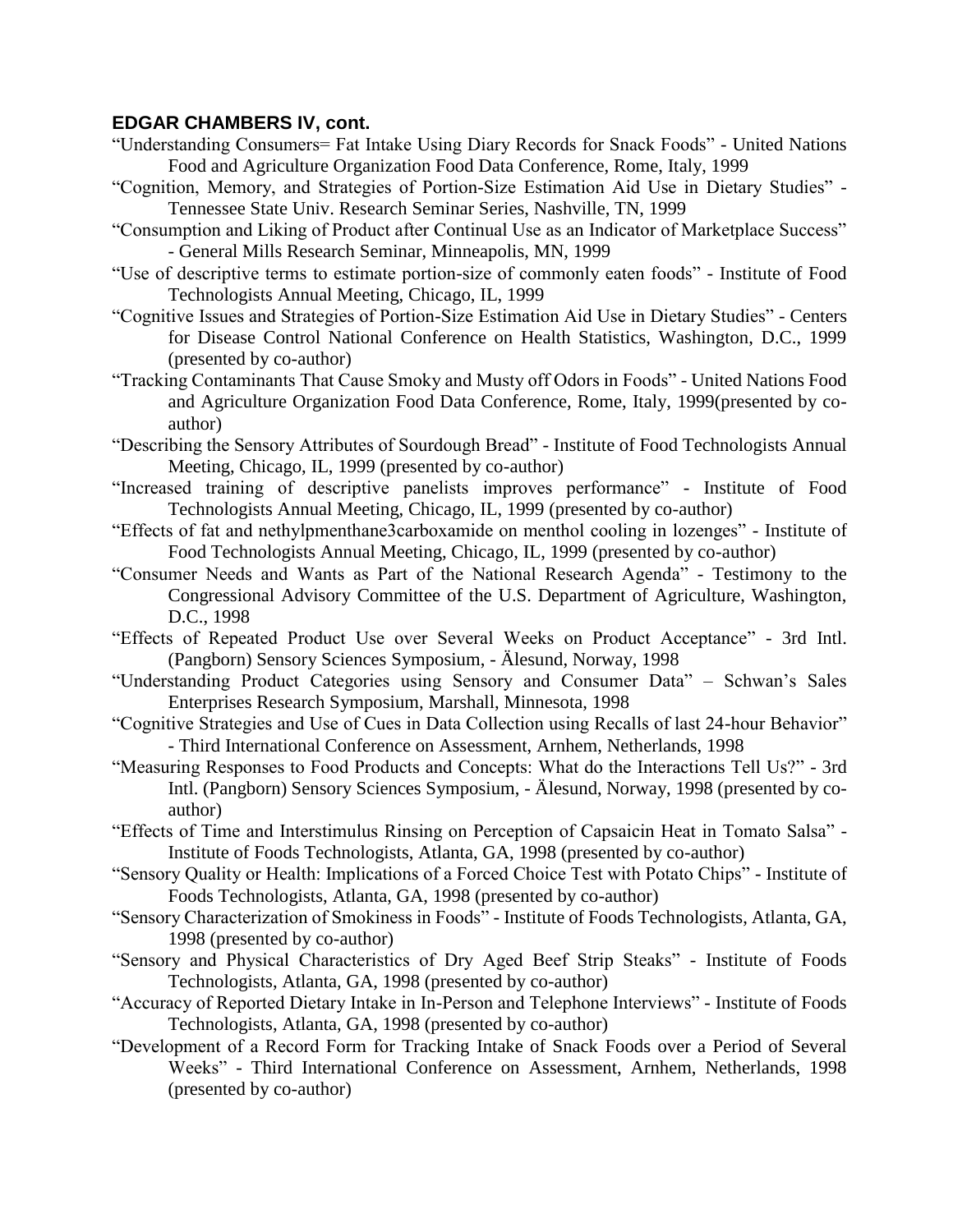- "Validation of 2- and 3-dimensional Portion Size Aids to Estimate Food Intake in Dietary Recalls" - Third International Conference on Assessment, Arnhem, Netherlands, 1998 (presented by co-author)
- "Adequacy of Portion Size Aids for Measuring Snack Foods and other Hard to Measure Foods" National Center for Health Statistics - Centers for Disease Control Research Seminar, Hyattsville, MD, 1997
- "Cognitive Strategies Used for Portion Size Estimation by Participants in Dietary Recalls" International Nutrition Congress, Montreal, Canada, 1997
- "Sensory Properties of Musty Compounds in Food" 9th International Flavor Conference, Lemnos, Greece, 1997
- "Validation of 2- and 3-Dimensional Portion Size Estimation Aids used in In-Person or Telephone Dietary Recalls", US Dept. of Agriculture Seminar, Washington, D.C. 1997
- "Memory and Cognitive Strategies and their influence on dietary interviews" USDA Nutrition Research Group Seminar, Washington, D.C. 1997
- "Sensory Characteristics of Chemical Compounds Associated with Smoky Aroma in Foods" 9th International Flavor Conference, Lemnos, Greece, 1997 (presented by co-author)
- "Effects of Time and Rinses on Repeatability of Measurements of Heat in Salsa" ASTM semiannual meeting - San Diego, CA 1997 (Presented by co-author)
- "Measurement of Sustained Product Satisfaction: a Study Conducted with Salty Snack Foods" Institute of Food Technologists Annual Meeting - Orlando, FL, 1997 (presented by coauthor)
- "The Usefulness of Just-about-right Scales in Measuring Sweetness" IFT Annual Meeting, Orlando, FL, 1997 (presented by co-author)
- "Consumer acceptance and sensory properties of salsa containing honey" IFT Annual Meeting, Orlando, FL, 1997 (presented by co-author)
- "Shelf-life evaluation and consumer acceptability of flavored honey spreads" IFT Annual Meeting - Orlando, FL, 1997
- "Effect of Product Presence on Trade-off Analysis of Concepts: a Case Study with Frankfurters" IFT Annual Meeting, Orlando, Fl, 1997 (presented by co-author)
- "Use of 2-Dimensional and 3-Dimensional aids for portions sizes in Dietary Recalls" International Nutrition Congress, Montreal, Canada, 1997 (presented by co-author)
- "Memory Structures and strategies for reporting dietary intakes using recall procedures" Assoc. of Research Directors Annual Meeting, 1997 (presented by co-author)
- "Use of 2- and 3-dimensional portion size aids in estimating dietary intake" Assoc. Of Research Directors Annual Meeting, 1997 (1st place, Research Paper competition, presented by coauthor)
- "Sensory Research in the Context of Consumer and Marketing Research" ASTM Semi-annual Meeting - Orlando, FL, 1996
- "The Bottom Line Effects of Sensory Research on Corporate Profits" Procter and Gamble Sensory Research Symposium - Cincinnati, Ohio, 1996
- "Dietary Aids in 24-hour Recalls: Use of 2- and 3-Dimensional Aids and Cognitive Processing Related to Their Use" - USDA Food Survey Research Group Research Presentation, Washington, D.C., 1996
- "The Importance and Measurement of Texture" Intermountain IFT Symposium, Sun Valley, Idaho, 1996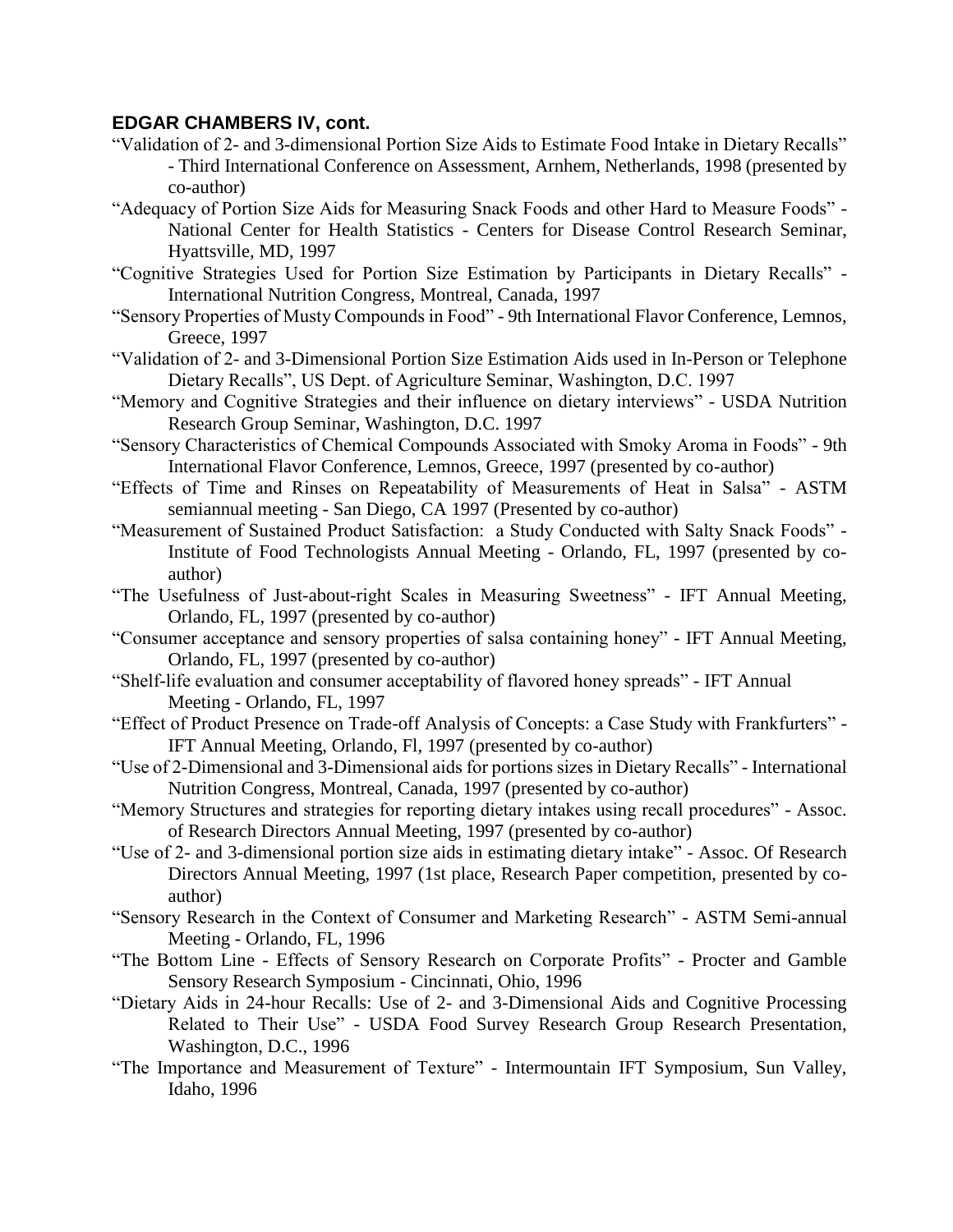"Consumer Acceptance of Irradiated Pork Chops - IFT Annual meeting - New Orleans, LA 1996 "Sensory Analysis, color, and product life of irradiated frozen raw ground beef patties" - IFT

Annual meeting - New Orleans, LA 1996 (Presented by Co-author)

- "Sensory Analysis, color, and product life of irradiated boneless pork chops" IFT Annual meeting - New Orleans, LA 1996 (Presented by Co-author)
- "How to Use Sensory Analysis in Your Business", 1996, Kansas Food Processors Workshop, Manhattan, KS
- "Placement of Attribute Questions on Consumer Questionnaires: Effects on Acceptance Scores"- International Congress of Food Science and Technology, Budapest, Hungary, 1995
- "Industry Standards are Important and Necessary in Advertising Claims" Council of Better Business Bureaus, 5th NAD Workshop "Uniform Industry Performance Standards", Chicago, IL, 1995
- "Interaction of Products and Concepts and Their Effects on Consumer Trade-offs" International Congress of Food Science and Technology, Budapest, Hungary, 1995 (Presented by Coauthor)
- "Effects of a 'No Preference' Option on Preference Tests" IFT Annual Meeting, Anaheim, CA, 1995 (Presented by Co-author)
- "Sensory Analysis and Consumer Acceptance of Low-Dose Irradiated Boneless Pork Chops" International Congress of Food Science and Technology, San Antonio, TX, 1995 (Presented by Co-Author)
- "Palatability, Color, and Product Life of Low-Dose Irradiated Beef Steaks" International Congress of Food Science and Technology, San Antonio, TX, 1995 (Presented by Co-Author)
- "Palatability, Color, and Product Life of Low-Dose Irradiated Pre-cooked Beef Patties" International Congress of Food Science and Technology, San Antonio, TX, 1995 (Presented by Co-Author)
- "Palatability, Color, and Product Life of Low-Dose Irradiated Raw Ground Beef Patties" International Congress of Food Science and Technology, San Antonio, TX, 1995 (Presented by Co-Author)
- "Consumer Evaluation of Meat and Meat Products" Annual Reciprocal Meat Conference, State College, PA, 1994
- "Consumers use of Package Directions for Familiar and Unfamiliar Products" Symposium on Consumer Evaluation of Packaging, ASTM Spring meeting, Montreal, Canada, 1994
- "Descriptive Analysis: Use of references as an aid in training panels" Alabama A&M University, Huntsville, 1994
- "Determining Shelf-life of Foods Using Sensory Methods" American Institute for Baking Annual Conference, Manhattan, KS and Kansas City MO. 1992, 1993, 1994.
- "Methods for Evaluating Coated and Breaded Products" American Institute of Baking Workshop, Manhattan, KS 1993
- "Hitting the Consumer 'Hot Button' to Increase Food Sales" Kansas Department of Education Annual School Food Service Meetings, (various locations), 1993
- "Eating Behaviors: Grouping, Defining, and Targeting Niches" Kansas Nutrition Council, Manhattan, KS 1993
- "Saltiness of Foods containing Selected Sodium salts of Varying Ion Size" IFT Annual meeting, Chicago, Il, 1993 (Presented by co-author)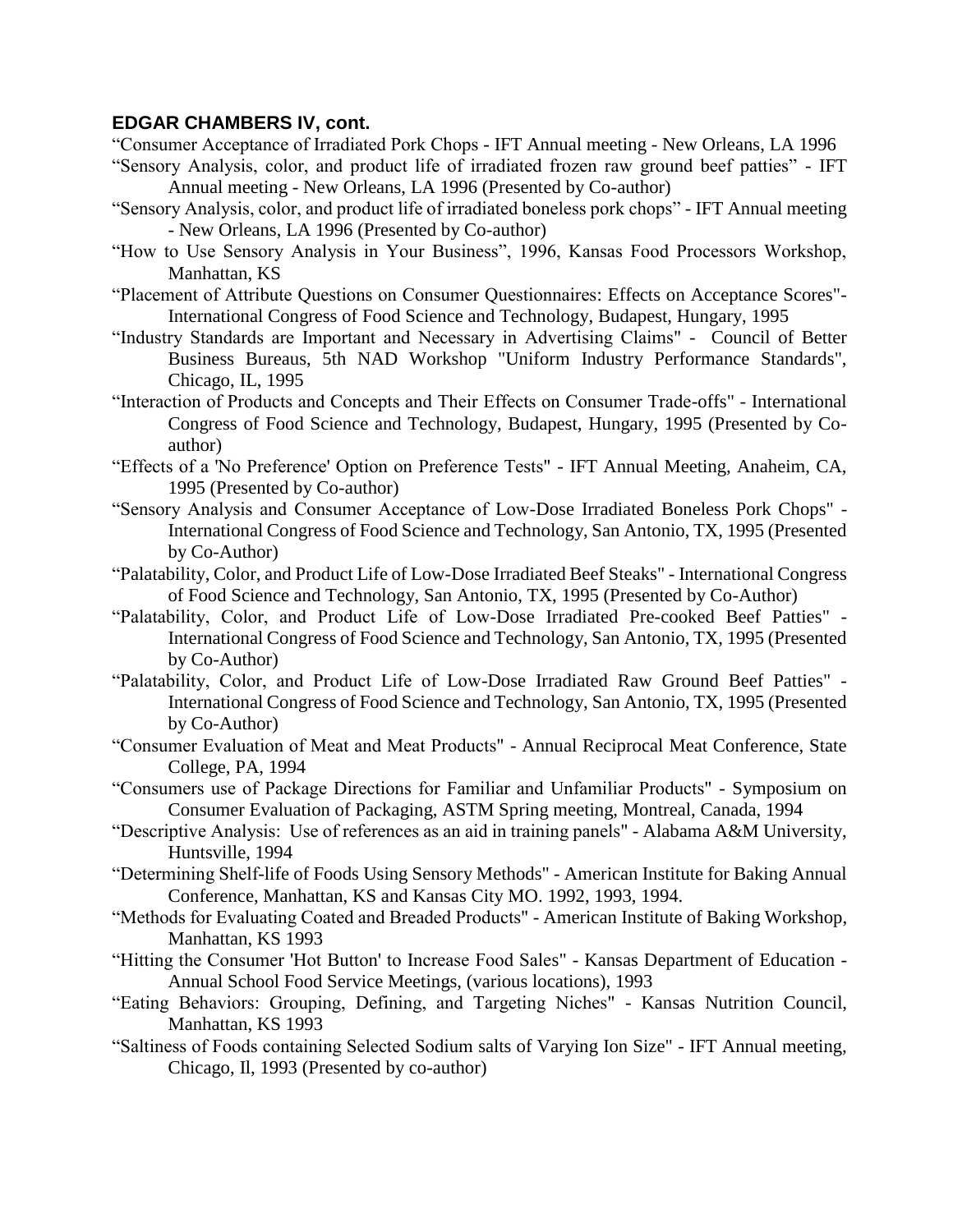- "Evaluation of Food Packaging by Sensory Methods" U.S. Army Natick Food Packaging and Consumers Conference, Boston, MA 1993 (presented by co-author)
- "Instrumental and Sensory Quantification of *al dente* Texture in Cooked Spaghetti" Amer. Assoc. of Cereal Chem. annual meeting, Miami Beach, FL 1993 (presented by co-author)
- "Effects of Honey Type and Level on the Sensory and Physical Properties of a Honey-Graham Formula Breakfast Cereal" - American Association of Cereal Chemists Annual Meeting, Minneapolis, MN, 1992 (presented by co-author)
- "Consumer Acceptability, Sensory and Physical Measurements of Pre-baked Frozen Sweet Potatoes" - Association of Research Directors - 9th Biennial Symposium, Atlanta, GA, 1992 (presented by co-author)
- "Sensory Analysis of Hard Surfaces" ASTM Fall meeting, Clearwater, FL, 1992
- "Consumer Trends & Shifts The Push-Pull of the Marketplace" 10th Annual Conference on New Products, Scottsdale, AZ, 1992
- "Myths and Monsters of Sensory Methodology" Advances in Sensory Sciences Symposium, Helsinki, Finland, 1992
- "Promoting Consistent Standards Across Product Categories" Council of Better Business Bureaus, 4th NAD Workshop "Product Performance Claims", Rye, NY, 1992
- "Consumer Perceptions of Sensory Qualities in Meat" IFT Annual Meeting, New Orleans, LA 1992
- "Sensory Analysis of Off Odors in Raw Grain" IFT Annual meeting, New Orleans, LA, 1992 (presented by co-author)
- "Formulating Reduced-Calorie Table Syrups Using Response Surface Methodology" IFT Annual meeting, New Orleans, LA 1992 (presented by co-author), 1992
- "Sensory Expectations vs. Nutritional Desires" Midwest Association of Cereal Chemists, St. Louis, MO 1992
- "Relating Measurements of Sensory Properties to Consumer Acceptance of Meat Products" IFT Annual meeting, New Orleans, LA 1992 (presented by co-author), 1992
- "Determination of the Flavor Characteristics of Cheese and Classification of Cheese Based on Flavor" - IFT Annual meeting, New Orleans, LA 1992 (presented by co-author), 1992
- "Just About Right Scales Problems Goldilocks Did Not Think About" Pillsbury/Grand Metropolitan, Minneapolis, MN, 1992
- "Quantitative Sensory Analysis in Product Development" Continental Baking Co. Annual Research Management Conference, St. Louis, MO, 1991
- "Sensory Evaluation of Fat Replacers in Bakery Products" American Institute for Baking Low Fat Foods Conference, Manhattan, KS, 1991
- "Acceptability Scales for Use With Children" ASTM. E-18 Annual Spring Meeting, Albuquerque, NM. 1991. (Presented by co-author)
- "Use of Qualitative Research in Product Research and Development" Institute of Food Technologists Annual Meeting, Anaheim, CA. 1990
- "Sensory Analysis: Passage to Profit or Temple of Doom" Snack Food Association. Annual Symposium, Cincinnati, OH. 1989
- "Sensory Analysis: Dynamic Research for Today's Products" Institute of Food Technologists Annual Meeting, Chicago, IL. 1989
- "Comparison of winged bean and soybean to traditional oilseeds for use in Cameroonian Foods"- XIV International Nutrition Congress, Seoul, South Korea 1989 (presented by co-author)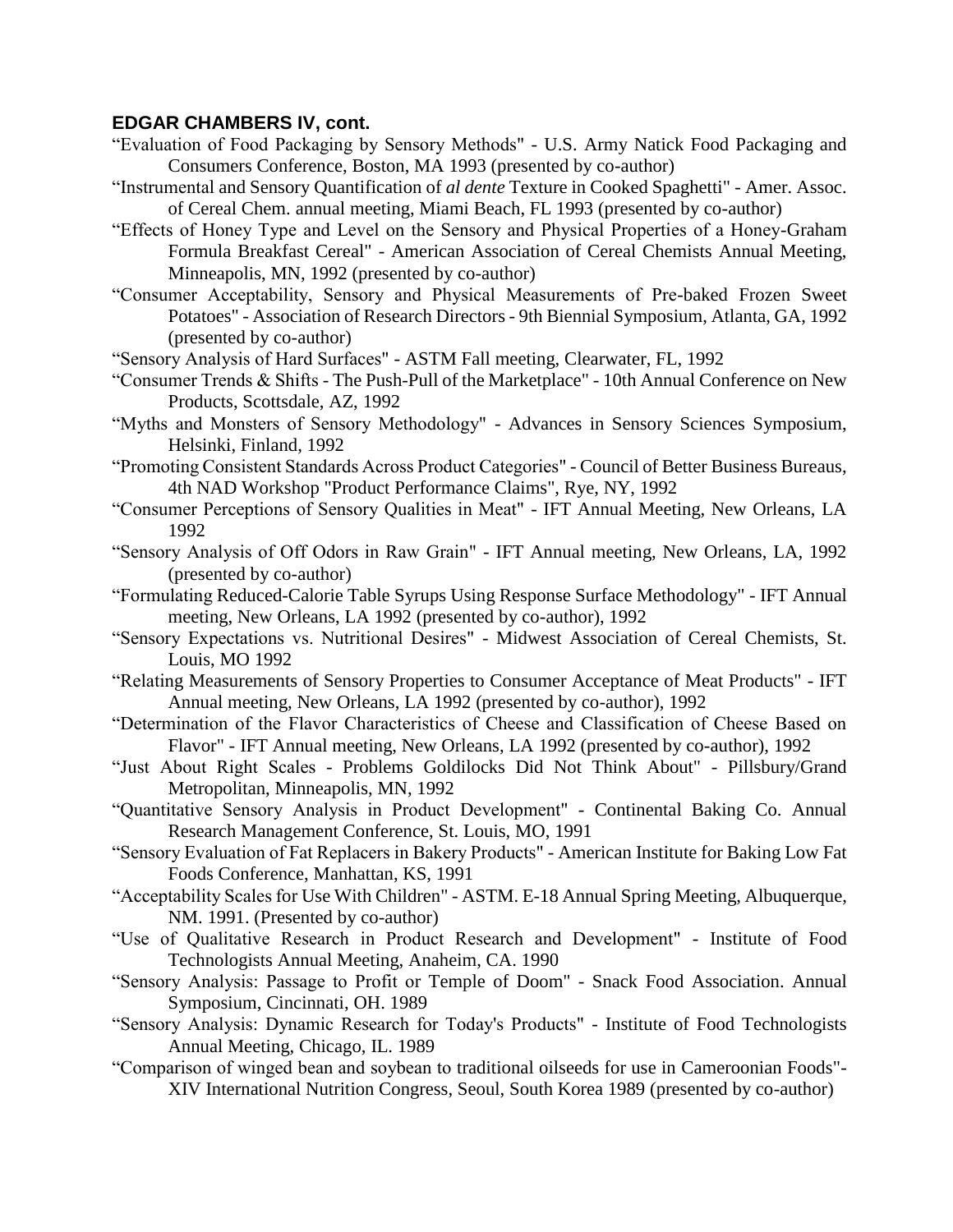"Response Surface Methods for use in Developing Products - A case study using snack foods", Midwest Flavor Manufacturers Association Annual Meeting, Chicago, IL. 1984

"Lying with Statistics", St. Louis Section Institute of Food Technologists, 1984

### **REFEREED PUBLICATIONS:**

- Chanadang, S., Chambers, E. IV., Kayanda, R., Alavi, S., and Msuya, W. In Press. Novel fortified blended foods: Preference testing with infants and young children in Tanzania and descriptive sensory analysis. J. Food Sci.
- Chambers, E. IV and Chambers, D.H. In Press. Consensus Descriptive Method, in *Bleibaum, B. (ed.) ASTM Manual on Descriptive Analysis Testing for Sensory Evaluation*. ASTM, West Conshohocken, PA
- Garcia, J. and Chambers, E. IV. In Press. Bolus Modification, in *Suiter, D.M. and Goya, M.M. (eds.) Dysphagia: Diagnosis and Treatment in Children and Adults, Thieme Medical* Publishers, New York.
- Chambers, E. IV. In Press. "Scaling", In Wolf, M. (ed.) *Sensory Testing Methods, 3nd Edition*. ASTM, West Conshohocken, PA
- Phan, U.X.T and Chambers, E. IV. In press. Data on motivations of food choices obtained by two techniques: online survey and in-depth one-on-one interview. Data in Brief.
- Garcia, J.M., Chambers, E. IV, Russell, E.G., and Katt, A. In Press. Modifying Food Textures: Practices and Beliefs of Staff Involved in Nutrition Care. Amer. J. Speech-Lang Path.
- Koppel, K., Suwonsichon, S., Chambers, D., and Chambers, E. IV. 2018. Determination of intrinsic appearance properties that drive dry dog food acceptance by pet owners in Thailand. J. Food Prod. Market. 24: doi.org/10.1080/10454446.2017.1415828
- Phan, U.X.T and Chambers, E. IV. 2018. Motivations for meal and snack times: Three approaches reveal similar constructs. Food Qual Pref. 68: 267-275
- Gomez Baquero, D., Koppel, K., Chambers, D., Holda, K. Glogowski, R., and Chambers, E. IV. 2018. Acceptability of dry dog food visual characteristics by consumer segments based on overall liking: a case study in Poland. Animals, 8: #79 https://doi.org/10.3390/ani8060079
- Chen, F.C., Godwin, S., Chambers, D., Chambers, E. IV, Cates, S., Stone, R., and Donelan, A. 2018. Contamination by meat juice when shopping for packages of raw poultry. J. Food Protection. Vol. 81, No. 5 (May 2018) pp. 835-841
- Garcia, J.M., Chambers, E. IV, Cook, K. 2018 Visualizing the Consistency of Thickened Liquids With Simple Tools: Implications for Clinical Practice. Amer. J. Speech-Lang Path. 27: 270-277
- Chambers, E. V, Chambers E. IV, and Castro, M. 2018. What is "Natural"? Consumer responses to selected ingredients. Foods. *7*(4), 65; <https://doi.org/10.3390/foods7040065>
- Wang, H and Chambers, E. IV. 2018. Sensory characteristics of various concentrations of phenolic compounds potentially associated with smoked aroma in foods. Molecules *23*(4): 780, 1-9; doi: 10.3390/molecules23040780
- Chambers, E. IV. 2018. "Consensus Methods for Descriptive Analysis" (Chapter 6), in. Kemp, S., Hort, J., and Hollowood, T. (eds.) Descriptive Analysis in Sensory Evaluation, Wiley Blackwell, Chichester, West Sussex, UK. pp 213-236.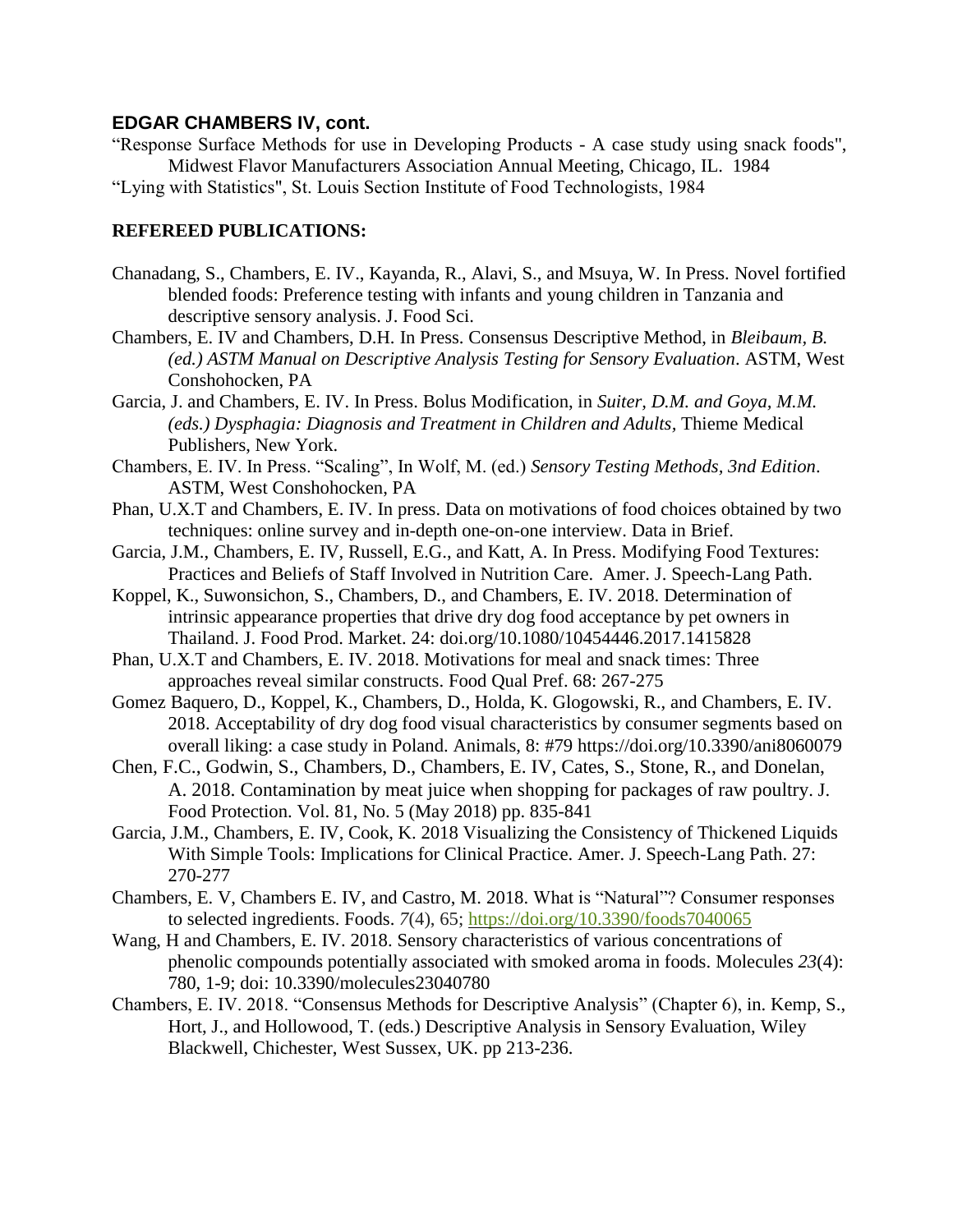- Yenket R*,* and Chambers E.IV. 2017. Influence of cluster analysis procedures on variation explained and consumer orientation in internal and external preference maps*.* J Sens Stud*.*  32*:* e12296. 1-11.
- Talavera, M. and Chambers, E. IV. 2017. Using sensory sciences helps products succeed. Brit. Food J., 119:2130-2144
- Bell, B.; Adhikari, K.; Chambers, E., IV; Alavi, S.; King, S.; Haub, M. 2017. Spices in a product affect emotions: A study with an extruded snack product. Foods, *6*, 70
- Higa, F., Koppel, K., Chambers, E. IV., 2017. Effect of Additional information on consumer acceptance: An example with pomegranate juice and green tea blends. Beverages, 3: 30
- Chambers, E.*,* Jenkins, A.*,* Garcia J.M.*.* 2017. Sensory texture analysis of thickened liquids during ingestion*.* J Texture Stud. 48:518-529.
- Maughan, C., Chambers, E. IV, Godwin. 2017. Food safety behaviors observed in celebrity chefs across a variety of programs. J. Public Health. 39: 105-112.
- Jaffe, T.R., Wang, H., Chambers, E. IV. 2017. Determination of a lexicon for the sensory flavor attributes of smoked food products. J Sens Stud. 32: e12262. 1-9
- Delimont, N.M., Chanadang, S., Joseph, M.V., Rockler, B.E., Guo, Q, Regier, G.K., Mulford, M..R., Kayanda, R., Range, M., Mziray, Z., Jonas, A., Mugyabuso, J., Msuya, W., Lilja, N.K., Procter, SB, Chambers, E., Alavi, S. Lindshield, B. 2017. The MFFAPP Tanzania efficacy study protocol: newly formulated, extruded fortified-blended foods for food aid. Current Developments in Nutrition. 1 (5): e000315
- Kosa, K., Cates, S., Godwin, S., and Chambers, E. IV. 2017. Barriers to Using a Food Thermometer When Cooking Poultry at Home: Results from a National Survey. Food Protection Trends. 27(2): 116-125.
- Chambers, E. IV, Sanchez, K. Phan, U.X.T., Miller, R., Civille, G.V., Di Donfrancesco, B. 2016. Development of a "living" lexicon for descriptive sensory analysis of brewed coffee. J. Sens. Stud. 31: 465-480.
- Maughan, C., Chambers, E. IV, and Godwin, S. 2016. A procedure for validating the use of photographs as surrogates for samples in sensory measurement of appearance: An example with color of cooked turkey patties. J. Sens. Stud. 31: 507-513.
- Chen, F.-C., Godwin, S., Chambers, E. IV. 2016. An immunoassay for quantification of raw meat juice on food contact surfaces. J. Food Protect. 79: 1971-1976.
- Koppel, K., Higa, F., Godwin, S., Gutierrez, N., Shalimov, R., Cardinal, R., Di Donfrancesco, B., Sosa, M., Carbonell-Barrachina, Á.A., Timberg, L., and Chambers, E. IV., 2016. Food leftover practices among consumers in selected countries in Europe, South and North America. Foods: 5: #66.
- Koppel, K., Sosa, M., Gutierrez, N.G., Cardinal, P. Godwin, S.L., Cates, S.C., and Chambers, E. IV. 2016.. Consumer practices for purchase, storage, and preparation of poultry and eggs in selected North and South American countries: a pilot study. Vitae 23(1): 58-64.
- Godwin, S., Maughan, C., Chambers, E. IV. 2016. Food safety: Recommendations for determining doneness in consumer egg dish recipes and measurement of endpoint temperatures when recipes are followed. Foods: 5: #45.
- Phan, U.X.T. and Chambers, E. IV. 2016. Motivations for choosing various food groups based on individual foods. Appetite. 105: 204-211.
- Maughan, C., Godwin, S., Chambers, D., Chambers, E. IV. 2016. Recipe modification improves food safety practices during cooking of poultry. J. Food Prot. 79:1436–1439.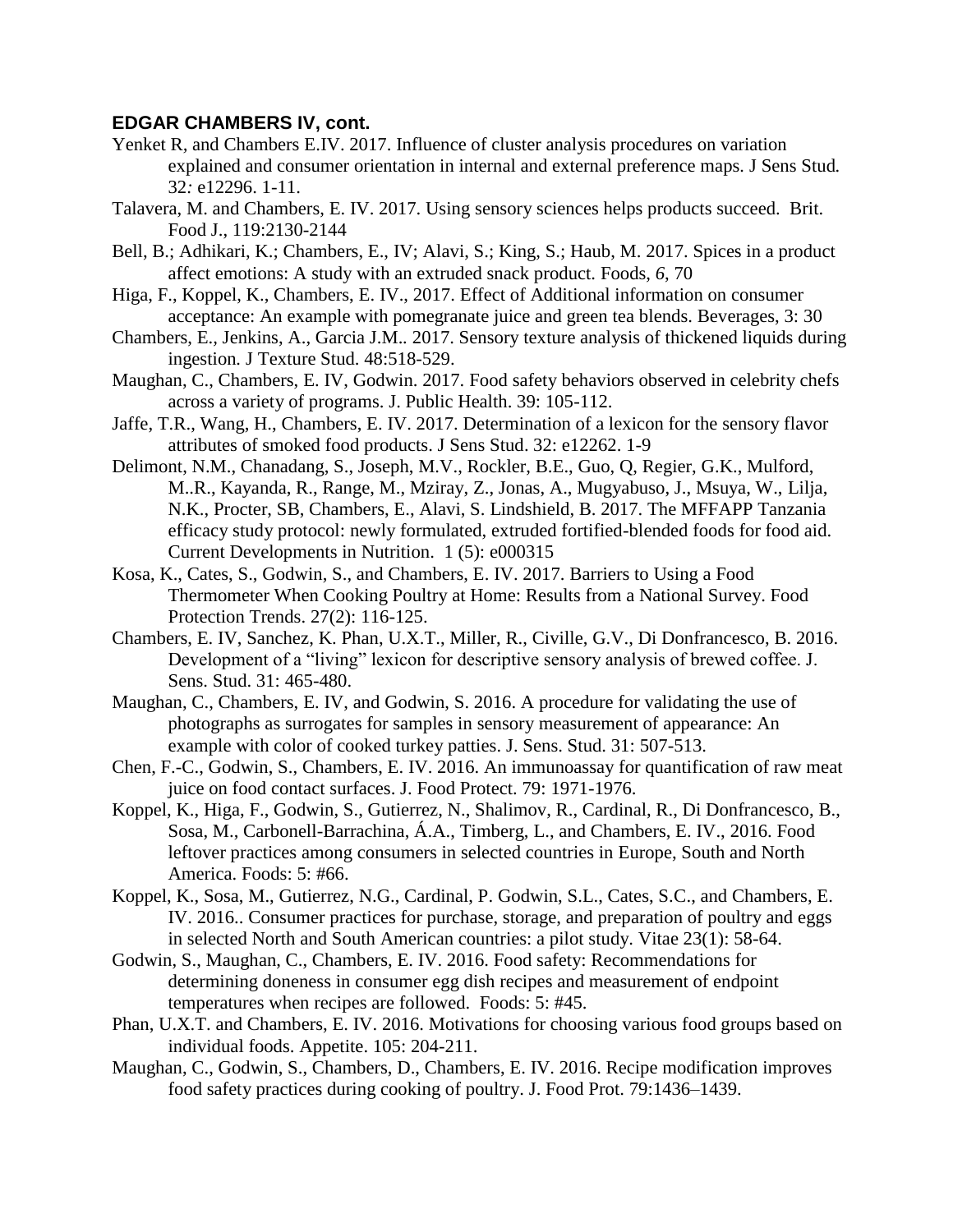- Maughan, C., Chambers, E.IV, Godwin, S., Chambers, D., Cates, S., and Koppel, K. 2016. Food handling behaviors observed in consumers when cooking poultry and eggs. J. Food Protect. 970-977.
- Chambers, D., Phan, U.X.T., Chanadang, S., Maughan, C., Sanchez, K., Di Donfrancesco, B., Gomez, D., Higa, F., Li., H., Chambers, E. IV, Esen, E. 2016. Motivations for food consumption during specific eating occasions in Turkey. Foods. 5: #39.
- Chanadang, S., Chambers, E. IV, Alavi, S. 2016. Tolerance testing for cooked porridge made from a sorghum based fortified blended food. J Food Sci. 81: S1210–S1221.
- Phan, U.X.T. and Chambers, E. IV. 2016. Application of an eating motivation survey to study eating occasions. J. Sensory Stud. 31: 114–123
- Donelan, A.K.. Chambers, D.H., Chambers, E. IV., Godwin, S.L., and Cates, S.C. 2016. Consumer poultry handling behavior in the grocery store and in-home storage. J. Food Protect. 79: 582-588.
- Sanchez, K. and Chambers, E. IV. 2015. How does product preparation affect sensory properties? An example with coffee. J. Sensory Stud. 30:499-511.
- Magnuson, S., Koppel, K., Reid, W., Chambers, E. IV. 2015. Pecan flavor changes during storage. J. Amer. Pomolog. Soc. 69: 206-214.
- Cardinal<sup>, P</sup>., Zamora<sup>,</sup> M.C., Chambers, E. IV, Carbonell Barrachina, A., and Hough, G. 2015. Convenience sampling for acceptability and CATA measurements may provide inaccurate results: a case study with fruit-flavored powdered beverages tested in Argentina, Spain and USA. J. Sensory Stud.30: 295-304.
- Vázquez-Araújo, L., Adhikari, K., Chambers, E. IV., Chambers, D., Carbonell-Barrachina, A. 2015. Cross-cultural perception of six commercial olive oils: a study with Spanish and USconsumers. Food Sci. Technol. Intl.21: 454-466.
- Garcia, J., Chambers, E. IV., Chacon, C., DiDonfrancesco, B. 2015. Consumer acceptance testing of pre-thickened water products: Implications for nutrition care. Topic Clin. Nutr.30:264– 275
- Kosa, K.M., Cates, SC., Bradley, S., Chambers. E. IV, Godwin, S. 2015. Consumer-reported handling of raw poultry products at home: Results from a national survey. J Food Protect., 78:180-186
- Koppel, K., Timberg, L. Shalimov, R. Vázquez-Araújo, L., Carbonell-Barrachina, A.A., Di Donfrancesco, B., Chambers, E.IV. 2015. Purchase, storage, and preparation of eggs and poultry in selected European countries: A preliminary study. British Food J. 117: 749- 765.
- Vázquez-Araújo, L., Chambers, E. IV., Carbonell-Barrachina. Á.A. 2015. Enrichment of pomegranate juice with pomegranate albedo. Beverages. 1:17-33.
- Koppel, K., Anderson, E., and Chambers, E. IV. 2015. Influence of processing on pomegranate (Punicagranatum L.) juice flavor and aroma. J. Sci. Food Agri. 95: 1066–1071.
- Anderson, E., Koppel, K., and Chambers, E. IV. 2015.Consumer evaluation of processing variants of pomegranate juice. Beverages 1:3-16.
- Ricketts, J., Godwin, S., Beaty, M., Leathers, Chambers, A. E IV, and Cates, S. 2015. Identifying themes to guide curriculum development for the poultry and egg education project (PEEP). Proc Southern Reg Conf Amer Assoc Ag Educ. 115-118.
- Di Donfrancesco, B., Koppel, K., Swaney-Stueve, M., and Chambers E. 2014 Consumer acceptance of dry dog food variations. Animals 4:313-330.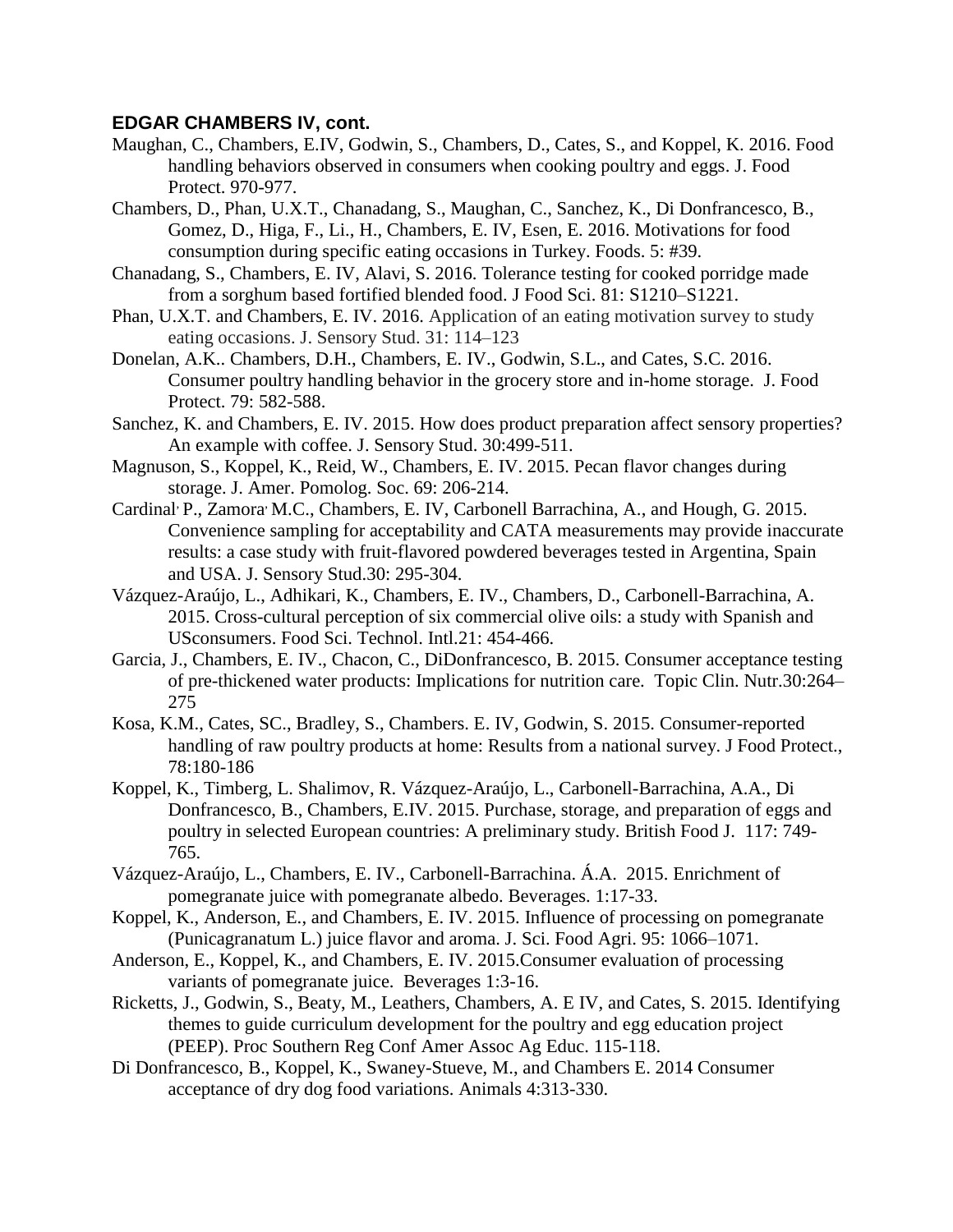- Gutiérrez, N., Koppel, K., and Chambers, E IV. 2014. Food Safety Practices at Home in Neiva Consumers. A Descriptive Comparison with Three Countries (Inocuidad Alimentariaen el Hogaren Consumidores de Neiva. Comparación Descriptiva con Tres Países). Rev. Fac. Nal. Agr. Medellin. 67(Supl 2): 991-993.
- Koppel, K., Suwonsichon, S., Chitra, U., Lee, J., and Chambers, E. IV. 2014. Eggs and poultry purchase, storage, and preparation practices of consumers in selected Asian countries. Foods, 3: 110-127.
- Timberg, L., Koppel, K., Kuldjärv, R., Chambers E. IV, Soontrunnarudrungsri, A., Suwonsichon, S., Paalme, T.. 2014. Seasoned sprat products acceptance in Estonia and in Thailand. J. Aquatic Food Prod Technol. 23: 552-556.
- Di Donfrancesco, B., Gutierrez Guzman, N., Chambers, E. IV. 2014. Comparison of results from cupping and descriptive sensory analysis of Colombian brewed Coffee. J. Sensory Stud. 29: 301-311.
- Cherdchu, P. Chambers, E. IV. 2014. Effect of carriers on descriptive sensory characteristics: a case study with soy sauce. J. Sensory Stud. 29: 272-284.
- Phan, T.X.U., Chambers, E. IV, Padmanabhan, N.B, Alavi, S.B. 2014. Accelerated vs. real time modeling for shelf life: An example with fortified blended foods. In: Proceedings SPISE 2014: From Sensory to Quality, ed. Valentin, D., Chollet S, Le, S, Nguyen, D.H., and Abdi, H., Vietnam National University - HoChiMinh City Publishing House.Pp. 16-20.
- Soontrunnarudrungsri, A., Chambers, D., Oupadissakoon, C., Chambers, E. IV. 2014. Comparison of sensory properties of freshly harvested and 1-year storage Thai rice. Food Appl. Bioscience J. 2: 67-82.
- Vázquez-Araújo, L., Nuncio-Jáuregui, P.N., Cherdchu, P., Hernández, F., Chambers, E.IV, Carbonell-Barrachina, A.A. 2014.Physicochemical and descriptive sensory characterization of Spanish pomegranates: aptitudes for processing and fresh consumption. Int. J. Food Sci. Technol. 49:1663-1672.
- Bhumiratana, N., Adhikari, K., Chambers, E. IV. 2014. The development of an emotion lexicon for the coffee drinking experience. Food Res. Int. 61: 83-92.
- Chambers, E. IV. 2014. Beverages: A requirement for life and an opportunity to impact the way we live it. Beverages, 1: 1-2
- Sun, C., Koppel, K., and Chambers, E. IV. 2014. An initial lexicon of sensory properties for nail polish. Int. J Cosmetic Sci..36: 262-272.
- Koppel, K., Chambers, E. IV, Vázquez Araújo, L, Carbonell Barrachina, A., and Suwonsichon, S. 2014. Cross-country comparison of pomegranate juice acceptance in Estonia, Spain, Thailand, and United States. Food Qual Pref. 31: 116-123.
- Whetstone, S., Adhikari, K., and Chambers, E. IV. 2014. Impact of seasoning and bromelian on sensory attributes of beef steak. J. Human Nutr Food Sci. 2(1): 1023(1-7)
- Lee, J., Chambers, D.H., and Chambers, E. IV. 2014. A comparison of the flavor of green teas from around the world. J. Sci. Food Agric. 94: 1315-1324
- Cherdchu, P. and Chambers, E. IV. 2013. Personality classification of consumers: a comparison of variables, standardization, and clustering methods. J Sensory Stud. 28: 504–512.
- Lee, J., Chambers, D., and Chambers, E IV. 2013. Sensory and Instrumental Flavor Changes in Green Tea Brewed Multiple Times. Foods. 2: 554-571.
- Lee, J., Chambers D.H., Chambers, E. IV, Adhikari, K., and Yoon, Y. 2013. Volatile aroma compounds in various brewed green teas. Molecules. 18:10024-10041.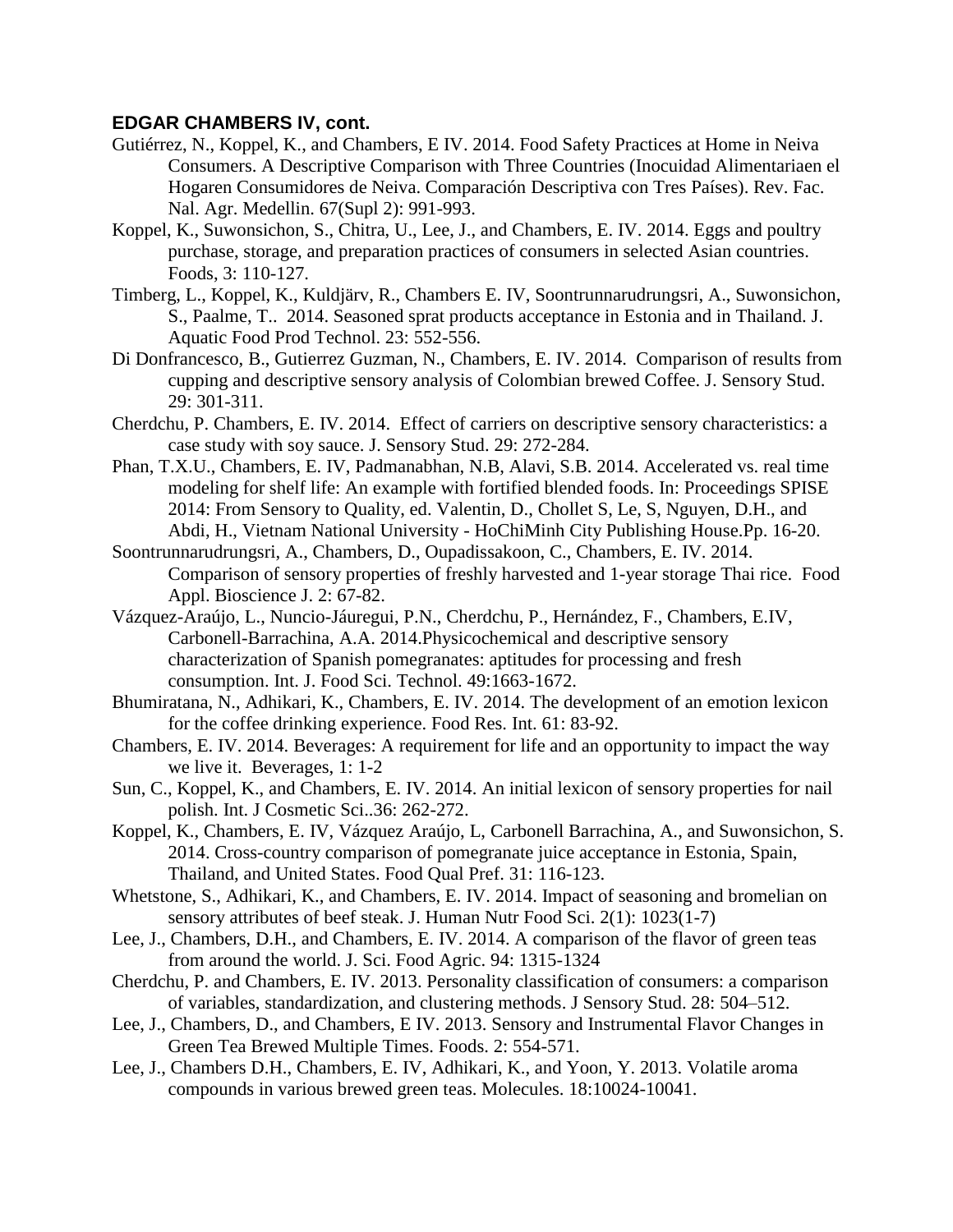- Lund, A., Garcia, J., and Chambers, E. IV. 2013. Line Spread as a Visual Clinical Tool for Thickened Liquids. Amer. J. Speech-Language Path. 22:566-571.
- Cherdchu, P., Chambers, E. IV, and Suwonsichon, T. 2013. Sensory lexicon development using trained panelists in Thailand and the United States: soy sauce. J. Sensory Stud. 28:248- 255.
- Chambers, E. IV and Koppel, K. 2013. Associations of volatile compounds with sensory aroma and flavor: the complex nature of flavor. Molecules 18: 4887-4905.
- Miller, A.E., Chambers, E. IV, Jenkins, A., Lee., J., and Chambers, D.H. 2013. Defining and Characterizing the "Nutty" Attribute across Food Categories. Food Qual. Pref. 27: 1-7.
- Vázquez-Araújo, L. Chambers, E. IV, Adhikari, K., Hough, G., and Carbonell-Barrachina, Á. A. 2013. Influence of various traditional seasonings on beef flavor: United States, Spanish, and Argentinian practices. Meat Sci. 93: 61-66.
- Di Donfranchesco, B, Koppel, K., and Chambers, E.IV. 2012. An initial lexicon for sensory properties of dry dog food. J. Sensory Stud. 27: 498-510
- Chambers, E. IV, Lee, J., Chun, S., and Miller, A. 2012. Development of a lexicon for commercially available cabbage *(baechu)* kimchi. J. Sensory Stud. 27:511-518.
- Vázquez-Araújo, L. Chambers, E. IV, and Cherdchu. P. 2012. Consumer input for developing human food products made with sorghum grain. J. Food. Sci. 77: S384-S389.
- Ledeker, C., Chambers, D., Chambers, E. IV, and Adhikari, K. 2012. Changes in the Sensory Characteristics of Mango Cultivars during the Production of Mango Purée and Sorbet. J. Food Sci. 77: S348-S355.
- Doan, A. and Chambers, E. IV. 2012. Predicting success for new flavors with information known pre-launch: a flavored snack food case study. Food Qual. Pref. 25: 116-120.
- Suwonsichon, S., Chambers E. IV, Kongpensook, V, Oupadissakoon, C. 2012. Sensory lexicon for mango as affected by cultivars and stages of ripeness. J. Sensory Stud. 27: 148-160.
- Phan, T.X.U., Olson, V., and Chambers, E.IV. 2012.. Brown rice: Cultural effects on consumers perceptions and beliefs. In: *Proceedings SPISE 2012: Integrating Sensory Evaluation into Product Development: An Asian Perspective,* ed. Valentin, D., Pecher, C., Nguyen, D.H., Chambers, D., and Abdi, H., Vietnam National University - HoChiMinh City Publishing House. pp 129-136.
- Garcia, J.M. and Chambers, E. IV. 2012. Perspectives of registered dietitians about thickened beverages in nutrition management of dysphagia. Topics Clin. Nutr. 27: 105-113.
- Carbonell-Barachina, A.A., Calin-Sanchez, A. Hernandez, F., VázquezAraújo, L. Legua, P., Melgarejo, P., and Chambers, E. IV. 2012. Sensory quality of pomegranate products. Options Méditerrannéennes 103: 251-254.
- Koppel, K, Chambers, E. IV, and Chambers, D.H. 2011. Flavour and Acceptance of EstonianCheeses. Agronomy Res. 9: 409-414.
- Vázquez-Araújo, L., Chambers, E. IV, and Funk, D.B. 2011. References for "musty" odor notes in sensory analysis of grain sorghum. J. Cereal Sci. 54: 460-466
- Yenket, R., Chambers, E. IV, and Johnson, D.E. 2011. Statistical package clustering may not be best for grouping consumers to understand their most liked products. J. Sensory Stud. 26: 209-225.
- Yenket, R., Chambers E. IV, and Adhikari, K. 2011. A comparison of seven preference mapping techniques using four software programs. J. Sensory Stud. 26: 135-150.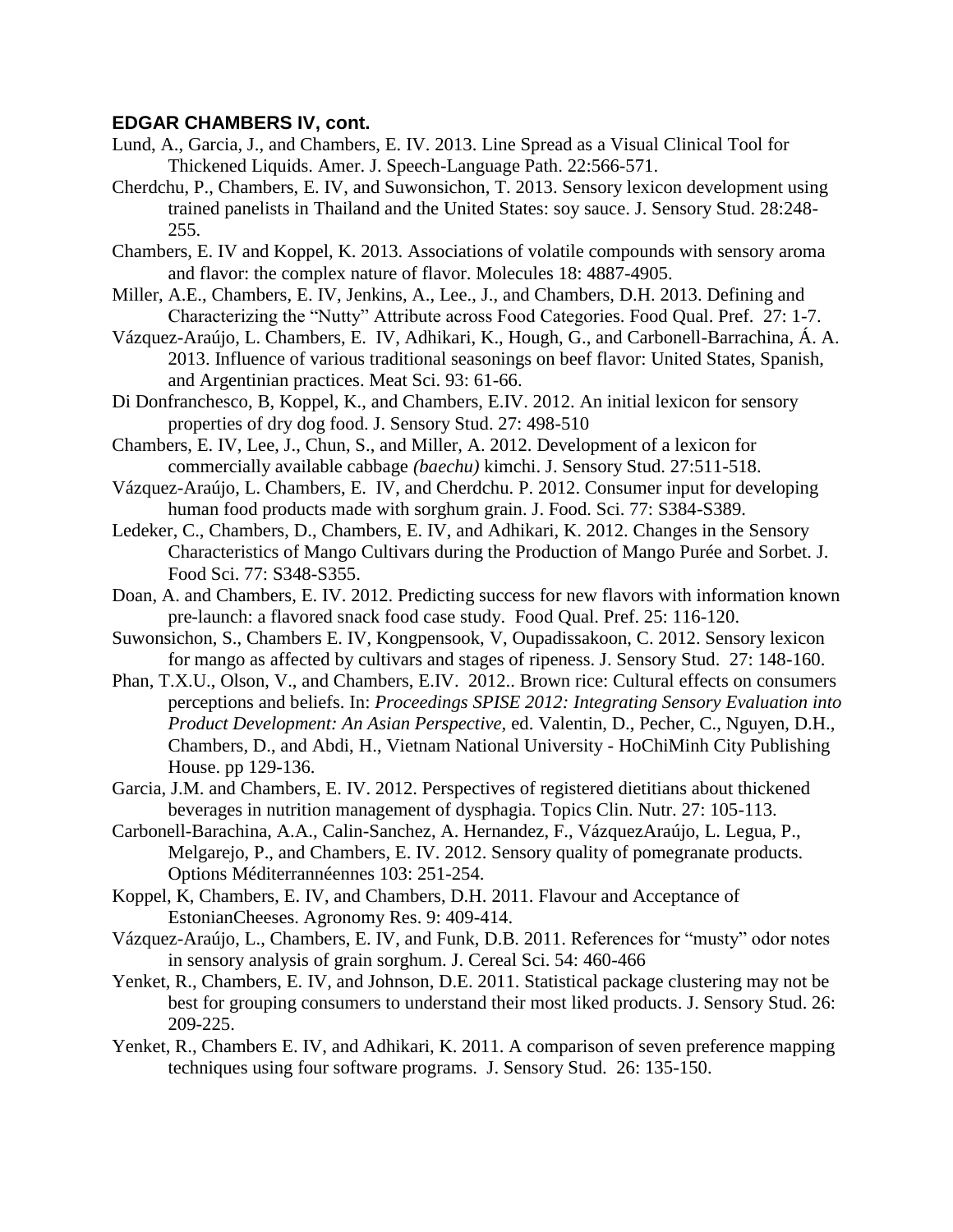- Adhikari, K., Chambers, E.IV, Miller, R., Vázquez-Araújo, L. Bhumiratana, N., and Philip, C. 2011. Development of a lexicon for beef flavor in intact muscle. J. Sensory Stud.26: 413- 420.
- Chambers, E. IV. 2011. "Sensory Analysis of Frozen Foods", in. Sun, D.W. (ed.) *Handbook of Frozen Food Processing and Packaging, 2nd edition* CRC Press, Taylor & Francis, Boca Raton,FL pp 587-604 (Chapter revision for 2nd edition)
- McGrew, D. and Chambers, E. IV. 2011. Quality Control and Assurance through Sensory Evaluation, in Piggott, J. (ed.) *Alcoholic Beverages: Sensory Evaluation and Consumer Research,* Woodhead, Cambridge, UK, pp24-39.
- Bhumiratana, N. Adhikari, K, and Chambers, E. IV. 2011. Attributes of sensory aroma from coffee beans to brewed coffee. LWT Food Sci. Technol. 44: 2185-2192.
- Bell, B., Adhikari, K., Chambers, E. IV, Cherdchu, P., Suwonsichon, T. 2011. Ethnic food awareness and perceptions of consumers in Thailand and the United States. Nutr. Food Sci., 41: 268-277.
- Vázquez-Araújo, L., Koppel, K., Chambers, E. IV, Adhikari, K., Carbonell-Barrachina, A.A. 2011. Physico-chemical and sensory properties of pomegranate juices with pomegranate albedo and carpellar membrane homogenate. LWT – Food SciTechnol, 44: 2119-2125
- Medeiros, D., Vazquez-Araujo, L., Chambers, E. IV. 2011. Sorghum: the forgotten grain. Food Technol. 65(6): 53-60.
- Talavera-Bianchi, M., Chambers, D.H., Chambers, E. IV, Adhikari, K., and Carey, E.E.. 2011. Sensory and chemical properties of organically and conventionally grown pacchoi (*Brassica rapa* var. Mei Qing Choi) change little during 18 days of refrigerated storage. LWT – Food Science and Technology 44: 1536-1545.
- Vázquez-Araújo, L., Koppel, K., Chambers, E. IV, Adhikari, K., Carbonell-Barrachina, A.A. 2011. Instrumental and Sensory Aroma Profile of Pomegranate Juices from the US: Differences between Fresh and Commercial Juices. Flavor and Fragrance Journal, 26: 129-138.
- Lee, J., Chambers, E. IV, Chambers, D.H., Chun, S.S., Oupadissakoon, C., and Johnson, D.E. 2010. Consumer acceptance for green tea by consumers in the United States, Korea, and Thailand. J. Sensory Studies. 25 (S1): 109-132.
- Koppel, K. and Chambers, E. IV. 2010. Development and application of a lexicon to describe the flavor of pomegranate juice. J. Sensory Studies. 25: 819-837.
- Garcia, J. and Chambers, E. IV. 2010. The importance of food & oral fluid consistency as part of patient care. Amer. J. Nursing. 110(11): 26-33
- Vázquez-Araújo, L., Chambers, E. IV, Adhikari, K., Carbonell-Barrachina, Á. 2010. Sensory and physico-chemical characterization of juices made with pomegranate and blueberries, blackberries, or raspberries. J. Food Sci. 75:S398-S404
- Talavera-Bianchi, M., Chambers, E. IV, and Chambers, D.H. 2010. Describing flavor using fewer and simpler "HITS" (high identity traits) profiling: an example with cheese. J. Sensory Studies. 25: 481-493
- Talavera-Bianchi, M. Adhikari, K., Chambers, E. IV, Carey, E., and Chambers, D.H. 2010. Relation between Developmental Stage, Sensory Properties, and Volatile Content of Organically and Conventionally Grown Pac Choi (*Brassica rapa*var. Mei Qing Choi). J. Food Sci. 75: S173-S181.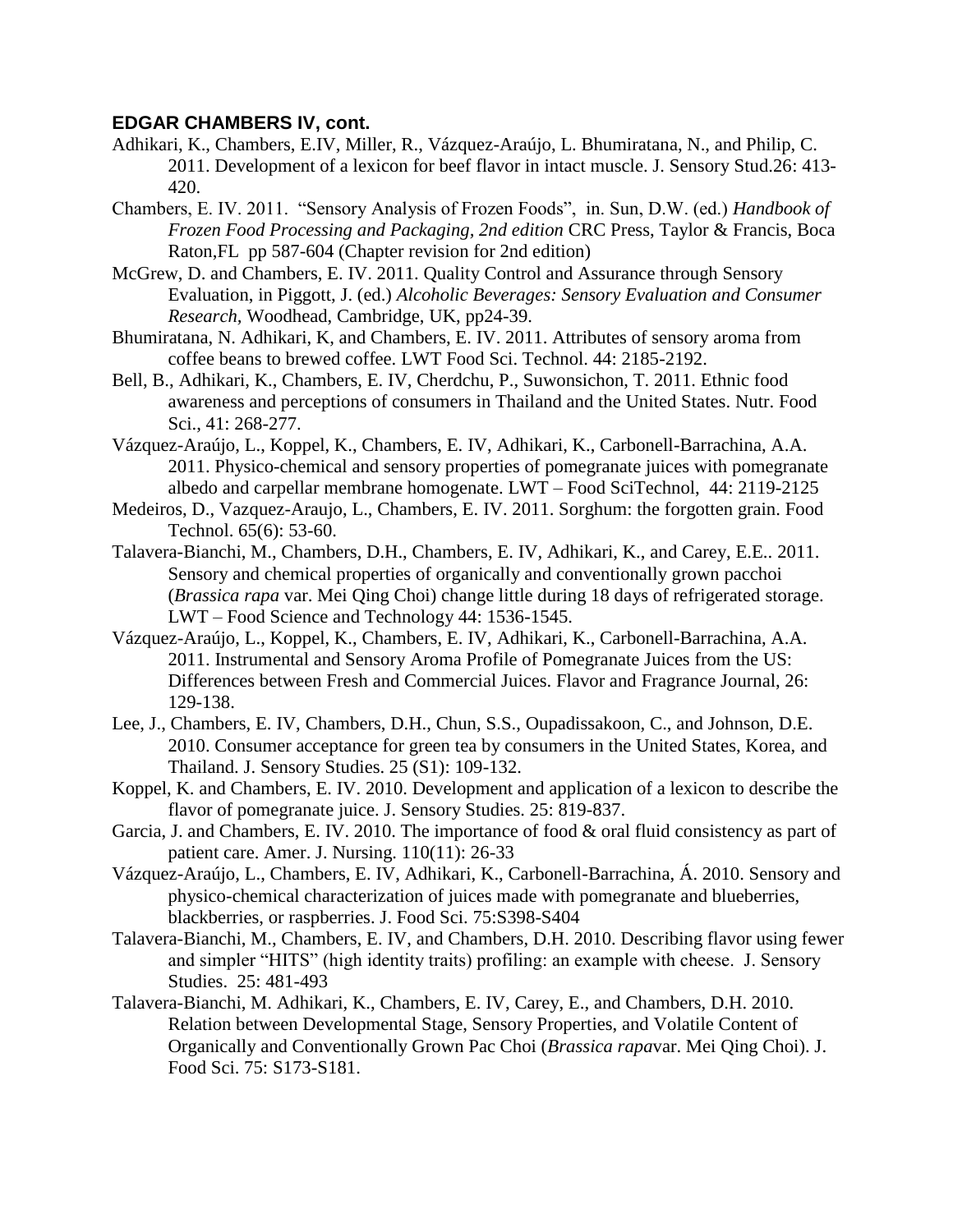- Talavera-Bianchi, M. Chambers, E. IV, Carey, E., and Chambers, D.H. 2010. Effect of Organic Production and Fertilizer Variables on the Sensory Properties of Pac Choi (Brassica rapavar. Mei Qing Choi) and Tomato (Solanumlycopersicum var. Bush Celebrity). J. Sci. Food Agric. 90: 981-988.
- Garcia, J., Chambers, E. IV, Clark, M., Helverson, J., and Matta,. Z. 2010. Quality of care issues for dysphagia: modifications involving oral fluids. J. Clin. Nurs. 19: 1618-1624.
- Oupadissakoon, C., Chambers, E. IV, Kongpensook, V., Suwonsichon, S., Yenket, R., and Retiveau, A. 2010. Sensory properties and consumer acceptanceof sweet tamarind varieties grown in Thailand. J. Sci. Food Agric. 90: 1081-1088.
- Talavera-Bianchi, M., Chambers, E. IV, and Chambers, D.H. 2010. Lexicon to describe flavor of fresh leafy vegetables. J. Sensory Studies. 25: 163-183.
- Carbonell-Barrachina, ÁA., Calín-Sánchez, A., Burló, F., Koppel, K., Vázquez-Araújo, L. and Chambers, E. IV. 2010. Calidad Sensorial de la Granada y los productos derivados (SensoryQuality of Pomegranate and itsBy-Products), Proceedings of theCongressonPomegranate, Universitas Miguel Hernandez, Oriheula, Spain. pp 1-6.
- Adhikari, K., Dooley, L.M., Chambers, E. IV., and Bhumiratana, N. 2010. Sensory characteristics of commercial lactose-free milks manufactured in the United States. LWT- Food Sci. Technol. 43: 113-118.
- Dooley, L., Adhikari, K., and Chambers, E. IV. 2009. A general lexicon for sensory analysis of texture and appearance of lip products. J. Sensory Studies. 24: 581-600.
- Bell, B.E., Adhikari, K., Chambers, E. IV, Cherdchu, P., and Suwonsichon, T. 2009. Awareness of international-ethnic food among consumers in Bangkok, Thailand. Asian J. Food Agro-Ind. 2(4): 175-182
- Godwin, S.L. and Chambers, E. IV. 2009. Observational research: A tool for collecting behavioral data and validating surveys. In: *Proceedings SPISE 2009: Food Consumer Insights in Asia,* ed. Abdi, H., Valentin, D., and Nguyen, D.H., Vietnam National university - HoChiMinh City Publishing House. pp 29-35.
- Hightower, C. and Chambers, E. IV. 2009. Descriptive sensory analysis of toothpaste flavor and texture using two sampling methods: brushing vs. spoon tasting. J. Sensory Studies. 24: 301-316.
- Thompson, K., Chambers, D.H., and Chambers, E. IV. 2009. Sensory Characteristics of ice cream produced in the United States and Italy. J. Sensory Studies. 24: 396-414.
- Oupadissakoon, G., Chambers, D.H., and Chambers, E. IV. 2009. Comparison of the sensory properties of UHT milk from different countries. J. Sensory Studies. 24: 427-440.
- Suwonsichon, S., Chambers, E. IV, Chambers, D.H., and Milliken, G.A. 2009. Effects of oral rinsing on the perception of residual cooling and burn in highly mentholated toothpaste. J. Sensory Studies. 24: 290-300.
- Park, S., Elless, M.P., Park, J., Jenkins, A., Lim, W., Chambers, E. IV, and Hirschi, K. 2009. Sensory analysis of calcium biofortified lettuce. Plant Biotechnol. J. 7: 106-117.
- Hongsoongnern, P. and Chambers, E. IV. 2008. A lexicon for texture and flavor characteristics of fresh and processed tomatoes. J. Sensory Studies. 23: 583-599.
- Budke, J., Garcia, J., and Chambers, E. IV. 2008. Comparisons of thickened beverages using line spread measurements. J. Amer. Dietet. Assoc. 108: 1532-1535.
- Garcia, J.M., Chambers, E. IV, Matta, Z., Clark, M. 2008. Serving temperature viscosity measurements of nectar and honey-thick liquids. Dysphagia. 23: 65-75.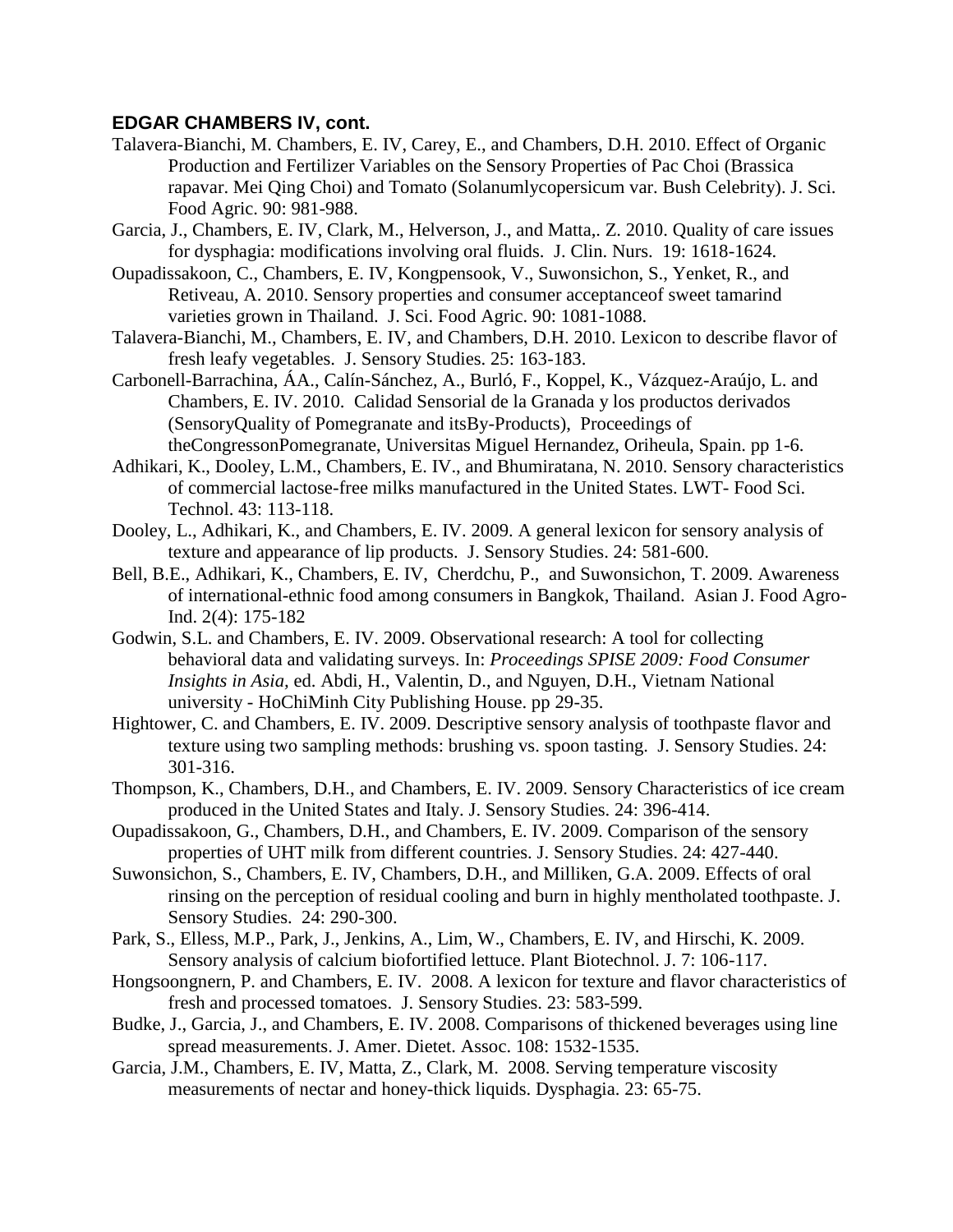- Hongsoongnern, P. and Chambers, E. IV. 2008. A lexicon for green odor or flavor and characteristics of chemicals associated with green odor. J. Sensory Studies. 23: 205-221.
- LópezOsornio, M.M., Hough, G., Salvador, A., Chambers E. IV, McGraw, S, and Fiszman, S. 2008. Beef's optimum internal cooking temperature as seen by consumers from different countries. Food Quality Pref. 19(1): 12-20
- Lee, J., Chambers, D., Chambers, E. IV, Chun, S, Oupadissakoon, C. 2008. Consumer acceptability of green tea in three countries. Proceedings: 3rd International Conference on Tea Culture and Science. University of Shizuoka Press, Japan, pp. MI-P-103 1-2
- Chambers, D., Lee, J., and Chambers, E. IV. 2008. Descriptive Sensory Analysis of Samples of Green Tea from Around the World. Proceedings: 3rd International Conference on Tea Culture and Science. University of Shizuoka Press, Japan, pp. MI-P-104 1-2
- Allison, A.A., Chambers, E. IV., and Chambers, D.H. 2007. Repeated testing and rinsing regimens for toothpastes with various cooling and burn intensities: impact on discrimination and repeatability. J. Sensory Stud. 22: 695-712.
- Yenket, R., Chambers E. IV, and Gatewood, B.M. 2007. Color has little effect on perception of fabric handfeel tactile properties in cotton fabrics. J. Sensory Stud. 22: 336-352.
- Lee, J. Chambers, D.H., Chambers, E. IV. 2007. Green tea flavor description: a focus on differences in green and brown flavor notes. In, "Proceedings: New Trends in Sensory Evaluation of Food and Non-Food Products, ed. Valentin, D., Nguyen, D.Z., and Pelletier, L. HoChiMinh City Publishing House.75-84.
- Lotong, V., Chambers, E. IV, and Oupadissakoon, C. 2007. Consumer Testing in Thailand, in "International Consumer Research: Product Testing Across Cultures and Countries", ed. Munoz, A and King, S. ASTM International. pp1-10.
- Zhao, X., Chambers, E. IV, Matta, Z., Loughin, T.M., Carey, E.E. 2007. Consumer sensory analysis of organically and conventionally grown vegetables. J. Food Sci. 72: 456-460.
- Godwin, S.L., Chen, F-C., Chambers, E. IV, Coppings, R., and Chambers, D.H. 2007. Comprehensive evaluation of temperatures within home refrigerators. Food Protect. Trends 27(3): 16-21.
- Wilke, K., Cochrane, C-Y. C., Chambers, E. IV. 2006. Multiple preference tests can provide more information on consumer preferences. J. Sensory Stud. 21: 612-625.
- Vara-Ubol, S., Chambers, E. IV, Kongpensook, V., Oupadissakoon, C., Yenket, R., and Retiveau, A. 2006. Determination of the sensory characteristics of rose apples cultivated in Thailand. J Food Sci. 71:547-552.
- Matta, Z., Chambers, E. IV, Garcia, J., and McGowan, J. 2006. Sensory characteristics of beverages prepared with commercial thickeners used for dysphagia diets. J. Amer. Dietet. Assoc. 106: 1049-1054.
- Godwin, S., Chambers, E. IV, Cleveland, L. and Ingwersen, L. 2006. A new portion size estimation aid for wedge shaped foods. J. Amer. Dietet. Assoc. 106: 1246-1250.
- Naughton, G.G., Geyer, W.A., and Chambers, E. IV. 2006. Making syrup from black walnut sap. Trans. Kansas Acad. Sci., 109:214-220.
- Yancey, E.J., Grobbel, J.P. Dikeman, M.E., Smith, J.S. Hachmeister, K.A., Chambers, E. IV, Gadgil, P., Milliken, G.A., Dressler, E.A. 2006. Effects of total iron, myoglobin, hemoglobin, and lipid oxidation of uncooked muscles on livery flavor development and volatiles of cooked beef steaks. Meat Sci. 73: 680-686.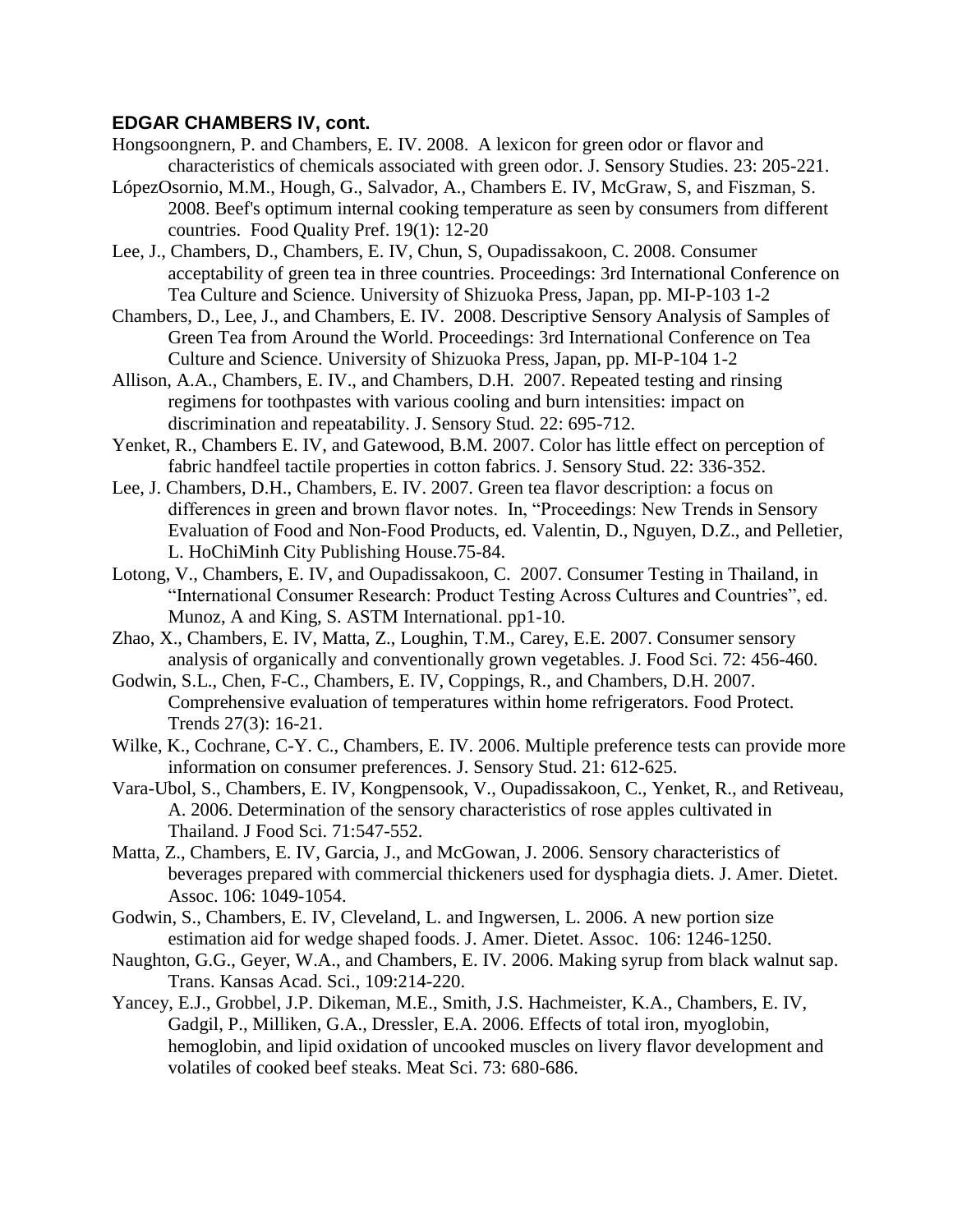- Bott, L. and Chambers, E. IV. 2006. Sensory characteristics of combinations of chemicals potentially associated with beany aroma in foods. J. Sensory Stud. 21: 308-321.
- Hough, G., Wakeling, I., Mucci, A., Chambers, E. IV, Méndez Gallardo, I. and Rangel Alves, L 2006. Number of consumers necessary for sensory acceptability tests. Food Qual. Pref. 17: 522-526.
- Garcia, J.M. and Chambers E.IV. 2006. Insights into practice patterns for thickened liquids. Speech Language Pathologist Newsletter. 15(1): 14-18.
- Chambers, E. IV, Jenkins, A., and McGuire, B. 2006. Flavor properties of plain soymilk. J. Sensory Stud. 21: 165-179.
- Garcia J.M., Chambers E.IV, McElroy, M, Matta Z. 2005. Viscosity measurements of nectar and honey-thick liquids: product, liquid, and time comparisons. Dysphagia. 20: 315-335.
- Matta, Z. Chambers, E. IV, Naughton, G.G. 2005. Consumer and descriptive sensory analysis of black walnut syrup. J Food Sci 70:610-613.
- Chambers, E. IV, McGraw, S. and Smiley K.A. 2005. "Sensory Analysis of Frozen Foods", in. Sun, D.W. (ed.) *Handbook of Frozen Food Processing and Packaging* Marcel-Dekker, New York, NY, pp561-576
- Yancey, E.J, Dikeman, M.E., Hachmeister, K.A., Chambers, E. IV, and Milliken, G.A. 2005. Flavor Characterization of Top-blade, Top Sirloin, and Tenderloin Steaks as Affected by pH, Maturity, and Marbling. J. Animal Sci. 83: 2618-2623.
- Bacco, C.M. and Chambers, E.IV. 2005. Current Brand Equity for National, Regional, and Private Label Brands for Two Foods and One Paper Product. Culinary Arts and Sciences 5: 418-427.
- Chambers, D.H., Chambers, E. IV, and Johnson, D. 2005. Flavor description and classification of selected natural cheeses. In, Culinary Arts and Sciences V, ed. JSA Edwards, B. Kowrygo, and K. Rejman. Pp 641-654.
- Garcia, JM, Chambers E.IV, and Molander, M. 2005. Thickened Liquids: Practice Patterns of Speech-Language Pathologists**.** American Journal of Speech-Language Pathology. 14: 4- 13.
- Chun S.S., Chambers, E. IV, and Chambers, D. H. 2005. Perception of Pork Patties With Shiitake (*LentinusEdode P*.) Mushroom Powder and Sodium Tripolyphosphate As Measured By Korean And United States Consumers. J. Sensory Stud. 20: 169-179
- Chambers, E IV. 2005. Conducting Sensory Research with Children: A Commentary. J. Sensory Studies. 20: 90-92
- Dowell, KJ, Chambers E IV, Milliken G, and Chambers, DH. 2005.Predicting interstimulus intervals in sensory testing between samples for capsaicin-containing salsa with a range of heat levels. J. Sensory Studies 20: 139-151.
- Retiveau, A.N., Chambers, E. IV, and Milliken, G.A. 2004. Common and specific effects of fine fragrances on the mood of women. J. Sensory Stud. 19: 373-394.
- Godwin, S., Chambers, E. IV, and Cleveland, L. 2004. Accuracy of reporting dietary intake using various portion-size aids in-person and via telephone. J. Amer. Dietet. Assoc. 104: 585- 594.
- Vara-Ubol, S., Chambers, E. IV, and Chambers, D.H. 2004. Sensory Characteristics of Chemical Compounds Potentially Associated with Beany Aroma in Foods. J. Sensory Stud. 19: 15- 26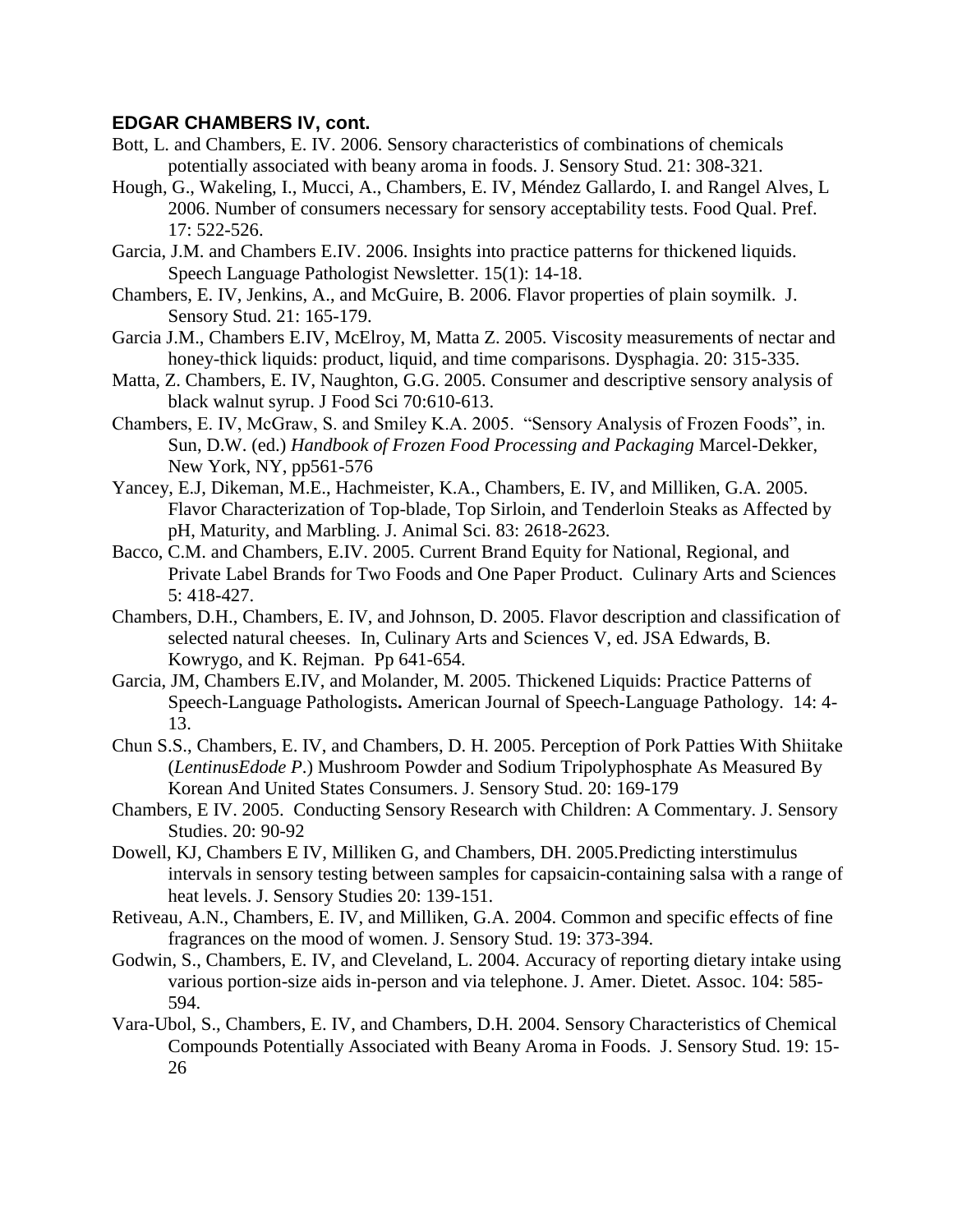- Chambers D.H, Allison, A.A., and Chambers E.IV. 2004. Effects of Training on Performance of Descriptive Sensory Panelists. J. Sensory Stud. 19: 486-499.
- Naughton, G.G., Geyer, W.A., and Chambers, E. 2004. Sugar-bushing black walnut. Proceedings of the Northern Nut Growers Association and the North American Fruit Explorers. 1-8.
- Assmann, S., Medeiros, D.M., and Chambers, E. IV. 2003. Fortification with calcium citrate malate may not influence the sensory properties of an orange flavored beverage. J. Food Quality. 26:395-407.
- Godwin, S. and Chambers IV. 2003. Estimation of Portion Sizes by elderly respondents. Family Econ Nutr. Rev. 15(1): 47-55.
- Lotong, V., Chun, S.S., Chambers E. IV, and Garcia, J.M. 2003. Texture And Flavor Characteristics o beverages containing commercial thickening agents for dysphagia diets. J. Food Sci. 68: 1537-1541
- Chambers, E. IV and McGuire, B. 2003. Sensory analysis: Practical Considerations. In *Enclyclopedia of Food Science and Technology*. Elsevier Press, London. Pp 1536-1541
- Lotong, V., Chambers, E. IV, and Chambers, D.H. 2003. Categorization of Commercial Orange Juices based on Flavor Characteristics. J. Food Sci. 68:722-725.
- Lotong, V., Chambers, D.H., Dus, C., Chambers E. IV, and Civille, G.V. 2002. Matching results of two independent highly trained sensory panels using different descriptive analysis methods. J. Sensory Stud. 17: 429-443.
- Biggs, L., Cooper, L. Garcia, J.M., and Chambers, E. IV. 2002. Viscosity Comparison of Thickened Juices at Two and Ten Minute Intervals. Res. J. Human Sci.; 1: available online http://www.kon.org/urc/biggs\_cooper.html
- McGuire B, Chambers E IV, Godwin S, and Brenner S. 2001. Size categories most effective for estimating portion sizes of muffins. J Am Dietet Assoc. 2001; 101:472-474.
- Godwin, S., McGuire, B., Chambers E. IV, McDowell, M., Cleveland, L., and Edwards-Perry. E. 2001. Evaluation of portion-size estimation aids used for meat in 24-hour dietary recalls. Nutr. Res. 21: 1217-1233.
- Stallman, L., Garcia, J.M., Chambers, E.IV, Hoag, L., and Chambers, D.H. 2001. Perceptual ratings for pureed and molded peaches for individuals with and without impaired swallowing. Dysphagia. 16: 254-262.
- Allison, A.A., Chambers, E.IV, Civille, GV, Milliken, G., and Chambers, D.H. 2001. Effects of Fat on Temporal Cooling by Menthol in Lozenges. J. Food Sci. 66:1219-1224.
- Campbell, RE, Hunt, MC, Levis, P, and Chambers E IV. 2001. Dry-Aging Effects on Palatability of Beef Longissimus Muscle. J. Food. Sci. 66: 196-199.
- Chambers E IV, Godwin, S. and Vecchio, F. 2000. Cognitive strategies for reporting portion sizes using dietary recall procedures. J Amer. Dietet. Assoc. 100(8):891-897.
- Chambers E IV, McGuire, B., Godwin, S., McDowell, M., and Vecchio, F. 2000. Quantifying Portion Sizes for Selected Snack Foods and Beverages in 24-hour Dietary Recalls. Nutr. Res. 20(3):315-326.
- Allison, A.A. and Chambers, E.IV. 2000. The importance of Caffeine as a Flavor Component in Beverages. J. Sensory Studies. 15: 449-458.
- Lotong, V., Chambers, E. IV, and Chambers, D.H. 2000. Determination of the sensory attributes of wheat sourdough bread. J. Sensory Studies. 15: 309-326.
- Stallman, L., Garcia, J.M., Hakel, M., and Chambers, E. IV. 2000. Comparison Ratings of Pureed versus Molded Fruits. Dysphagia, 15: 2-5.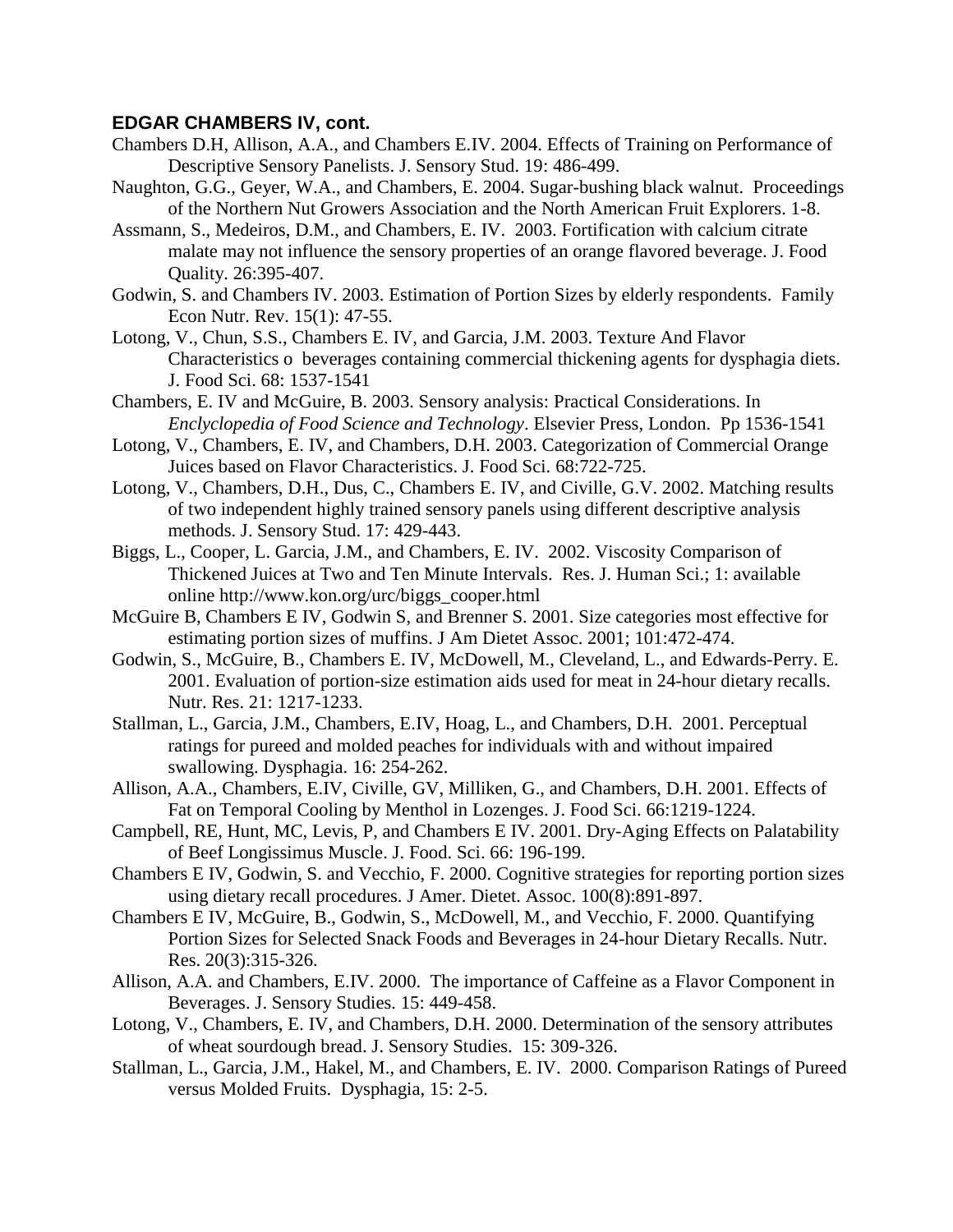- Chambers, E. IV and Godwin, S.L. 2000. Simplifying portion size estimation: can we use descriptive terms such as small, medium, and large to represent portion sizes? In "Health in the New Millennium Conference Proceedings", National Center for Health Statistics, Bethesda, MD. CD-ROM
- Godwin, S.L. and Chambers, E. IV. 2000. Cognitive issues and strategies of portion-size estimation aid use in dietary studies. In "Health in the New Millennium Conference Proceedings", National Center for Health Statistics, Bethesda, MD. CD\_ROM
- Levis, P.A., Chambers, E. IV, and Johnson, D.E. 2000. Consumption and liking of a fat modified product during short trial periods. Nutr. Res. 20: 791-804.
- Otremba, M., Dikeman, M.E., Milliken, G.A., Stroda, S.L., Chambers E. IV., and Chambers D.H. 2000. Interrelationships between a descriptive texture profile sensory panel and descriptive attribute sensory panel evaluations of *Longissimus* and *Semitendinosus* muscles. Meat Sci. 54: 325-332.
- Chambers, E.IV, McGuire, B., Godwin, S., and Edwards, E. 1999. Approaches for Estimating Quantities of Foods Reported in a Dietary Interview Setting. Working Paper Series - No. 27, U.S. Dept of Health and Human Services, Centers for Disease Control, National Center for Health Statistics, pp 1-98.
- Allison, A.A., Chambers, E. IV, Milliken, G., and Chambers, D.H. 1999. Effects of interstimulus rinsing and time on measurements of capsaicin heat in tomato salsa. J. Sensory Stud. 14: 401-414.
- Allison, A.A., Chambers, E. IV, Gibson, E., and Aramouni, F.M. 1999. Sensory characteristics of heat-processed and fresh tomato salsa containing honey. J. Food Sci. 64: 560-564
- Chambers, E. IV and Chambers, D.H. 1999. Evaluating the flavor of meat, In "Proceedings of the 52nd Reciprocal Meat Conference", American Meat Science Assoc., Kansas City MO pp 75-77
- Otremba, M.M., Dikeman, M.E., Milliken, G.A., Stroda, S.L., Unruh, J.A., and Chambers E. IV. 1999. Interrelationships among evaluations of beef longissimus and semitendinosus muscle tenderness by Warner-Bratzler shear force, a descriptive-texture profile sensory panel, and a descriptive attribute sensory panel. J. Anim. Sci. 77: 865-873.
- Epler, S., Chambers E. IV, and Kemp, K. 1998. Hedonic scales are a better predictor than justabout-right scales of optimal sweetness in lemonade. J. Sens Stud. 13: 191-198
- Chambers, E. IV, Smith, E.C., Seitz, L.M., and Sauer, D.B. 1998. Sensory analysis of musty compounds in foods. In *Developments in Food Science, Food Flavors: Formatino, Analusis, and Packaging Influences.*, 173-180
- Chambers, D. H., Chambers E. IV, Seitz, L.M., Sauer, D.B., Robinson, K., and Allison, A.A. 1998. Sensory characteristics of chemical compounds potentially associated with smoky aroma in foods. In *Developments in Food Science, Food Flavors: Formation, Analysis, and Packaging Influences.* 40: 187-194
- Luchsinger, S.E., Kropf, D.H., Chambers, E. IV, Garcia Zepeda, C.M.,Hunt, M.C., Stroda, S.L., Hollingsworth, M., Marsden, J.L., Kastner, C.L. 1997. Sensory analysis of irradiated groud beef patties and whole muscle beef. J. Sensory Stud. 12: 105-126.
- Robinson, K.J., Chambers, E. IV, and Gatewood, B.M. 1997. Influence of pattern design, color, and fabric type on the hand characteristics of pigmented prints. Textile Res. J. 67: 837-845
- Chambers, D.H., Chambers E. IV, and Bowers, J.R. 1996. Consumer acceptance of commercially available frankfurters. J. Sensory Stud. 11: 85-101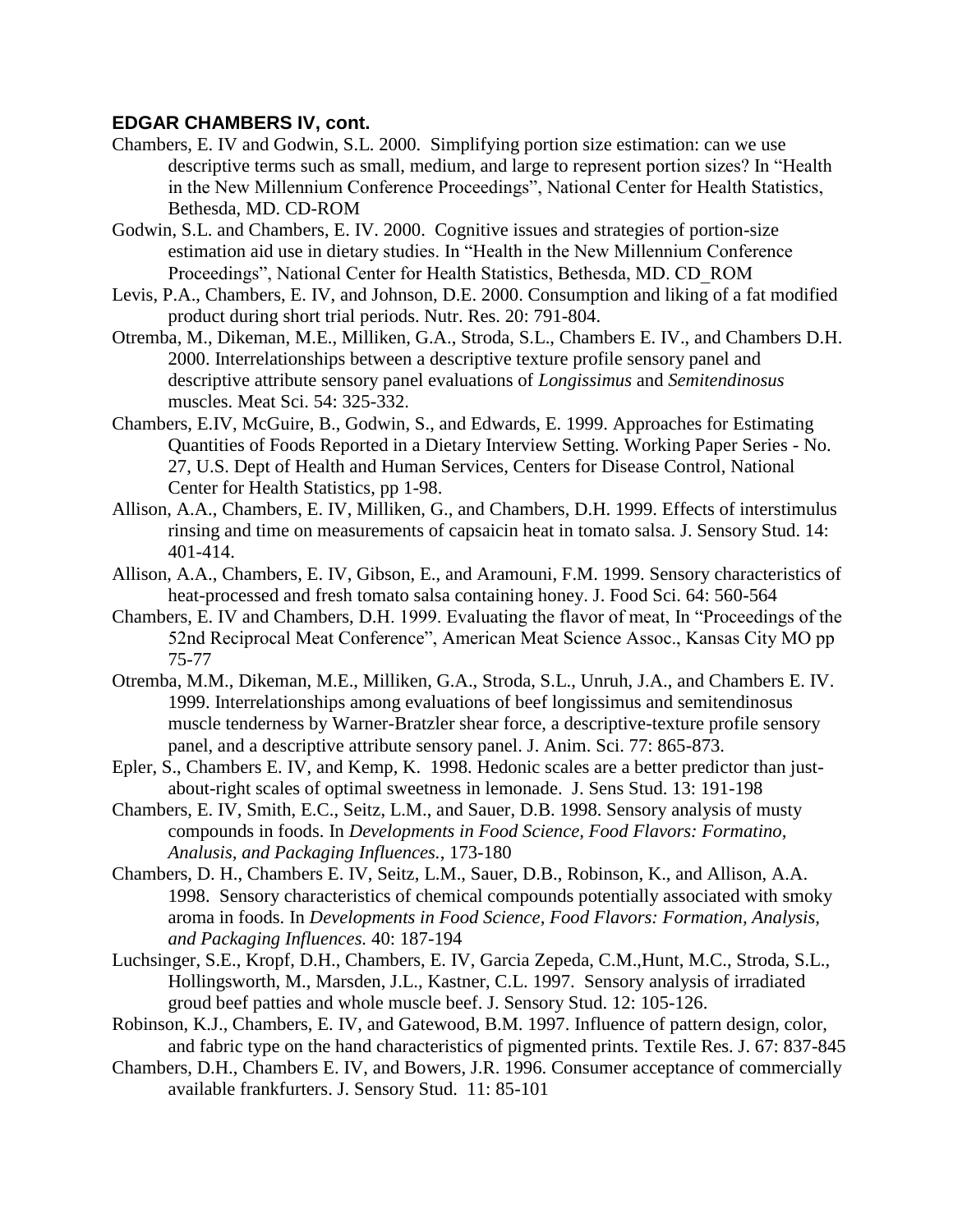- Chambers, E. IV. and Wolf, M.B. 1996. (Eds.) *Sensory Testing Methods, 2nd Edition*. ASTM, West Conshohocken, PA
- Chambers, E. IV. 1996. A case for the use of voluntary industry standards in advertising claims substantiation. In "Uniform Industry Performance Standards", Proceedings of the 5th NAD Workshop, Council of Better Business Bureaus, Chicago, IL. 36-42
- Levis, P.A. and Chambers, E. IV 1996. Influence of healthy concepts on product acceptance: A study with plain potato chips. J. Food Prod. Marketing. 3: 45-63.
- Muñoz, A.M., Chambers, E. IV, and Hummer, S. 1996. A Multifaceted Category Research Study: How to understand a product category and its consumer responses.J. Sensory. Stud.11: 261-291
- Levis, P.A, Chambers, E. IV, Chambers, D.H., and Hollingsworth, M.G. 1996. Consumer use of package directions for familiar and unfamiliar products. In. Gelinas, A.D. (Ed.) "Sensory techniques used in conducting packaging research with consumers" STP 1316, ASTM, West Conshohocken, PA pp 16-24
- Luchsinger, S.E., Kropf, D.H., Garcia Zepeda, C.M., Chambers, E. IV, Hollingsworth, M., Hunt, M.C., Marsden, J.L., Kastner, C.L., Keucker, W.G. 1996. Sensory Analysis and Consumer Acceptance of Irradiated Boneless Pork Chops. J. Food Sci. 61: 1261-1266.
- Susiyanti, A., Chambers, E. IV, Pearson, M., and Lewis, N. 1996. Calcium intake, attitudes toward calcium containing foods, and risk factors for osteoporosis in two-groups of pre-menopausal women. Nutr. Res. 16: 1313-1329
- Fryer, L.A., Aramouni, F.M., and Chambers, E. IV. 1996. Xanthan, hydroxy propyl methyl cellulose, and high fructose corn syrup: Sensory effects in a reduced calorie syrup model. J. Food Sci. 245-252
- Chambers, E. IV. 1995. Conducting Consumer Sensory Evaluation Studies. 47th Annual Recip. Meat Conf., Penn State Univ. 27-30.
- Chang, C-Y, Seitz, L.M., and Chambers, E. IV. 1995. Volatile flavor components of breads made from hard red winter wheat and hard white winter wheat.. Cereal Chem. 72: 237-242.
- Bett, K.L., Goodwin, H.L., Rister, M.E., and Chambers, E. IV. 1995. Flavor potential of aromatic rice. Proceedings of 23rd UJNR Meeting, p. E1-E8.
- Smith, E.C., Chambers, E, IV, and Colley, S. 1994. Development of vocabulary and references for describing off-odors in raw grain. Cereal Foods World 49: 495-499.
- Robinson, K.J., Gatewood, B.M., and Chambers E. IV. 1994. Influence of domestic fabric softeners on the appearance, soil release, absorbency, and hand of cotton fabrics. Amer. Assoc. Tex. Chem. Color. Annual Book of Papers 58-66.
- MacLaurin, T., Setser, C., Chambers, E. IV, Milliken, G., and Spears, M. 1993. Listening to the consumer: quantitative and qualitative research methodology to determine acceptability of healthful muffins by residence hall dining service consumers. NACUFS Journal. 16: 43-60.
- Heisserer, D.M. and Chambers E. IV. 1993. Determination of the sensory flavor attributes of aged natural cheese. J. Sens. Stud. 8: 121-132.
- Chambers, E. IV and Smith, E.A. 1993. Effects of testing experience on performance of highly trained sensory panelists. J. Sens. Stud. 8: 155-166.
- Chambers, E. IV and Robel, A. 1993. Sensory characteristics of selected species of freshwater fish in retail distribution. J. Food Sci. 58: 508-512, 561.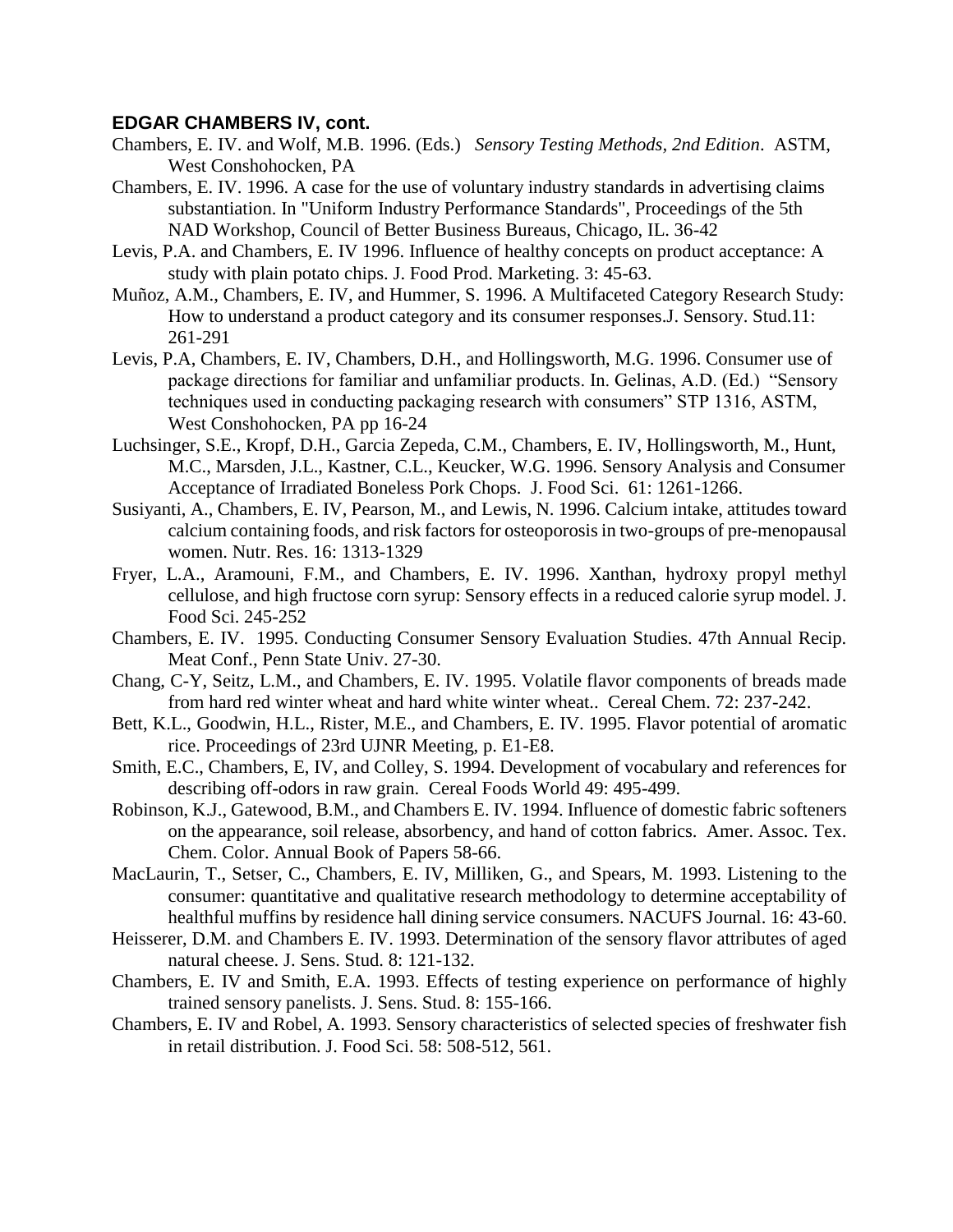- Neumann, P. E. and Chambers, E. IV. 1993. Effects of honey type and level on the sensory and physical properties of an extruded honey-graham formula breakfast cereal. Cereal Foods World. 38: 418-425.
- Muñoz, A. M. and Chambers, E. IV. 1993 Relating measurements of sensory properties to consumer acceptance of meat products. Food Technol. 47(11): 128-131, 134.
- Chambers, E. IV and Bowers, J.R. 1993. Consumer perceptions of sensory qualities in meat. Food Technol. 46(11): 116-120.
- Chambers, E. IV, Bowers, J.R. and Smith, E.A. 1992. Flavor of cooked, ground turkey patties with added sodium tripolyphosphate as perceived by sensory panels with differing phosphate sensitivity. J. Food Sci. 57: 521-523.
- Spaeth, E.E., Chambers, E. IV, and Schwenke, J.R. 1992. A comparison of acceptability scales for use with children. In. Wu, L.S. and Gelinas, A.D. (Eds.) Product Testing with Special Consumer Populations for Research Guidance. pg 65-77. ASTM, Philadelphia.
- Chang, C.Y. and Chambers, E. IV. 1992. Flavor characterization of breads made from hard red winter wheat and hard white winter wheat. Cereal Chem. 69: 556-559.
- Chambers, L., Chambers, E. IV, and Bowers, J.R. 1992. Consumer acceptability of cooked stored ground turkey patties with differing levels of phosphate. J Food Sci. 57: 1026-1028.
- Chambers, E. IV. 1992. Promoting consistent standards across product categories, In "Product Performance Claims", Proceedings of the 4th NAD Workshop, Council of Better Business Bureaus, N.Y. p. 7-14.
- Chambers, B., Chambers, E. IV, Bowers, J.R., and Craig, J.A. 1991. Sensory detection and population thresholds for sodium tripolyphosphate in cooked ground turkey patties. J. Food Sci. 56: 206-209.
- Chambers, E. IV and Smith, E.A. 1991. Use of qualitative research in product research and development. In. Lawless, H. and Klein, B. (Ed.) Sensory Science Theory and Applications in Food. pg. 395-412. Marcel Dekker, NY.
- Gwanfogbe, P.N., Chambers, E. IV, Martin, G., Fotso, M., and Smith, M.F. 1991. Comparison of the acceptability of traditional Cameroon sauces made with addition of oil seeds to improve nutritional quality. Ecol. of Food Nutr. 25:323-332.
- Naewbanij, J.O., Stone, M.B., and Chambers, E. IV. 1990. *Lactobacillus Plantarum* and *Enterobacter Cloacae* growth in cucumber extracts containing various salts. J. Food Sci. 55: 1634-1637.
- Goetsch, S.J., Cunningham, F.E. and Chambers, E. IV. 1990. Shelf life of raw and cooked fiberformulated pork nuggets. J. Sensory Stud. 5: 241-249.
- Chambers, E. IV. 1990. Sensory Analysis: Dynamic research for today's products. Food Technol. 44(1): 92-94.
- Beckman, K.S., Chambers, E. IV, and Gnagi, M.M. 1984. Color codes for paired preference and hedonic testing. J Food Sci. 49: 1115-1116.
- Chambers E. IV, Bowers, J.A., Prusa, K. and Craig, J. 1982. Sensory attributes and Instron measurements of reduced nitrite poultry frankfurters with sorbic acid or potassium sorbate. J Food Sci. 47: 207-209.
- Chambers, E. IV, Cowan, O.A., and Harrison, D.L. 1982. Histological characteristics of beef and pork cooked by dry and moist heat in a conventional or microwave oven. J Food Sci. 47: 1936-1939, 1947.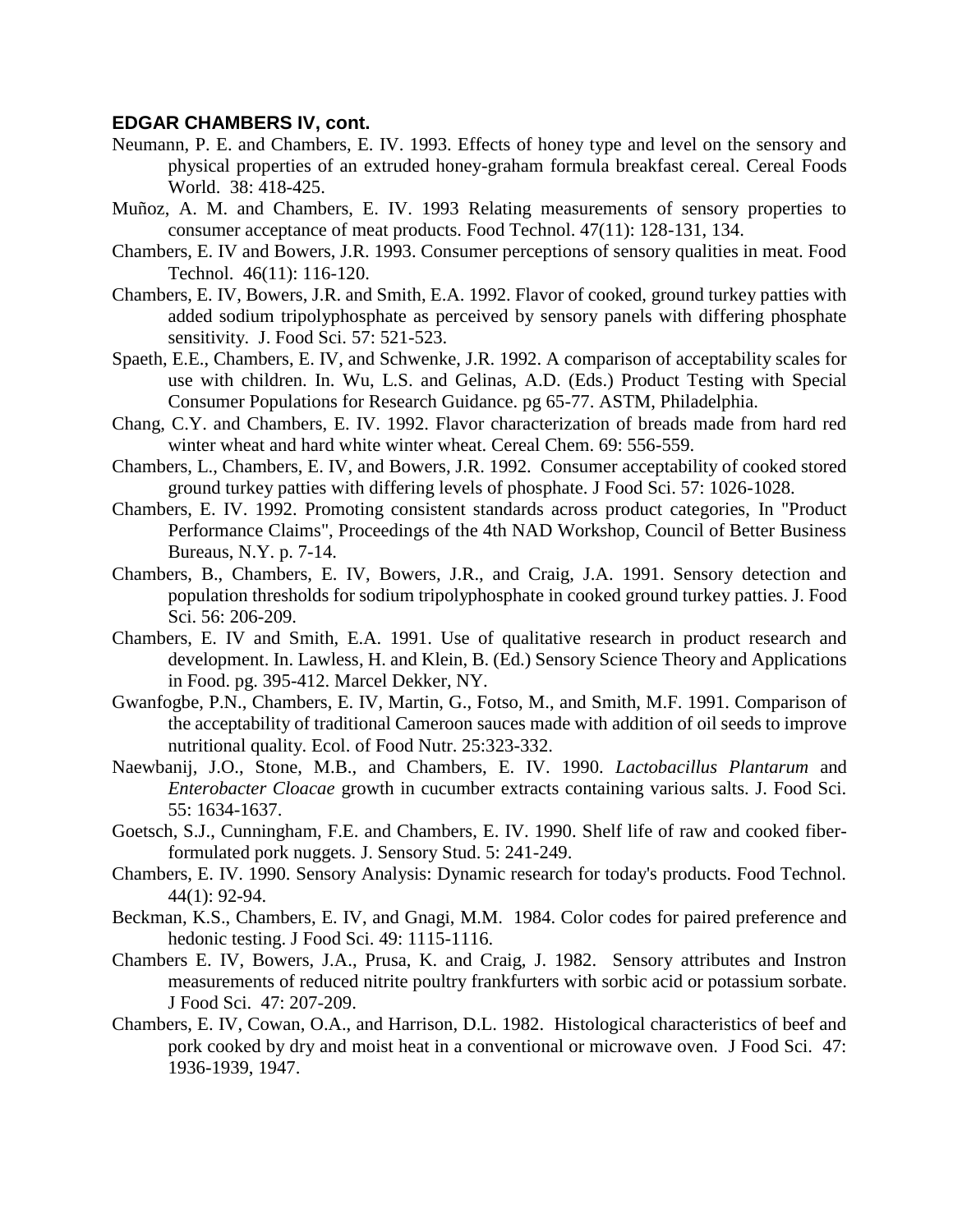- Prusa, K.J., Bowers, J.A. and Chambers, E. IV. 1982. Instron measurements and sensory scores for texture of poultry meat and frankfurters. J Food Sci. 47: 653-654.
- Chambers, E. IV and Bowers, J.A. 1981. Sensory characteristics of postmortem papain-injected turkey cooked conventionally or by microwaves. J Food Sci. 46: 1627-1628.
- Chambers, E. IV, Bowers, J.A., and Dayton, A.D. 1981. Statistical designs and panel training/experience for sensory analysis. J Food Sci. 46: 1902-1906.
- Prusa, K.J., Chambers, E. IV, Bowers, J.A., Cunningham, F. and Dayton, A.D. 1981. Thiamin content, texture and sensory evaluation of post-mortem papain-injected chicken. J. Food Sci. 46: 1984-1986.
- Chambers, E. IV and Setser C.S. 1980. Illustrating chemical concepts by experiments in food systems for introductory chemistry students. J. Chem. Educ. 57: 312-313

### **GRANTS:**

"Product Development Innovation Incubator", 2017-2021, \$2,500,000, PepsiCo Inc.

- "Understanding Sensory Properties of Ground Beef Phases I & II", 2015-2017, \$32,500, National Cattleman's Beef Association
- "Novel Sorghum-Based Fortified Blended Foods for Infants and Young Children" 2012-2017. >\$5,000,000. U.S. Department of Agriculture Foreign Agricultural Service (Co-Principal Investigator with S. Alavi, N. Lijia, B. Lindshield, and S. Procter)
- "Development of science-based and consumer-focused messages to improve consumers' storage, handling, and preparation of poultry, eggs, and poultry products", 2012-2018. \$2,498,000. US Department of Agriculture (Co-Principal Investigator with S. Godwin, D. Chambers, and S. Cates)
- "Acceptance of Food Products during Use" 1996-2019. \$1,717,625. Frito-Lay, Inc.
- "Evaluation of Product Characteristics" 1998-2018. \$225,000. Peryam& Kroll Research Corporation (Co-Principal Investigator with D.H. Chambers)
- "Development of a Coffee Lexicon for Evaluating Climate, Production, and Processing Effects in Specialty Coffees", 2014-2015. \$110,000. World Coffee Research, Norman Borlaug Foundation
- "Product Testing, Evaluation, and Research" 2001-ongoing. \$4,500,000+, multiple industrial sponsors (Co-Principal Investigator with D. Chambers)
- "Development of an On-line M.S. program in Sensory Analysis and Consumer Behavior". ~\$35,000. 2013-2014. Kansas State University Distance Education Grants (PI with 4 Co-PIs)
- "Beef Flavor Workshop" 2013. \$35,000. National Cattlemen's Beef Association. (PI with 3 co-PIs)
- "Development of Strategic Exportation of Functional Sauces for Korean Cuisine Globalization" 2012-2014. \$68.394. Sunchon National University Industry Collaboration Corporation (cancelled after strategic change by industry partner)
- "Development of Calcium-Enhanced Lettuce" 2011-2013, \$41,965 EdenSpace, Inc. (US Dept. of Agriculture Small Business Research SubGrant) (Co-Principal Investigator with S. Park)
- "Faculty Position in Sensory and Chemical Analyses at University of Vigo-Ourense to Develop a Sensory Center" 2013-2016, \$138,600. Government of Spain. (with L. Vázquez-Araújo, PI)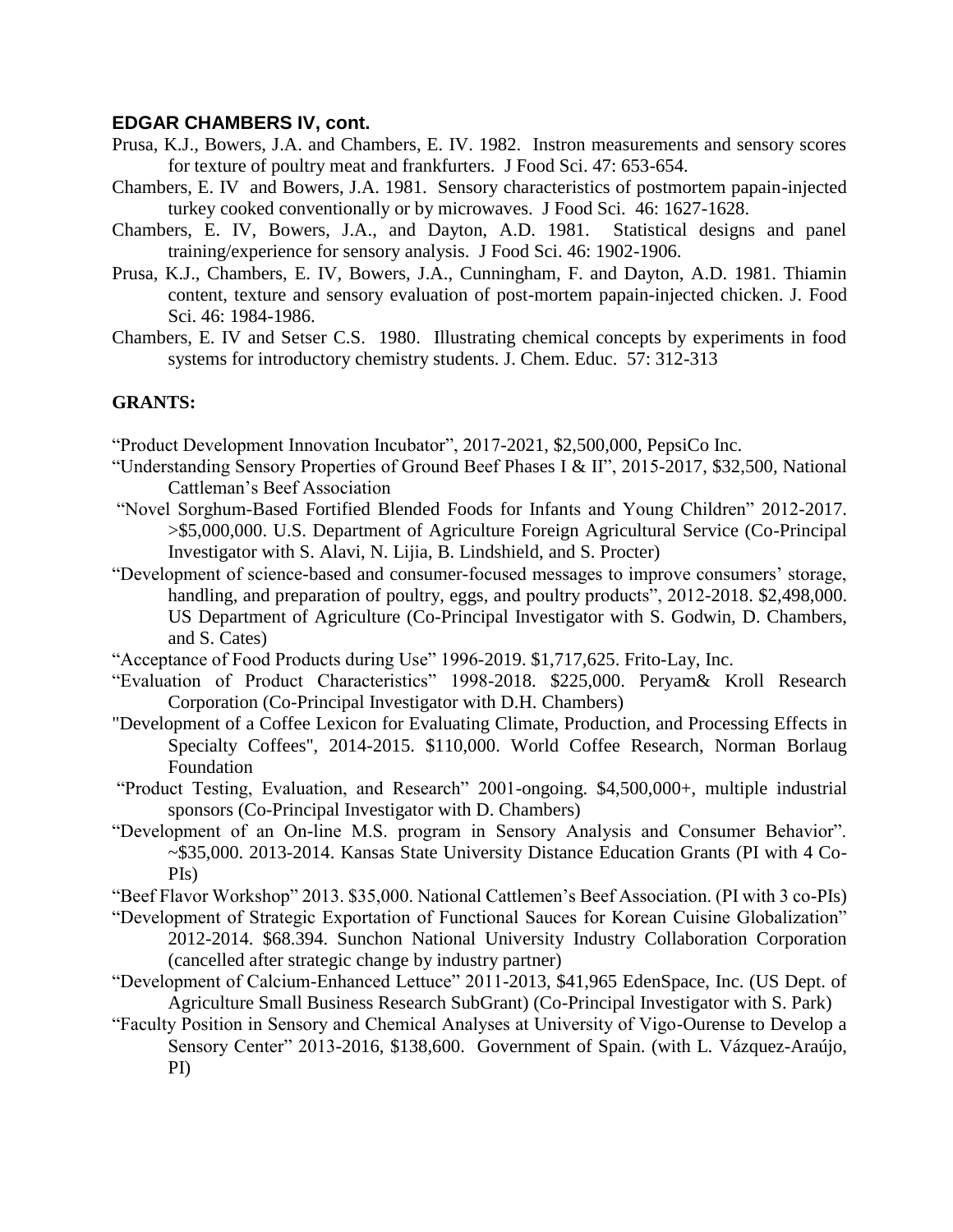- "Understanding International Consumer Needs and Testing Strategies for Food Development" 2009-2012. \$140,370. U.S. Dept. of Agriculture – International Science and Education Program (PI with D. Chambers and K. Adhikari)
- "Odor of Grain Sorghum" 2009-2011. \$98,370. U.S. Dept. of Agriculture Agricultural Research Service
- "Accuracy of Descriptor Categories for Portion Size Estimation in Dietary Recalls" 2002-2006, \$275,000. U.S. Dept. of Agriculture.
- "Flavoring Youth Nutritional Beverages" 2005-2007. \$35,000. SHS, Inc.
- "A Simplified, Rapid Tool for Estimating Portion Size in Dietary Studies" 2001-2004 \$265,000 U.S. Dept. of Agriculture. (Senior Associate. Principal investigator - S. Godwin – Tennessee State University)
- "Use of Portion Size Aids by Elderly Americans" 1998-2002. \$260,000. U.S. Dept. of Agriculture (Senior Associate. Principal investigator - S. Godwin - Tennessee State University)
- "Evaluation of Products for Special Dietary Needs of Children and the Elderly" 1998-2003. \$50,000. Ross Products
- "Developing Procedures for Measuring Impact on Diet" 1999-2002 \$165,000 U.S. Dept. of Agriculture Family Nutrition Program
- "Improving Visual Information on Nutrition for Limited Resource Audiences" 1998-2002 \$ 206,000. U.S. Dept. of Agriculture Family Nutrition Program (Senior Associate. Principal Investigator is D. Chambers)
- "Product Methods Testing with Children and Youth" 1998-2001. \$14,000. Coca-Cola Co.
- "Odor of Plastics" 1998-2001. \$37,450. Fort James Corporation
- "Re-engineering a basic Food Science Course" 1999-2000. \$18,500. American Dietetics Association (Co-Principal investigator with R. Gould, D. Chambers, B. Barrett, D. Canter) "Product Methods Testing with children and youth" 1998-2001. \$14,000. Coca-Cola Co.
- "Evaluation of Products for Special Dietary Needs of Children and the Elderly" 1998-2003. \$50,000. Ross Products
- "Acceptance of Products after repeated consumption Travel Grant to 3rd International Sensory Sciences Symposium"- 1998. \$800. Kansas State University Competitive Faculty Development (Travel Grants) Program
- "Evaluation of Grain Odor" 1995-98. \$69,847. U.S. Department of Agriculture
- "Evaluation of Aids for Assisting with Dietary Recalls" 1997. \$24,897. U.S. Centers for Disease Control, National Center for Health Statistics
- "Musty Compounds in Foods Travel Grant to International Flavor Conference"- 1997. \$1,400. Kansas State University Competitive Faculty Development (Travel Grants) Program
- "Effects of Honey in Heat Processed and Fresh Salsa" 1995-96. \$15,000. National Honey Board (Co-Principal Investigator with F. Aramouni)
- "Honey Spreads and Specialty Products: Prototype Development and Applied Research" 1995-96. \$7,500. National Honey Board, (Co-Principal Investigator with F. Aramouni)
- "Validation of Portion Size Estimation Aids Used in 24-hr. Dietary Recalls" 1995-1998. \$274,301. USDA. (Senior Associate, Principal Investigator is S. Godwin - Tennessee State University)
- "Quality Study of Pork subjected to Two Types of Low-Dose Irradiation" 1995. \$117,000. National Livestock and Meat Board. (Co-Principal Investigator with D. Kropf and M. Hunt)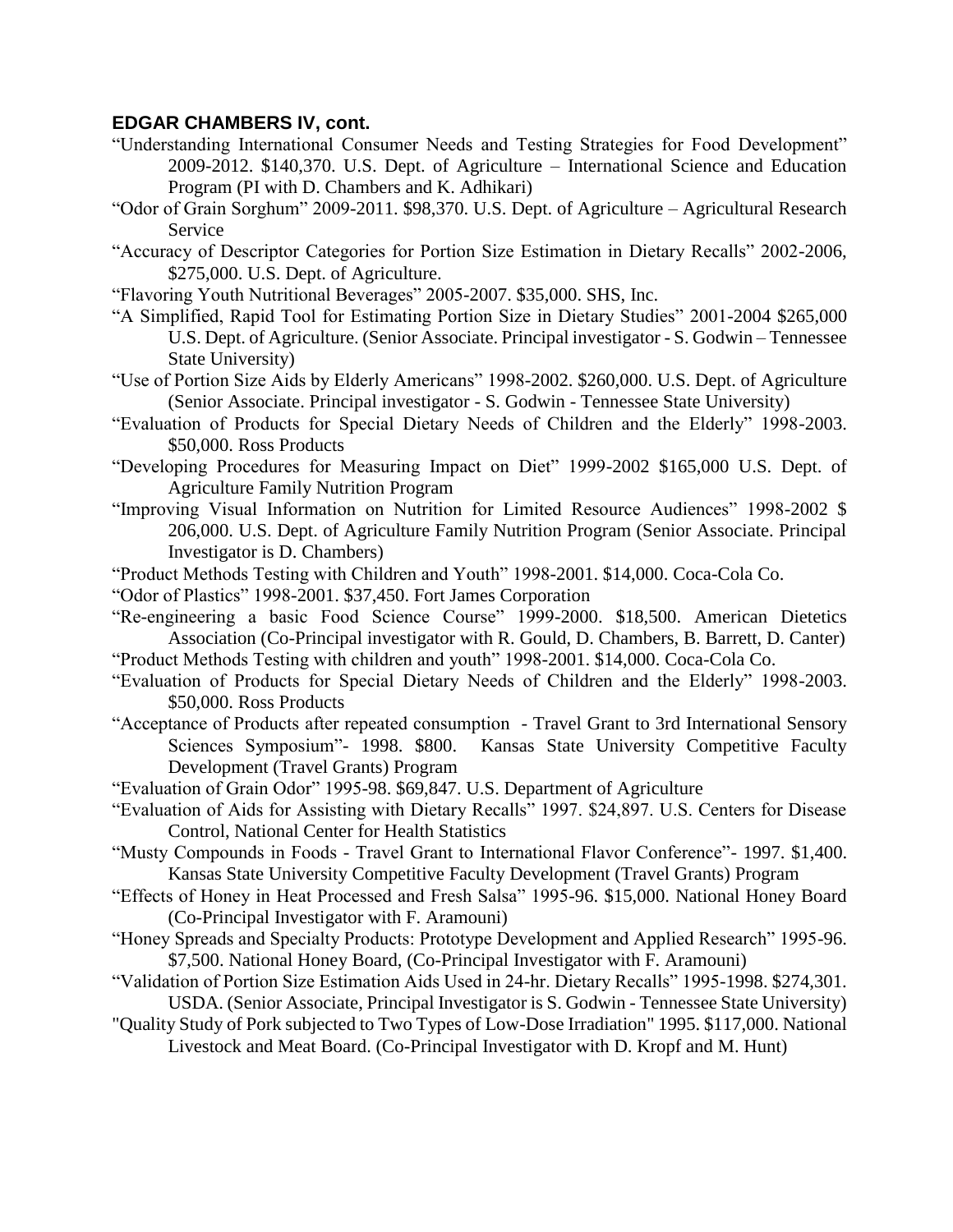- "Attribute Questions on Consumer Questionnaires Travel Grant to International Food Science and Technology Conference" - 1995, \$450. Kansas State University Competitive Faculty Development (Travel Grants) Program
- "Expert Evaluation of Products for Kansas Processors" 1995. \$11,540. Kansas Value Added Center.
- "Sensory Analysis Education for the Food Science Curriculum" 1992-1994. \$63,714. USDA (Co-Principal Investigator with C. Setser)
- "Review of Techniques for Sensory Evaluation" 1993 \$3,000. Stroh Brewing Co.
- "Determination of the Sensory Properties of Aromatic Rice" 1992-93 \$9,500. State of Texas.
- "Evaluation of instrumental methods for measuring pasta firmness" 1993 \$6,200. American Italian Pasta Co.
- "Evaluation of cookies with varying sweetener and fat replacement combinations" 1993. \$6,300. Sunette division of Hoechst Celanese Corp.
- "Myths of Sensory Methodology Travel Grant to 1st International Sensory Symposium" 1992. \$1,500. Kansas State University Competitive Faculty Travel Grants Program.
- "Preliminary Evaluation of Products for Small Kansas Producers" 1992-94. \$27,700. Kansas Value Added Center.
- "Development of Reduced-calorie Syrups for Kansas Processors" 1992. \$5,000. Kansas value Added Center. (Co-principal investigator with F. Aramouni)
- "Snack Food Development and Evaluation" 1992-93. \$5,000. Kansas Value Added Center. (coinvestigator with F. Aramouni)
- "Grain Odor" 1991-92. \$81,507. USDA.
- "Use of Honey in Extruded Ready-to-Eat (RTE) Cereals" 1991-1992. \$20,000. National Honey Board. (Co-principal investigator with P. Neumann)
- "Sensory Support--Remodeling" 1991. \$5,000. Kansas Value Added Center
- "Sensory Evaluation of Ingredients for International Markets" 1990-92 (multiple phases). \$45,500. Pepsico Food Service International/Pizza Hut. (Co-principal investigator with C. Setser)
- "Flavor of Selected Fresh Water Fish" 1990. \$5,000. Kansas Value Added Center
- "Evaluation of Jams and Jellies from small Kansas Producers" 1990. \$5,000. Kansas Value Added **Center**
- "Development of Soybean Derivatives Suitable for Textile Manufacturing" 1990-91. \$10,000. Kansas Soybean Association. (Co-investigator with B. Reagan)
- "Research Equipment for Development of Food Products" 1989. \$8,505 Kansas Technology Enterprise Corp. (Co-principal investigator with C. Setser)
- "Non-Food Uses of Soybean Protein and Oil in Textile Manufacturing, Printing, and Finishing" 1988-1992. \$90,000. Kansas Agricultural Experiment Station - Competitive Grants Program. (Co-investigator with B. Reagan)

"Sensory Analysis Training Materials". 1988-89. \$27,979. General Mills, Inc.

- "Development of a Sensory Panel to Evaluate Agricultural Products". 1988-89. \$16,986. Kansas State Board of Agriculture (50%) and Kansas Value Added Center (50%).
- "Equipment for Sensory Analysis Research". 1989. \$900. Kansas State University Faculty Development Grants Program.